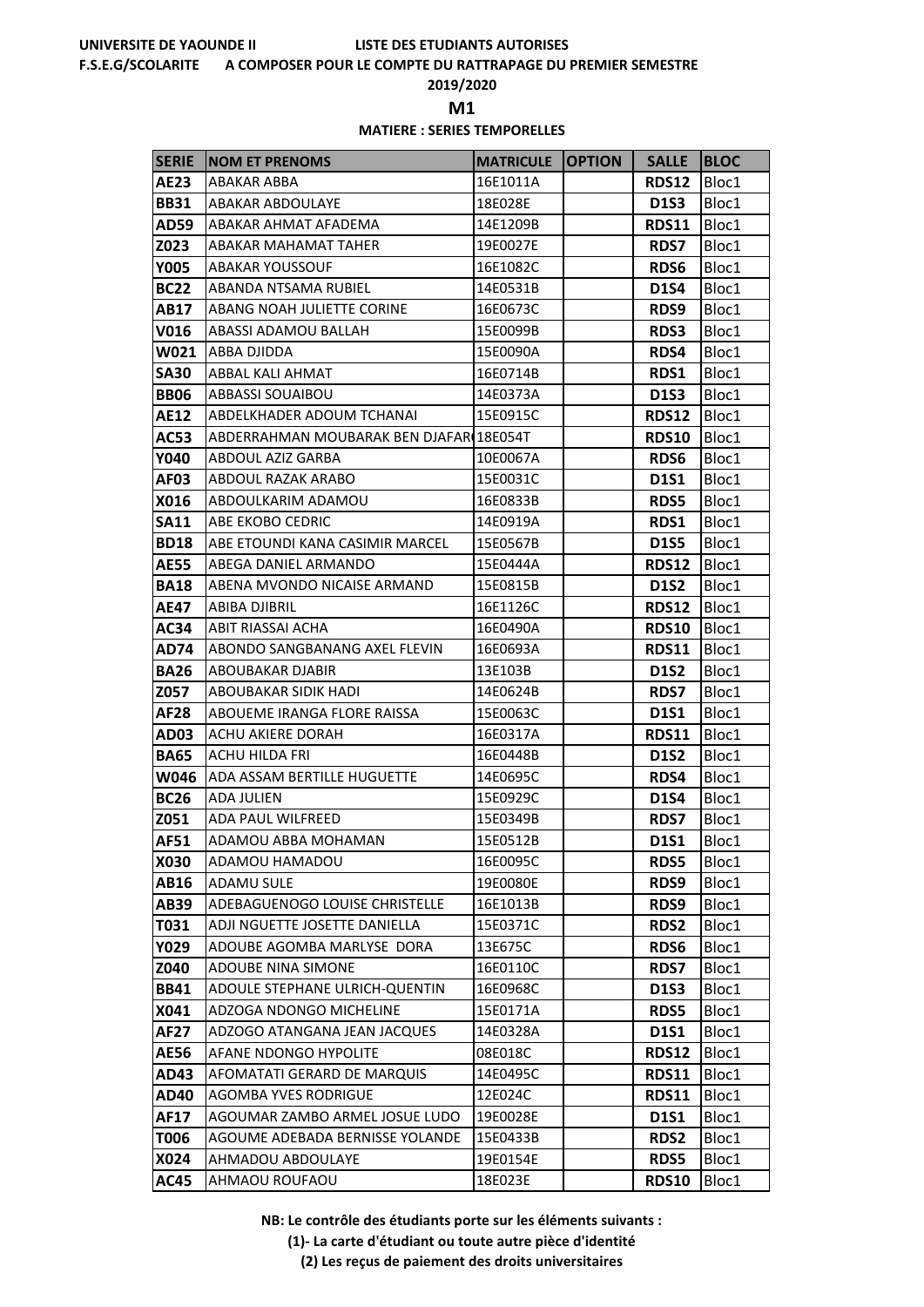#### **F.S.E.G/SCOLARITE A COMPOSER POUR LE COMPTE DU RATTRAPAGE DU PREMIER SEMESTRE**

**2019/2020**

**M1** 

## **MATIERE : SERIES TEMPORELLES**

| <b>BA36</b> | <b>JAHMAT MAHAMAT MAGRA</b>      | 15E0883C | <b>D1S2</b>  | Bloc1 |
|-------------|----------------------------------|----------|--------------|-------|
| Z039        | <b>AJUADEM SIDONY</b>            | 19E0086E | <b>RDS7</b>  | Bloc1 |
| <b>X045</b> | <b>JAKIY ENOCH AKIY</b>          | 10E0685C | <b>RDS5</b>  | Bloc1 |
| <b>AE19</b> | <b>IAKONG MVONDO SERGES NOEL</b> | 16E0946A | <b>RDS12</b> | Bloc1 |
| AD18        | <b>IAKOSSOH DELPHINE BIH</b>     | 07E196D  | <b>RDS11</b> | Bloc1 |
| W032        | <b>JAKOUMBA BIKO JUSTINE</b>     | 13E210A  | RDS4         | Bloc1 |

**NB: Le contrôle des étudiants porte sur les éléments suivants :**

**(1)- La carte d'étudiant ou toute autre pièce d'identité**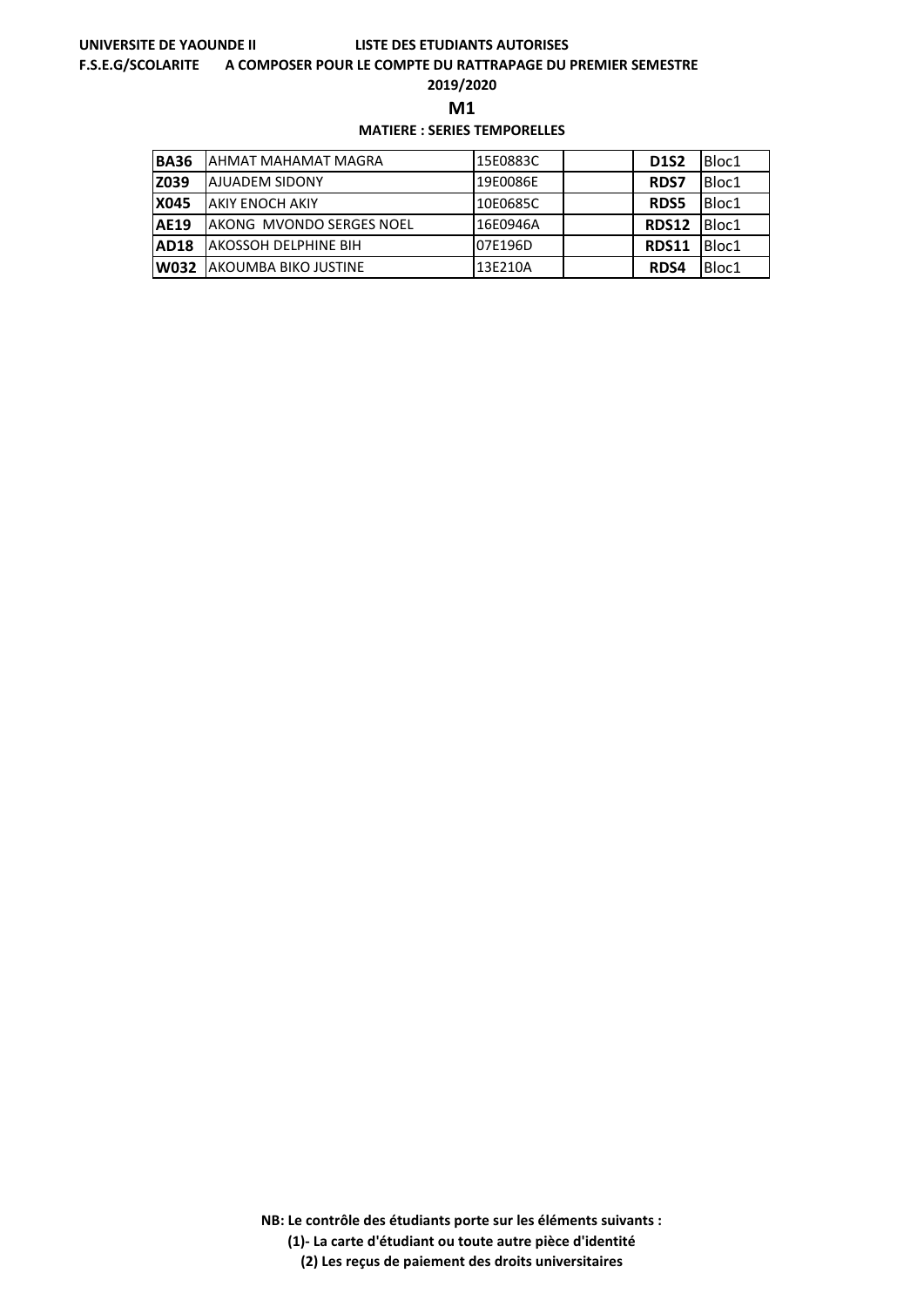#### **F.S.E.G/SCOLARITE A COMPOSER POUR LE COMPTE DU RATTRAPAGE DU PREMIER SEMESTRE**

**2019/2020**

**M1** 

## **MATIERE : SERIES TEMPORELLES**

| Z015             | ALEXIS WASSAING OURSING-BE                         | 16E1051A             | <b>RDS7</b>                | Bloc1          |
|------------------|----------------------------------------------------|----------------------|----------------------------|----------------|
| AD21             | <b>AL-HABO IDRISS TAHIR</b>                        | 15E0925B             | <b>RDS11</b>               | Bloc1          |
| <b>BB46</b>      | ALHADJI ADAM ALI                                   | 16E1231C             | <b>D1S3</b>                | Bloc1          |
| <b>BD33</b>      | ALHADJI BELLO HAMADOU BASSIROU                     | 10E0936A             | <b>D1S5</b>                | Bloc1          |
| <b>BD05</b>      | ALI SOULEYMAN MAHAMOUD                             | 15E0901C             | <b>D1S5</b>                | Bloc1          |
| Y039             | <b>ALIOUM GARGA</b>                                | 15E0761C             | <b>RDS6</b>                | Bloc1          |
| T038             | ALIOUM NDIMHA                                      | 16E0878A             | <b>RDS2</b>                | Bloc1          |
| <b>AE38</b>      | AMA ZE FLORA                                       | 14E0056B             | <b>RDS12</b>               | Bloc1          |
| AF39             | <b>AMADOU ROUPAI</b>                               | 15E0157A             | <b>D1S1</b>                | Bloc1          |
| Z041             | <b>AMANYA SOSTHENE</b>                             | 16E0014A             | <b>RDS7</b>                | Bloc1          |
| AC08             | AMAYENA EBALA FATOU DIAMILA                        | 16E0340C             | <b>RDS10</b>               | Bloc1          |
| <b>SA23</b>      | AMBATINDA BELA ESTELLE GABRIELLE                   | 13E078A              | RDS1                       | Bloc1          |
| BC <sub>09</sub> | AMENGLE GIOVANNI FLINTH                            | 16E0145B             | <b>D1S4</b>                | Bloc1          |
| AB31             | AMIM NGUEUNA AUDE GHISLAINE                        | 15E0055B             | RDS9                       | Bloc1          |
| AE42             | AMINE DOUFEENE YAI                                 | 19E0039E             | RDS12                      | Bloc1          |
| AB36             | AMOUGOU II GUY GABRIEL                             | 13E161A              | RDS9                       | Bloc1          |
| <b>BC42</b>      | AMOUGOU OKOMO JOEL ROMARIC                         | 14E0887B             | <b>D1S4</b>                | Bloc1          |
| <b>SA31</b>      | AMPOBONE RACHEL TATIANA                            | 14E0996B             | RDS1                       | Bloc1          |
| AC11             | AMPOUAM NTOULE BRUNO                               | 15E0293C             | <b>RDS10</b>               | Bloc1          |
| <b>AD72</b>      | <b>AMZINE NABIL</b>                                | 16E0730C             | <b>RDS11</b>               | Bloc1          |
| <b>BA23</b>      | ANDELA BOLO IVETTE BEATRICE                        | 12E035A              | <b>D1S2</b>                | Bloc1          |
| V029             | ANGABOALYA ANGELE GAELE                            | 16E0479C             | <b>RDS3</b>                | Bloc1          |
| AE14             | ANGOULME BELA FABIOLA<br><b>APPO SEGUE SIDONIE</b> | 15E0064C<br>16E0482B | <b>RDS12</b>               | Bloc1          |
| Y048<br>T058     | APSATA                                             | 16E1036A             | <b>RDS6</b><br><b>RDS2</b> | Bloc1<br>Bloc1 |
| AD44             | ARMANVILLE TCHANGWA LAETITIA                       | 15E0346C             | <b>RDS11</b>               | Bloc1          |
| AF29             | ASHERI KELLY WIRYEN                                | 16E0082C             | <b>D1S1</b>                | Bloc1          |
| <b>BA33</b>      | ASSE TSALA AGNES DORIS                             | 14E0201B             | <b>D1S2</b>                | Bloc1          |
| <b>BB24</b>      | <b>ASSENE MICHEL MOREL</b>                         | 14E0157C             | <b>D1S3</b>                | Bloc1          |
| W039             | <b>ASSIGA FELIX</b>                                | 15E0979C             | RDS4                       | Bloc1          |
| <b>AE57</b>      | <b>ASSOKOM NJAMBE WILLY JUNIOR</b>                 | 10E0397A             | <b>RDS12</b>               | Bloc1          |
| <b>SA49</b>      | ASSOMO OTTOU MARIE LAURE                           | 14E1157A             | RDS1                       | Bloc1          |
| <b>BA51</b>      | ASSONNA NGUEMO JOSPAIN                             | 15E0242B             | <b>D1S2</b>                | Bloc1          |
| Z020             | ATANGA DESMOND FONGOH                              | 14E0389A             | <b>RDS7</b>                | Bloc1          |
| <b>BA12</b>      | ATANGANA BASILE                                    | 09E127A              | D1S2                       | Bloc1          |
| <b>BA19</b>      | ATANGANA MBALE CHRISTOPHE JOEL                     | 16E0917C             | <b>D1S2</b>                | Bloc1          |
| <b>BA57</b>      | ATANGANA MBARGA ANATOLE CHRISTIAN16E0789A          |                      | D1S2                       | Bloc1          |
| <b>AF35</b>      | ATANGANA TSOLI THERESE GENEVIEVE                   | 07E066C              | <b>D1S1</b>                | Bloc1          |
| <b>BC34</b>      | ATEBA BEKONO MARCELLE RITA                         | 09E955D              | <b>D1S4</b>                | Bloc1          |
| <b>BA31</b>      | ATEBA ETOUNGOU LIBERT                              | 14E1059B             | <b>D1S2</b>                | Bloc1          |
| <b>BC13</b>      | ATEBA LOIC INNOCENT                                | 16E0133B             | <b>D1S4</b>                | Bloc1          |
| <b>BC10</b>      | ATEBA NOAH GEORGIA DOLORES                         | 15E0470A             | <b>D1S4</b>                | Bloc1          |
| <b>AD62</b>      | ATOUGA NKE JEAN ARISTIDE                           | 15E0110C             | RDS11                      | Bloc1          |
| <b>BA15</b>      | ATOUH LORRAINE JESSICA                             | 18E003G              | <b>D1S2</b>                | Bloc1          |
| Z046             | AVA NLEMTE IVAN STEVE                              | 16E0097C             | <b>RDS7</b>                | Bloc1          |
| <b>BB08</b>      | AVE AVE LOIC IGOR                                  | 16E0466C             | <b>D1S3</b>                | Bloc1          |
| AA63             | AVINA JULIETTE RACHEL                              | 15E0232C             | <b>RDS8</b>                | Bloc1          |
| Z005             | AVOM PARFAIT THIBAUT                               | 15E0059B             | <b>RDS7</b>                | Bloc1          |
| <b>BB40</b>      | AVOZOA BEKOLO BERNARD LANDRY                       | 16E0189C             | <b>D1S3</b>                | Bloc1          |

**NB: Le contrôle des étudiants porte sur les éléments suivants :**

**(1)- La carte d'étudiant ou toute autre pièce d'identité**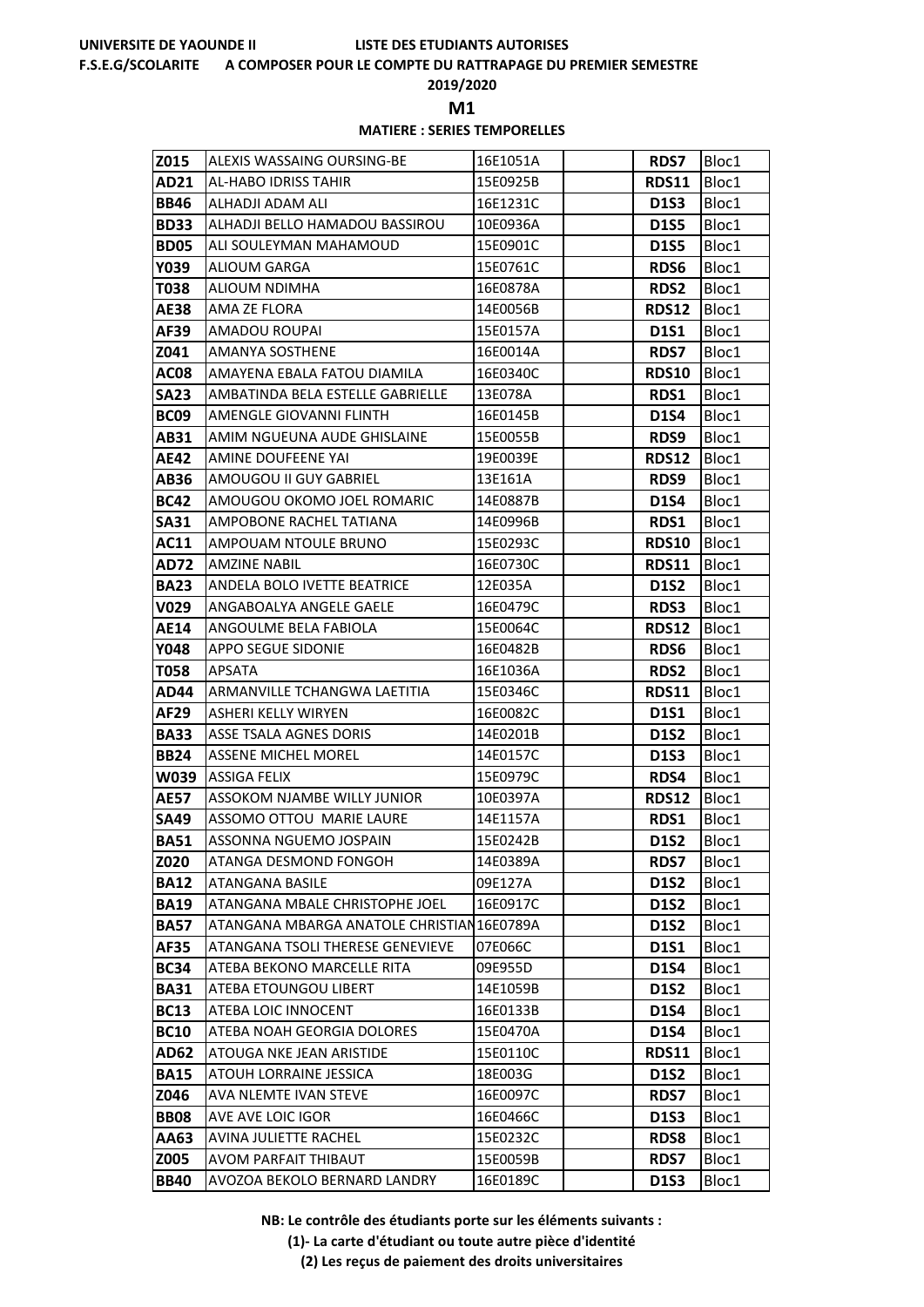#### **F.S.E.G/SCOLARITE A COMPOSER POUR LE COMPTE DU RATTRAPAGE DU PREMIER SEMESTRE**

**2019/2020**

**M1** 

## **MATIERE : SERIES TEMPORELLES**

| <b>SA15</b> | AWANA ARISTIDE ARNOLD              | 15E0731A | RDS1         | Bloc1 |
|-------------|------------------------------------|----------|--------------|-------|
| <b>AB03</b> | A'WANDJI MOYO MICHEL FABRICE       | 16E0612A | RDS9         | Bloc1 |
| <b>SA34</b> | AWENA II JULES CESAR               | 11E370A  | RDS1         | Bloc1 |
| <b>SA51</b> | AWONG-ME-NKOUM SERAPHIN RALPH      | 16E0689B | RDS1         | Bloc1 |
| <b>AD01</b> | AWONO DALLE TITTI WILLIAM AURELIEN | 16E0695C | <b>RDS11</b> | Bloc1 |
| X032        | AWONO DOMINIQUE DE LA VILLE        | 16E0780B | <b>RDS5</b>  | Bloc1 |
| X011        | AWONO NGONO DESIRE                 | 16E0953C | <b>RDS5</b>  | Bloc1 |
| <b>AA37</b> | AWOUMOU ONANA FALLY CATHERINE      | 16E0566B | <b>RDS8</b>  | Bloc1 |
| <b>AA57</b> | AWOUNDJA BEKONO LINDA              | 15E0128A | <b>RDS8</b>  | Bloc1 |
| <b>AD30</b> | AYISSI BILLONG ELODIE CANDICE      | 15E0221B | <b>RDS11</b> | Bloc1 |
| <b>AC01</b> | <b>AYISSI ONGUENE VENANT</b>       | 16E0608A | <b>RDS10</b> | Bloc1 |

**NB: Le contrôle des étudiants porte sur les éléments suivants : (1)- La carte d'étudiant ou toute autre pièce d'identité**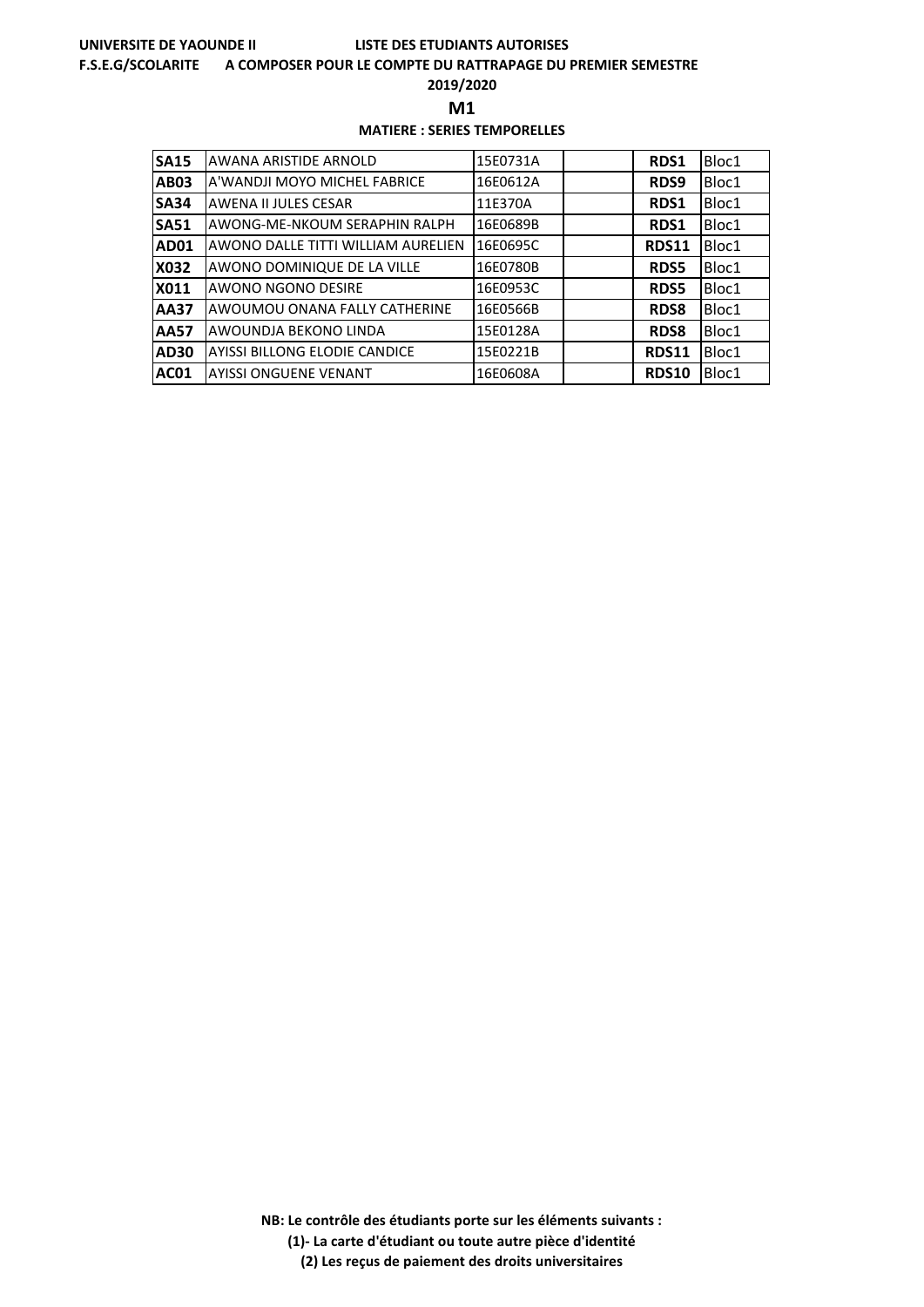#### **F.S.E.G/SCOLARITE A COMPOSER POUR LE COMPTE DU RATTRAPAGE DU PREMIER SEMESTRE**

**2019/2020**

**M1** 

### **MATIERE : SERIES TEMPORELLES**

| <b>SA39</b> | BABA GAARA ALIMA                       | 16E0398B | <b>RDS1</b>  | Bloc1 |
|-------------|----------------------------------------|----------|--------------|-------|
| AF31        | BADONA ONDOA YVAN                      | 16E0960B | <b>D1S1</b>  | Bloc1 |
| Z031        | BAHA TCHANA CHAMBERLINE BRENDA         | 15E0089A | <b>RDS7</b>  | Bloc1 |
| AA61        | <b>BAIYE MARTIN ACHUO</b>              | 17E095E  | <b>RDS8</b>  | Bloc1 |
| <b>BD27</b> | <b>BAKALONG ITIK FABRICE BERTIN</b>    | 15E0040C | <b>D1S5</b>  | Bloc1 |
| <b>SA27</b> | <b>BAKARI ABDOU</b>                    | 13E076B  | <b>RDS1</b>  | Bloc1 |
| T034        | <b>BAKOND ROGER STEVE DIMITRI</b>      | 16E0806B | <b>RDS2</b>  | Bloc1 |
| <b>AC32</b> | <b>BALAFAI NATACHA</b>                 | 16E1009B | <b>RDS10</b> | Bloc1 |
| <b>BC21</b> | BALEMAKEN MOKALA JACQUES LIONEL        | 13E536B  | <b>D1S4</b>  | Bloc1 |
| <b>AF53</b> | <b>BALEP BATJE SIMON SILVERE</b>       | 14E0108A | <b>D1S1</b>  | Bloc1 |
| Z013        | <b>BALIABA MOUDIO PIERRE</b>           | 15E0195C | <b>RDS7</b>  | Bloc1 |
| <b>SA32</b> | <b>BAM CHRISTIAN LEOPOLD</b>           | 10E0953C | <b>RDS1</b>  | Bloc1 |
| <b>AD14</b> | BAMAGOUSSANA MANUELA LAURE             | 13E047A  | <b>RDS11</b> | Bloc1 |
| <b>AE07</b> | BANGOMB ARSENE RAPHAEL                 | 19E0056E | RDS12        | Bloc1 |
| AA53        | <b>BANKOUE MEKOMO FIDELINE</b>         | 16E0333C | <b>RDS8</b>  | Bloc1 |
| <b>AB53</b> | <b>BANLA CAROLINE NJENYO</b>           | 07E149D  | RDS9         | Bloc1 |
| AA13        | <b>BAO HOUMGADJOU JUNIOR</b>           | 17E010G  | <b>RDS8</b>  | Bloc1 |
| <b>AD50</b> | <b>BARRY OUMAR BOBBO</b>               | 16E0353C | <b>RDS11</b> | Bloc1 |
| AF33        | BASSARAHA OUTEBE ADAM                  | 16E0588C | <b>D1S1</b>  | Bloc1 |
| AC63        | BASSOUMBA BAMALA JEANNE SIDONIE        | 13E357C  | <b>RDS10</b> | Bloc1 |
| T059        | BATCHOU NGNAYOU FABIOLOA CAROLE        | 16E0003A | <b>RDS2</b>  | Bloc1 |
| <b>BB10</b> | <b>BAWEYE LEOPOLD</b>                  | 16E1030A | <b>D1S3</b>  | Bloc1 |
| Z018        | <b>BAYANG EMMANUEL</b>                 | 16E1007A | <b>RDS7</b>  | Bloc1 |
| <b>AC18</b> | <b>BAYOCK EMMANUEL JUNIOR</b>          | 15E0434C | <b>RDS10</b> | Bloc1 |
| X035        | <b>BEAYE ESTELLE MARINA</b>            | 16E0165B | <b>RDS5</b>  | Bloc1 |
| <b>BD25</b> | <b>BEDIS SADJO PATRICK FRANCK</b>      | 16E0451C | <b>D1S5</b>  | Bloc1 |
| Y046        | BEGNE VI JUNIOR JOHN WILLIAM           | 15E0410B | <b>RDS6</b>  | Bloc1 |
| Y031        | <b>BEHWING MIRANDA</b>                 | 12E563B  | <b>RDS6</b>  | Bloc1 |
| AA43        | BELA MELONO ARNAULD VERONIQUE          | 16E0206A | <b>RDS8</b>  | Bloc1 |
| <b>AA25</b> | <b>BELENE HORTENSE GISELE</b>          | 10E0449C | <b>RDS8</b>  | Bloc1 |
| X020        | BELINGA ASSENG ISIDORE BORICE          | 15E0997B | <b>RDS5</b>  | Bloc1 |
| V021        | <b>BELINGA PIERRE</b>                  | 03F3526  | RDS3         | Bloc1 |
| <b>BB30</b> | <b>BELISE MICHELE NGAM</b>             | 16E0660C | D1S3         | Bloc1 |
| <b>SA28</b> | <b>BELLA MARIE BRENDAH</b>             | 16E0195C | RDS1         | Bloc1 |
| T029        | <b>BELLA SALOME</b>                    | 16E0523C | <b>RDS2</b>  | Bloc1 |
| W047        | BELLA TUA JULIEN DAVID                 | 11E084C  | RDS4         | Bloc1 |
| <b>AC48</b> | <b>BEMESSINGUE JEAN-BAPTISTE</b>       | 07E171F  | <b>RDS10</b> | Bloc1 |
| T032        | <b>BENODJI VINCENT</b>                 | 16E1152C | <b>RDS2</b>  | Bloc1 |
| X033        | <b>BERRY MOULIOM ELIZABETH</b>         | 19E0054E | <b>RDS5</b>  | Bloc1 |
| T007        | <b>BETCHOM NOUMBI ANIKE FLAURE</b>     | 16E0286A | <b>RDS2</b>  | Bloc1 |
| X005        | <b>BETEBE SOPHIE FLORINE</b>           | 15E0042C | <b>RDS5</b>  | Bloc1 |
| <b>BC18</b> | BETSAMA NGONO EDMOND ERIC              | 16E0362A | <b>D1S4</b>  | Bloc1 |
| Z027        | <b>BEUCHE NGOUONPEMEU LYSA TATIANA</b> | 16E0925C | <b>RDS7</b>  | Bloc1 |
| W002        | BEYALA ANNE MARIE NINA                 | 16E0943B | RDS4         | Bloc1 |
| <b>AE65</b> | BEYALA MABAYA ELIANE JESSICA           | 16E0519B | <b>RDS12</b> | Bloc1 |
| <b>AE48</b> | <b>BIABACK A TABOU MOHAMED</b>         | 15E0288B | <b>RDS12</b> | Bloc1 |
| <b>AB10</b> | <b>BIANE FRED ARNAUD</b>               | 15E0211A | RDS9         | Bloc1 |
| <b>AD12</b> | BIBOUM MONIQUE CLAUDE JESSICA          | 15E0077B | <b>RDS11</b> | Bloc1 |

**NB: Le contrôle des étudiants porte sur les éléments suivants :**

**(1)- La carte d'étudiant ou toute autre pièce d'identité**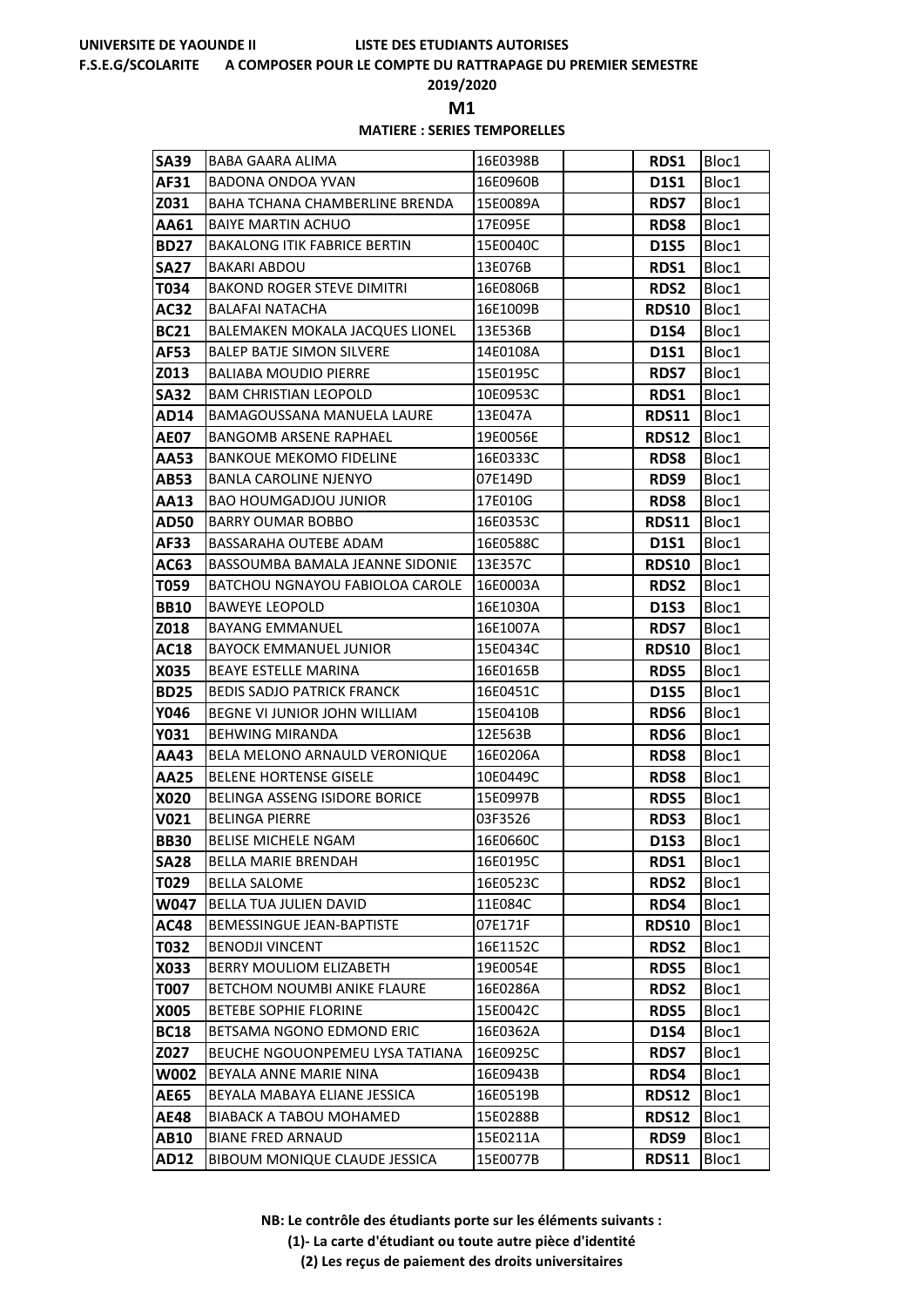#### **F.S.E.G/SCOLARITE A COMPOSER POUR LE COMPTE DU RATTRAPAGE DU PREMIER SEMESTRE**

**2019/2020**

**M1** 

## **MATIERE : SERIES TEMPORELLES**

| <b>AD34</b> | BIDIAS MATHANA CLEMENT GERARD        | 13E035B  | RDS11        | Bloc1 |
|-------------|--------------------------------------|----------|--------------|-------|
| <b>AE10</b> | <b>BIDOUNG NYIMI PROTAIS ACHILLE</b> | 15E0844A | <b>RDS12</b> | Bloc1 |
| V006        | <b>BIDZOGO BETENE ANASTASIE</b>      | 16E0760A | <b>RDS3</b>  | Bloc1 |
| V045        | <b>BIDZOGO FRANCOISE OLIVE</b>       | 15E0818C | RDS3         | Bloc1 |
| <b>AE58</b> | <b>BIENVENUE VAIZAR</b>              | 15E0912C | <b>RDS12</b> | Bloc1 |
| <b>BA58</b> | <b>BIH FRITUNG AWAMOFOR</b>          | 15E0694C | <b>D1S2</b>  | Bloc1 |
| <b>AD70</b> | BIKELE ETOUNDI LOUIS PAUL            | 14E0968A | <b>RDS11</b> | Bloc1 |
| V034        | <b>BIKIM ERNESTINE</b>               | 15E0193C | <b>RDS3</b>  | Bloc1 |
| Z011        | <b>BIKONDO KIEGUINDE ARMELLE</b>     | 15E0289A | <b>RDS7</b>  | Bloc1 |
| <b>BC28</b> | <b>BILLONG MERYL KEVIN</b>           | 09E097C  | <b>D1S4</b>  | Bloc1 |
| AC50        | <b>BILOA BILOA JEAN PIERRE</b>       | 16E0457B | <b>RDS10</b> | Bloc1 |
| AB26        | <b>BILOA EYEBE ORNELA MAVIS</b>      | 15E0655B | RDS9         | Bloc1 |
| X018        | BILOA LOUISE AURORE LORIELLE         | 16E0203A | <b>RDS5</b>  | Bloc1 |
| W048        | BILOA MESSI MARILYNE PRISCA          | 16E0443C | RDS4         | Bloc1 |
| AB13        | BILOA TSOGO ANNE CAROLE              | 16E0316A | RDS9         | Bloc1 |
| <b>V028</b> | <b>BILO'O EBENE JESSY</b>            | 14E0058C | RDS3         | Bloc1 |
| Z030        | <b>BIMEME OBAM ARTHUR MAUREL</b>     | 16E1021C | <b>RDS7</b>  | Bloc1 |
| <b>AE66</b> | <b>BIMEME ROMARIC</b>                | 19E0091E | <b>RDS12</b> | Bloc1 |
| V023        | <b>BINA FRANCK YVES</b>              | 14E0972C | <b>RDS3</b>  | Bloc1 |
| T060        | <b>BINDA DERICK NDUNG</b>            | 19E0097E | <b>RDS2</b>  | Bloc1 |
| <b>AE22</b> | <b>BINDZI MEKONGO GUY STEVE</b>      | 15E0351C | <b>RDS12</b> | Bloc1 |
| <b>BC29</b> | <b>BINELI BINELI PROTAIS JOEL</b>    | 15E0391A | <b>D1S4</b>  | Bloc1 |
| AF09        | <b>BISSANG NANGA PAULINE</b>         | 15E0463A | <b>D1S1</b>  | Bloc1 |
| AB32        | <b>BISSIM FELICITE CARINE</b>        | 11E292B  | <b>RDS9</b>  | Bloc1 |
| Z002        | BISSO ATANGANA GABRIELLE MALIKA      | 16E0211A | <b>RDS7</b>  | Bloc1 |
| X023        | <b>BIYIHA KONE BORIS THIERRY</b>     | 11E295A  | <b>RDS5</b>  | Bloc1 |
| AB43        | <b>BOBBO ISMAILA</b>                 | 14E0584C | RDS9         | Bloc1 |
| <b>AE40</b> | <b>BOBE PABILI</b>                   | 17E100E  | <b>RDS12</b> | Bloc1 |
| <b>SA17</b> | <b>BODO MAXIME</b>                   | 16E0492B | RDS1         | Bloc1 |
| Z022        | <b>BODO MBASSI WILFRIED</b>          | 14E0845C | <b>RDS7</b>  | Bloc1 |
| <b>AA50</b> | <b>BOKOALLA CLAUDE YVAN JUNIOR</b>   | 15E0576C | <b>RDS8</b>  | Bloc1 |
| <b>AB05</b> | <b>BOLLO OWONA SERAPHINE CAROLLE</b> | 16E0119B | RDS9         | Bloc1 |
| <b>AC16</b> | <b>BOLOMIGUI MAYANG</b>              | 13E498A  | <b>RDS10</b> | Bloc1 |
| AF04        | <b>BOMO CLAUDIA</b>                  | 14E0529C | <b>D1S1</b>  | Bloc1 |
| <b>BB44</b> | <b>BOPDA JOSEPH KAPCHE</b>           | 15E0101B | <b>D1S3</b>  | Bloc1 |
| <b>BC17</b> | <b>BORIS RAMADANE YESSAGNE</b>       | 16E1099A | <b>D1S4</b>  | Bloc1 |
| <b>AD51</b> | <b>BOUGAN NZALI SERAPHIN</b>         | 15E0829A | <b>RDS11</b> | Bloc1 |
| <b>AD20</b> | <b>BOUKAR SOKOTO ALIFA</b>           | 16E1156C | <b>RDS11</b> | Bloc1 |
| V032        | <b>BOULOUMEGUE BRICE STEPHANE</b>    | 16E0219B | <b>RDS3</b>  | Bloc1 |
| AB42        | <b>BOUM SYLVAIN ALFRED</b>           | 15E0278A | RDS9         | Bloc1 |
| AC51        | BRAHIM HASSAN ABDERAMAN              | 15E0862C | <b>RDS10</b> | Bloc1 |
| <b>BD22</b> | CARLOTA NDJIGUI BENGONO AYITO        | 16E1065A | <b>D1S5</b>  | Bloc1 |
| <b>SA37</b> | CECILE DOPOIDE RADJIYANOUBA          | 16E1133C | RDS1         | Bloc1 |
| <b>BA04</b> | <b>CECILE HOUMGADSOU</b>             | 19E0025E | <b>D1S2</b>  | Bloc1 |
| <b>BA30</b> | CHARLES WILLIAM NKUMU METUTU         | 10E0805C | <b>D1S2</b>  | Bloc1 |
| AF10        | CHE AZINWI NGUM                      | 15E0613A | D1S1         | Bloc1 |
| <b>AE50</b> | CHEFOR NGWENYI MEUNGWE               | 16E0313A | <b>RDS12</b> | Bloc1 |
| <b>BA10</b> | <b>CHEMEGNE PRUDENCE</b>             | 16E0300B | <b>D1S2</b>  | Bloc1 |

**NB: Le contrôle des étudiants porte sur les éléments suivants :**

**(1)- La carte d'étudiant ou toute autre pièce d'identité**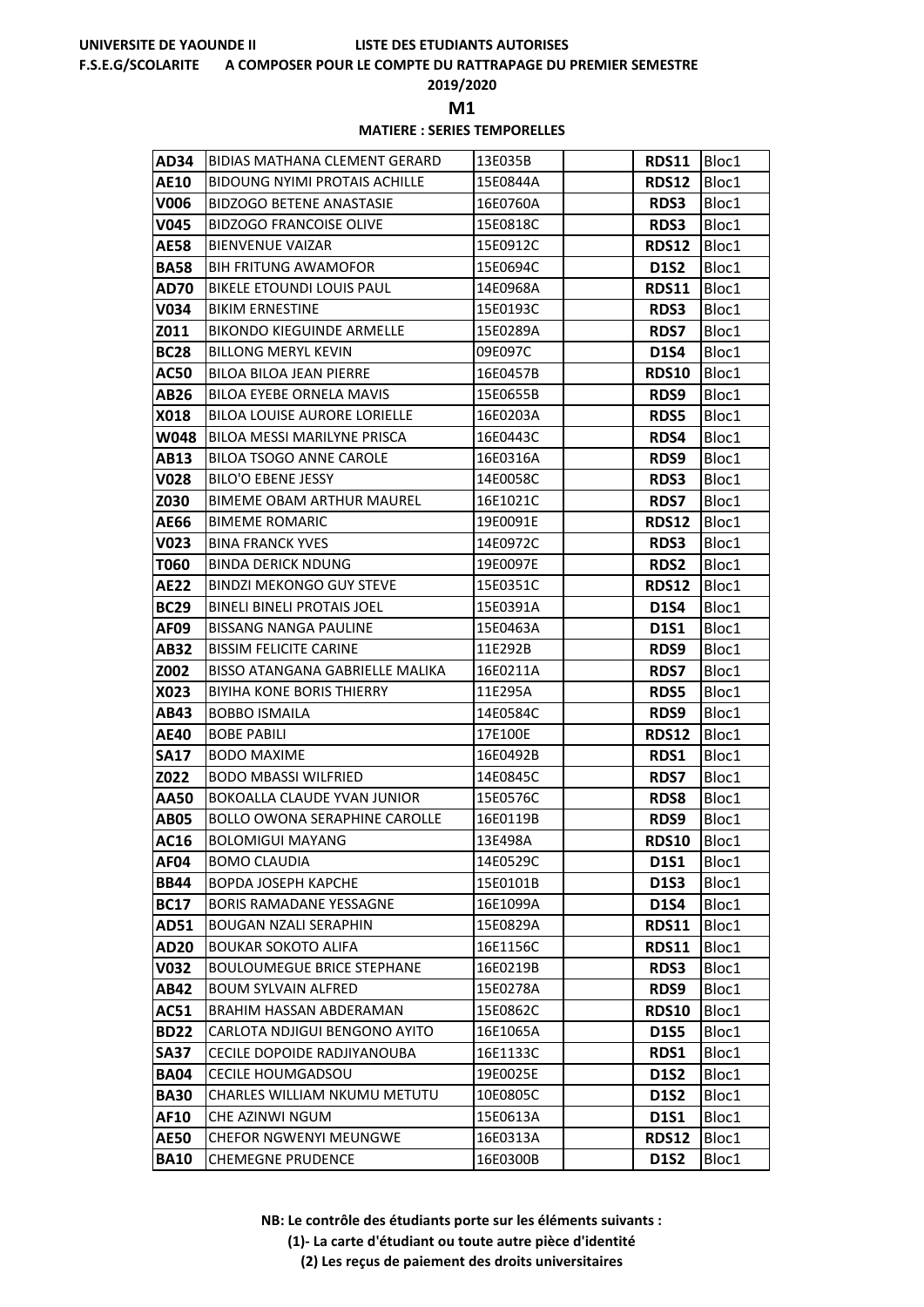#### **F.S.E.G/SCOLARITE A COMPOSER POUR LE COMPTE DU RATTRAPAGE DU PREMIER SEMESTRE**

**2019/2020**

**M1** 

# **MATIERE : SERIES TEMPORELLES**

| AC26        | <b>CHENDJOU GHASSY HAROLD VINCY</b> | 16E0096B | <b>RDS10</b> | Bloc1 |
|-------------|-------------------------------------|----------|--------------|-------|
| <b>AE61</b> | <b>CHI BRANDONE</b>                 | 15E0693C | <b>RDS12</b> | Bloc1 |
| AD71        | CHIADJEU TCHEUBOU YASMINE           | 16E0936B | <b>RDS11</b> | Bloc1 |
| T041        | CHIMI NANA STEVE KELLIAM            | 16E0455C | <b>RDS2</b>  | Bloc1 |
| AC13        | CHIN CYNTHIA SUIVEN                 | 16E0585B | <b>RDS10</b> | Bloc1 |
| <b>SA03</b> | CHOUMANI EDMOND ROSTAND             | 14E1046C | RDS1         | Bloc1 |
| W017        | DAIRA KOWE IGNACE                   | 15E0389B | RDS4         | Bloc1 |
| W012        | <b>DANG GUY HONORE</b>              | 16E0933B | RDS4         | Bloc1 |
| <b>BB36</b> | DANTENG NDADJE ANOUCK PENSEE        | 16E0956C | <b>D1S3</b>  | Bloc1 |
| Z045        | DAOUDA YOBI                         | 16E0690A | <b>RDS7</b>  | Bloc1 |
| <b>BA53</b> | DA-SILVA OLIVIER ESPOIR II          | 15E0355C | <b>D1S2</b>  | Bloc1 |
| <b>AE53</b> | DEBENGKANG MOISE                    | 16E1069C | <b>RDS12</b> | Bloc1 |
| <b>BD28</b> | <b>DEBLEK RICHARD</b>               | 19E0037E | <b>D1S5</b>  | Bloc1 |
| <b>AB08</b> | DEDE-SOMBO LOIC EUGENE JUNIOR       | 14E1122A | RDS9         | Bloc1 |
| AE46        | DEOUMAINTARNOUDJEL SYLVAIN          | 19E0150E | <b>RDS12</b> | Bloc1 |
| W016        | DEUDJEU NGUELEU JULIE LEONELLE      | 16E0259C | <b>RDS4</b>  | Bloc1 |
| <b>AF08</b> | <b>DEUGOUE TANKWA LUCIENNE</b>      | 19E0153E | <b>D1S1</b>  | Bloc1 |
| Y036        | DINGAODOUMBAYE ABDOU HERBERT        | 16E1094C | <b>RDS6</b>  | Bloc1 |
| <b>BA39</b> | DINGONG ALFRED BLAISE               | 16E0176A | <b>D1S2</b>  | Bloc1 |
| Z037        | DIYEN MEREDITH AFUMBOM              | 19E0095E | <b>RDS7</b>  | Bloc1 |
| <b>Y038</b> | DJABEA NDOUTOU YOHANE DENIS         | 19E0021E | RDS6         | Bloc1 |
| <b>V017</b> | DJABOU KOULI RUTH                   | 16E0456C | RDS3         | Bloc1 |
| BC05        | DJEGUEDEM NERADINGAO LILIANE        | 16E1135C | <b>D1S4</b>  | Bloc1 |
| <b>BC08</b> | DJEKONBE MERKEMDE ALEXIS            | 15E0907B | <b>D1S4</b>  | Bloc1 |
| <b>BC23</b> | DJEKOULADE MBAIDEYO                 | 15E0978B | <b>D1S4</b>  | Bloc1 |
| <b>BC02</b> | DJENE NOO BISSY LUTHER              | 08E788B  | <b>D1S4</b>  | Bloc1 |
| <b>BC38</b> | <b>DJEUSSI DJONKAM FELICITE</b>     | 16E0589A | <b>D1S4</b>  | Bloc1 |
| AA30        | DJEUTCHOM GERMAINE CHRISTELLE       | 16E0252C | <b>RDS8</b>  | Bloc1 |
| AD48        | DJEUTI FRANK PEGUY                  | 16E0837B | <b>RDS11</b> | Bloc1 |
| W041        | DJIBEUT FENTU GAELLE TATIANA        | 15E0730C | <b>RDS4</b>  | Bloc1 |
| <b>AF48</b> | <b>DJIBRINE ABAKAR DJIBRINE</b>     | 16E1194C | <b>D1S1</b>  | Bloc1 |
| W007        | <b>DJIMET DALOU CALEN</b>           | 18E038E  | RDS4         | Bloc1 |
| <b>BA02</b> | DJITA NOPOGWO EDMOND                | 15E0847A | D1S2         | Bloc1 |
| <b>Z060</b> | <b>DJOBLI MOHAMADOU</b>             | 16E0175C | <b>RDS7</b>  | Bloc1 |
| AB41        | DJOKO FOTSO LOIC YVAN               | 15E0423A | RDS9         | Bloc1 |
| AF23        | DJOMO DOMBEU HENRI JOEL             | 17E077E  | <b>D1S1</b>  | Bloc1 |
| AB48        | DJOUDELBAYE ASTANGARTE              | 16E1055C | RDS9         | Bloc1 |
| <b>BA37</b> | DJOUFACK ZEUFACK MICHELLE DAVINA    | 16E0616B | <b>D1S2</b>  | Bloc1 |
| <b>AB40</b> | <b>DJOUHAIRIYA</b>                  | 16E0235B | RDS9         | Bloc1 |
| <b>SA26</b> | DJOUNANG TONGUEN ROSTAND            | 14E0297B | RDS1         | Bloc1 |
| <b>AC17</b> | <b>DJOUSSE MARLON CEDRIC</b>        | 13E453C  | <b>RDS10</b> | Bloc1 |
| <b>BD29</b> | DOH-KOT EPAYE ALIFA                 | 19E0062E | <b>D1S5</b>  | Bloc1 |
| <b>BB26</b> | <b>DOM CLIFORT KONSI</b>            | 15E0368C | <b>D1S3</b>  | Bloc1 |
| AE31        | DOMFANG MEDJO ARNOLD BRICE          | 16E0199C | <b>RDS12</b> | Bloc1 |
| W026        | DONGMO TAGUIELE SORELLE             | 16E0634B | <b>RDS4</b>  | Bloc1 |
| <b>BA62</b> | DONKENG TSANANG LAETITIA            | 16E0192B | <b>D1S2</b>  | Bloc1 |
| <b>AE08</b> | DOUANLA KENE CEDRIC                 | 12E382B  | <b>RDS12</b> | Bloc1 |
| <b>BA52</b> | DWELAJI TCHAMENI CYRIELLE           | 16E0082B | <b>D1S2</b>  | Bloc1 |

**NB: Le contrôle des étudiants porte sur les éléments suivants :**

**(1)- La carte d'étudiant ou toute autre pièce d'identité**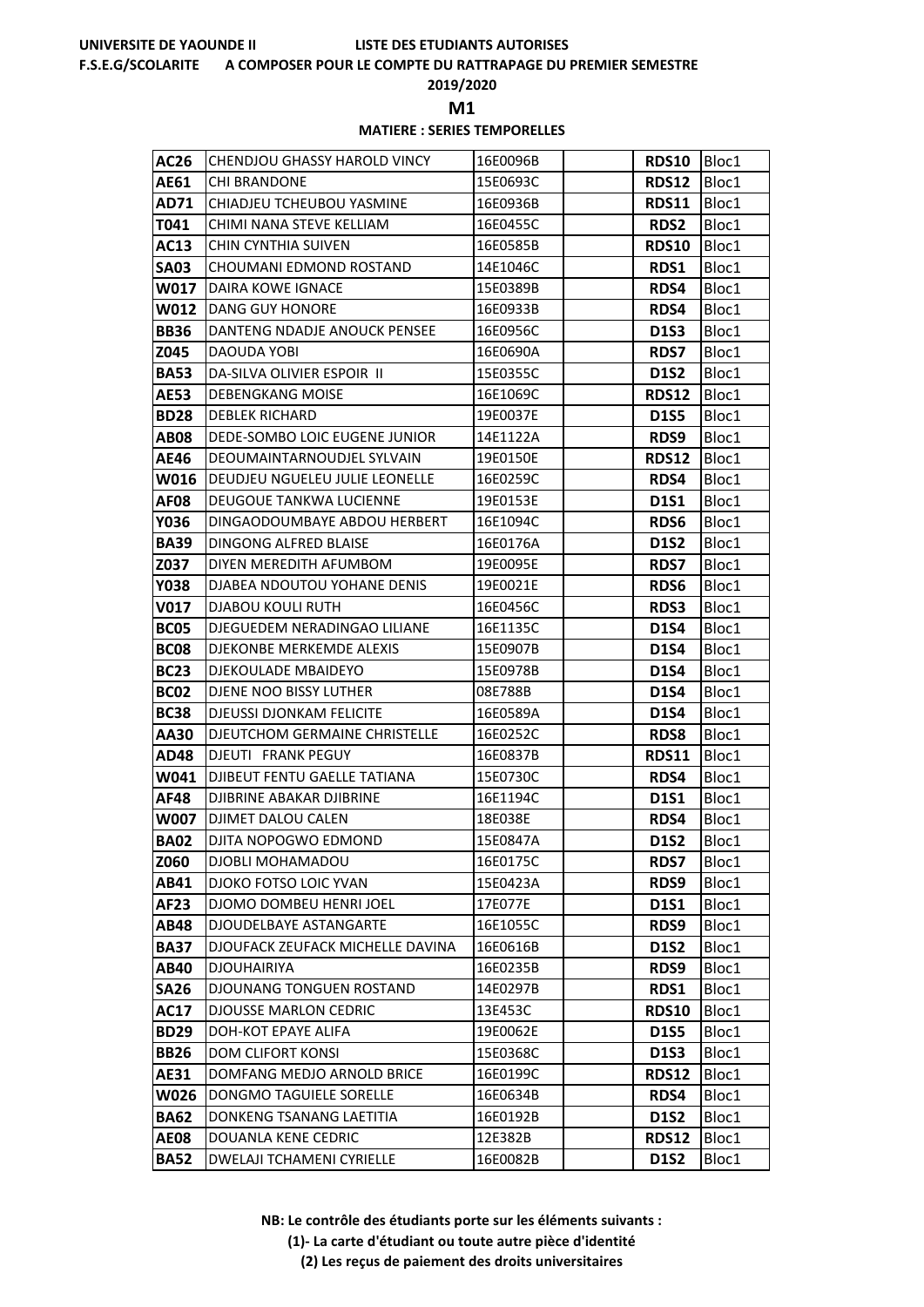#### **F.S.E.G/SCOLARITE A COMPOSER POUR LE COMPTE DU RATTRAPAGE DU PREMIER SEMESTRE**

**2019/2020**

**M1** 

## **MATIERE : SERIES TEMPORELLES**

| <b>AD80</b> | EBALA NKAMI KEVIN WILFRIED               | 15E0778A | <b>RDS11</b> | Bloc1 |
|-------------|------------------------------------------|----------|--------------|-------|
| <b>AD05</b> | EBANDA ABANDA JOEL GAEL                  | 16E0311B | <b>RDS11</b> | Bloc1 |
| X047        | <b>EBANGA MBASSI REGINE EMMANUELLE</b>   | 15E0124A | <b>RDS5</b>  | Bloc1 |
| <b>BC43</b> | EBELLE MISPA MARGUERITTE                 | 15E0624C | <b>D1S4</b>  | Bloc1 |
| <b>BB45</b> | EBOLO NGONO ISABELLE MURIELLE            | 16E0550B | <b>D1S3</b>  | Bloc1 |
| <b>AC27</b> | <b>EBONG DUDDLEY SAMA</b>                | 09E0026B | <b>RDS10</b> | Bloc1 |
| X006        | EDOA AWOUMOU VICTORINE VANNESSA 16E0060B |          | <b>RDS5</b>  | Bloc1 |
| <b>BB12</b> | EDZOA GATCHOU DARLING HEYRICKA           | 16E0771A | D1S3         | Bloc1 |
| AD16        | EFEMBA YVON OLIVIER                      | 14E0524C | <b>RDS11</b> | Bloc1 |
| <b>AF24</b> | EKALOM KAMBONG STEVE FRANCIS             | 14E0060B | <b>D1S1</b>  | Bloc1 |
| X004        | EKANI BOUGA CATHERINE                    | 12E270A  | <b>RDS5</b>  | Bloc1 |
| AB60        | EKANI NGONO ARSENE                       | 16E0448C | RDS9         | Bloc1 |
| AB15        | EKASSI MARCELINE CHRISTIANE              | 13E410B  | RDS9         | Bloc1 |
| <b>SA09</b> | EKILA ELANGA MICHELLE JOSEE              | 15E0043A | RDS1         | Bloc1 |
| Z001        | <b>EKOKISE MAKONE YVAN YANNICK</b>       | 15E0260B | <b>RDS7</b>  | Bloc1 |
| <b>BB35</b> | EKOP BOND ESTELLE ROLANDE                | 16E0553A | <b>D1S3</b>  | Bloc1 |
| <b>AD58</b> | <b>EKOUDI JOSEPH PATRICK</b>             | 16E0932A | <b>RDS11</b> | Bloc1 |
| <b>BB15</b> | ELELE BELLA LAURENT FRANCIS              | 15E0812A | <b>D1S3</b>  | Bloc1 |
| <b>AD57</b> | ELIMI YOLANDE                            | 16E0822C | <b>RDS11</b> | Bloc1 |
| <b>AC20</b> | ELOMBI TONYE LAETITIA SORELLE            | 16E0669C | <b>RDS10</b> | Bloc1 |
| AF49        | <b>ELONG DIONE ALVINE</b>                | 14E0018C | <b>D1S1</b>  | Bloc1 |
| AA03        | <b>ELONG GILLES PHILIPPE</b>             | 16E0388B | <b>RDS8</b>  | Bloc1 |
| <b>BC32</b> | ELOUMA MBELE HERMAN ARNAUD               | 15E0688C | D1S4         | Bloc1 |
| <b>Y037</b> | ELOUNDOU ABDON BLECK ARMEL               | 16E0534B | <b>RDS6</b>  | Bloc1 |
| Z056        | <b>EMBEKE KINOGO VERONIQUE</b>           | 14E0040B | <b>RDS7</b>  | Bloc1 |
| AA51        | <b>EMBOLO BIKIE LISE ISABELLE</b>        | 15E0548A | <b>RDS8</b>  | Bloc1 |
| AA38        | <b>EMENIGUENE BALINDI LAURE</b>          | 14E0960B | <b>RDS8</b>  | Bloc1 |
| <b>V038</b> | ENDALE LONG LYDIENNE SALOME              | 13E576A  | <b>RDS3</b>  | Bloc1 |
| AA16        | <b>ENDOGNI THECLE GERALDINE</b>          | 16E0379C | <b>RDS8</b>  | Bloc1 |
| X002        | <b>ENGOTO YVAN JORDAN</b>                | 16E0409B | <b>RDS5</b>  | Bloc1 |
| <b>SA20</b> | <b>ENOMA MARTIN PAUL MARIE</b>           | 16E0480C | RDS1         | Bloc1 |
| <b>SA29</b> | <b>ENOW MARTHA ASHU</b>                  | 12E259D  | RDS1         | Bloc1 |
| <b>BA16</b> | <b>ENYEGUE LEMBEGUE BORIS</b>            | 15E0198B | D1S2         | Bloc1 |
| <b>AB58</b> | <b>ENYEGUE ONAMBELE BARBINE CORINE</b>   | 12E520A  | RDS9         | Bloc1 |
| X008        | <b>ENYEGUE TSOUNGUI ANDRE LANDRY</b>     | 13E031B  | <b>RDS5</b>  | Bloc1 |
| X034        | EPANE NSANG SAH ANGE DANIELLE            | 16E0372C | <b>RDS5</b>  | Bloc1 |
| AD27        | EPANGUE NTEPE DONALD CAMEL               | 16E0246A | <b>RDS11</b> | Bloc1 |
| <b>BC06</b> | EPEY LORD BILL NYAMBO                    | 15E0378A | <b>D1S4</b>  | Bloc1 |
| <b>V008</b> | EPOTE KWENE CALISTA                      | 19E0101E | <b>RDS3</b>  | Bloc1 |
| AC43        | ESSAH NGASSA JUDITH MERVEILLE            | 15E0367C | <b>RDS10</b> | Bloc1 |
| AB19        | <b>ESSE DOUALA EUGENE</b>                | 19E0003E | RDS9         | Bloc1 |
| <b>SA44</b> | <b>ESSIANE PRISCILLE NADEGE</b>          | 16E0617A | RDS1         | Bloc1 |
| <b>BB05</b> | <b>ESSILI LIONEL JUNIOR</b>              | 16E0583C | D1S3         | Bloc1 |
| <b>SA38</b> | ESSIMI NGA BERNADIN ALAIN                | 16E0709A | RDS1         | Bloc1 |
| <b>SA21</b> | ESSOMBA ABESSOLO ARMEL FABRICE           | 09E558B  | RDS1         | Bloc1 |
| <b>Y004</b> | <b>ESSOMBA BIDOUNG STEPHANE</b>          | 16E0477C | <b>RDS6</b>  | Bloc1 |
| Z053        | ESSOMBA MBARGA SERGE MAGUY               | 15E0708A | <b>RDS7</b>  | Bloc1 |
| <b>W035</b> | <b>ESSOMBA SYLVESTRE</b>                 | 10E0267A | RDS4         | Bloc1 |

**NB: Le contrôle des étudiants porte sur les éléments suivants :**

**(1)- La carte d'étudiant ou toute autre pièce d'identité**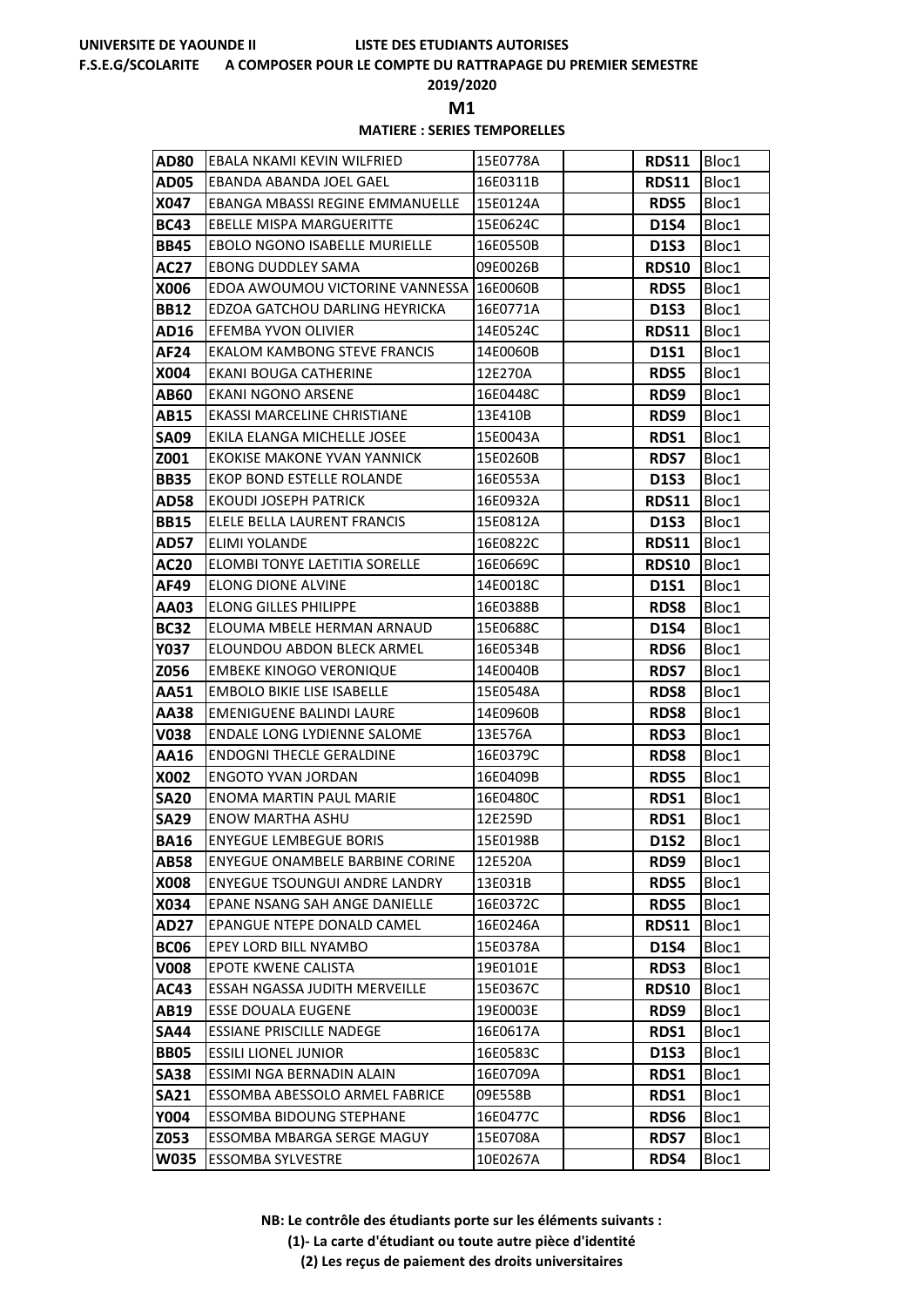#### **F.S.E.G/SCOLARITE A COMPOSER POUR LE COMPTE DU RATTRAPAGE DU PREMIER SEMESTRE**

**2019/2020**

**M1** 

## **MATIERE : SERIES TEMPORELLES**

| <b>BA28</b>                | ETOA NKUMU JUSTIN RICHARD                               | 15E0957C             | <b>D1S2</b>  | Bloc1          |
|----------------------------|---------------------------------------------------------|----------------------|--------------|----------------|
| <b>SA24</b>                | ETOGA II PASCAL                                         | 16E0062B             | RDS1         | Bloc1          |
| AB33                       | ETOUNDI ANTOINE AURELE                                  | 15E0144B             | RDS9         | Bloc1          |
| Y041                       | ETOUNDI BIBANI MARIE-JOSEPH                             | 15E0508A             | <b>RDS6</b>  | Bloc1          |
| AD11                       | EVOUTA NKOUM EMMANUEL BRICE                             | 15E0769B             | <b>RDS11</b> | Bloc1          |
| <b>BB37</b>                | <b>EWOLO ETENE PASCAL JACO</b>                          | 14E0458B             | <b>D1S3</b>  | Bloc1          |
| AF14                       | EYANA JOSEPH ARNAUD                                     | 08E541A              | <b>D1S1</b>  | Bloc1          |
| AB62                       | <b>EYANG ZUE JULIENNE</b>                               | 10E0744A             | RDS9         | Bloc1          |
| T014                       | EYENGA ESSOMBA ALAIN BERTRAND                           | 16E0764C             | <b>RDS2</b>  | Bloc1          |
| <b>AA10</b>                | EYENGA MENYE ARIELLE GERTRUDE                           | 13E363C              | <b>RDS8</b>  | Bloc1          |
| <b>AE05</b>                | <b>EYENGA NICOLE EDITH</b>                              | 05D288               | <b>RDS12</b> | Bloc1          |
| AE60                       | <b>EYONG KENEDY EKONJA</b>                              | 14E0256B             | <b>RDS12</b> | Bloc1          |
| Z034                       | EYOUNG ESSOGOLA GENEVIEVE                               | 16E0054A             | <b>RDS7</b>  | Bloc1          |
| X013                       | FABO PASSA EZECHIEL GHISLAIN                            | 13E053A              | <b>RDS5</b>  | Bloc1          |
| <b>BD09</b>                | <b>FADIMATOU ABDOULLAHI</b>                             | 15E0948B             | <b>D1S5</b>  | Bloc1          |
| <b>SA04</b>                | <b>FALAINA TCHIMIDENG JEROME</b>                        | 16E0679A             | RDS1         | Bloc1          |
| T009                       | <b>FANDO KWIGWA NADEGE LUGRECE</b>                      | 16E0115B             | <b>RDS2</b>  | Bloc1          |
| <b>Y032</b>                | <b>FANE ABAKAR</b>                                      | 15E0796B             | RDS6         | Bloc1          |
| <b>BC39</b>                | <b>FANKEM KEMBOU INES PRACEDE</b>                       | 16E0683C             | <b>D1S4</b>  | Bloc1          |
| W013                       | <b>FEKOU FOKO LIBOIRE</b>                               | 12E176C              | RDS4         | Bloc1          |
| <b>Y025</b>                | <b>FEUNKE NGANJI AIMERIDE</b><br><b>FEZEU AXEL LOIC</b> | 16E0408B<br>16E0004B | <b>RDS6</b>  | Bloc1          |
| <b>SA07</b><br><b>SA45</b> | <b>FOADING TUEDJO KEVINE MARION</b>                     | 16E0259A             | RDS1<br>RDS1 | Bloc1<br>Bloc1 |
| Z028                       | FOE OTELE BORIS                                         | 16E0880B             | <b>RDS7</b>  | Bloc1          |
| <b>W006</b>                | <b>FOGHA TAMULANG DELIO</b>                             | 16E0375B             | RDS4         | Bloc1          |
| <b>BA32</b>                | <b>FOGUE JOEL LIONEL</b>                                | 15E0100B             | <b>D1S2</b>  | Bloc1          |
| Z058                       | <b>FOKO NIE CHRISTIAN</b>                               | 13E898C              | <b>RDS7</b>  | Bloc1          |
| <b>AB35</b>                | <b>FOKOU KOUMBO CHARLENE</b>                            | 16E0322A             | RDS9         | Bloc1          |
| <b>BC11</b>                | <b>FOKOUO POUSSI LEONEL</b>                             | 16E0562B             | <b>D1S4</b>  | Bloc1          |
| <b>SA48</b>                | <b>FOMBA MEFO NYSSE DANIELLE</b>                        | 16E0886A             | RDS1         | Bloc1          |
| <b>SA22</b>                | <b>FOMEKONG FOPA ELIHU</b>                              | 16E0315A             | RDS1         | Bloc1          |
| <b>AB56</b>                | <b>FOMEKONG ADELAIDE</b>                                | 14E0696A             | RDS9         | Bloc1          |
| <b>AF13</b>                | <b>FOMKOUONG NKENMEGNE DAVID</b>                        | 15E0427A             | <b>D1S1</b>  | Bloc1          |
| AE63                       | <b>FON CHRISTIAN MOFOR</b>                              | 14E0423A             | <b>RDS12</b> | Bloc1          |
| <b>AE54</b>                | FONANG NERISSA YIMNAI                                   | 19E0082E             | <b>RDS12</b> | Bloc1          |
| <b>AD79</b>                | <b>FONING DIEBO FRANCK CABREL</b>                       | 16E0417B             | <b>RDS11</b> | Bloc1          |
| AB59                       | FOPA DIESSE THEOPHILE ARMAND                            | 13E048G              | RDS9         | Bloc1          |
| <b>AE51</b>                | FOPA KEMMAZE TADA'A STEVE                               | 18E016G              | <b>RDS12</b> | Bloc1          |
| AD04                       | <b>FORBANG KEZIAH ANNIH</b>                             | 16E0793B             | <b>RDS11</b> | Bloc1          |
| <b>AF02</b>                | FORGHAB WILLY JACKSON ZAOMOH                            | 09E039A              | <b>D1S1</b>  | Bloc1          |
| AE64                       | <b>FOSSO MARLYSE INGRID</b>                             | 12E282B              | <b>RDS12</b> | Bloc1          |
| X010                       | FOTIE PEVETMI FADHIL                                    | 16E0950C             | <b>RDS5</b>  | Bloc1          |
| V046                       | FOTSING SOHKOUDJOU PATRICIA                             | 16E0073A             | RDS3         | Bloc1          |
| <b>BC25</b>                | <b>FOTSO CHRISTIAN PIERRE</b>                           | 11E077B              | <b>D1S4</b>  | Bloc1          |
| W037                       | <b>FOTSO KOUAM FRANCIS</b>                              | 15E0165C             | RDS4         | Bloc1          |
| T055                       | <b>FOTSO TEGUEU ULRICH</b>                              | 16E0415C             | <b>RDS2</b>  | Bloc1          |
| Y021                       | FOUDA MVONDO DENIS BERTRAND                             | 15E0277A             | RDS6         | Bloc1          |
| <b>BA25</b>                | <b>FOUELEFACK NAOUSSI FRANCKY</b>                       | 16E0766B             | <b>D1S2</b>  | Bloc1          |
| AE30                       | <b>FOUKOUA NESTOR</b>                                   | 19E0067E             | <b>RDS12</b> | Bloc1          |

**NB: Le contrôle des étudiants porte sur les éléments suivants :**

**(1)- La carte d'étudiant ou toute autre pièce d'identité**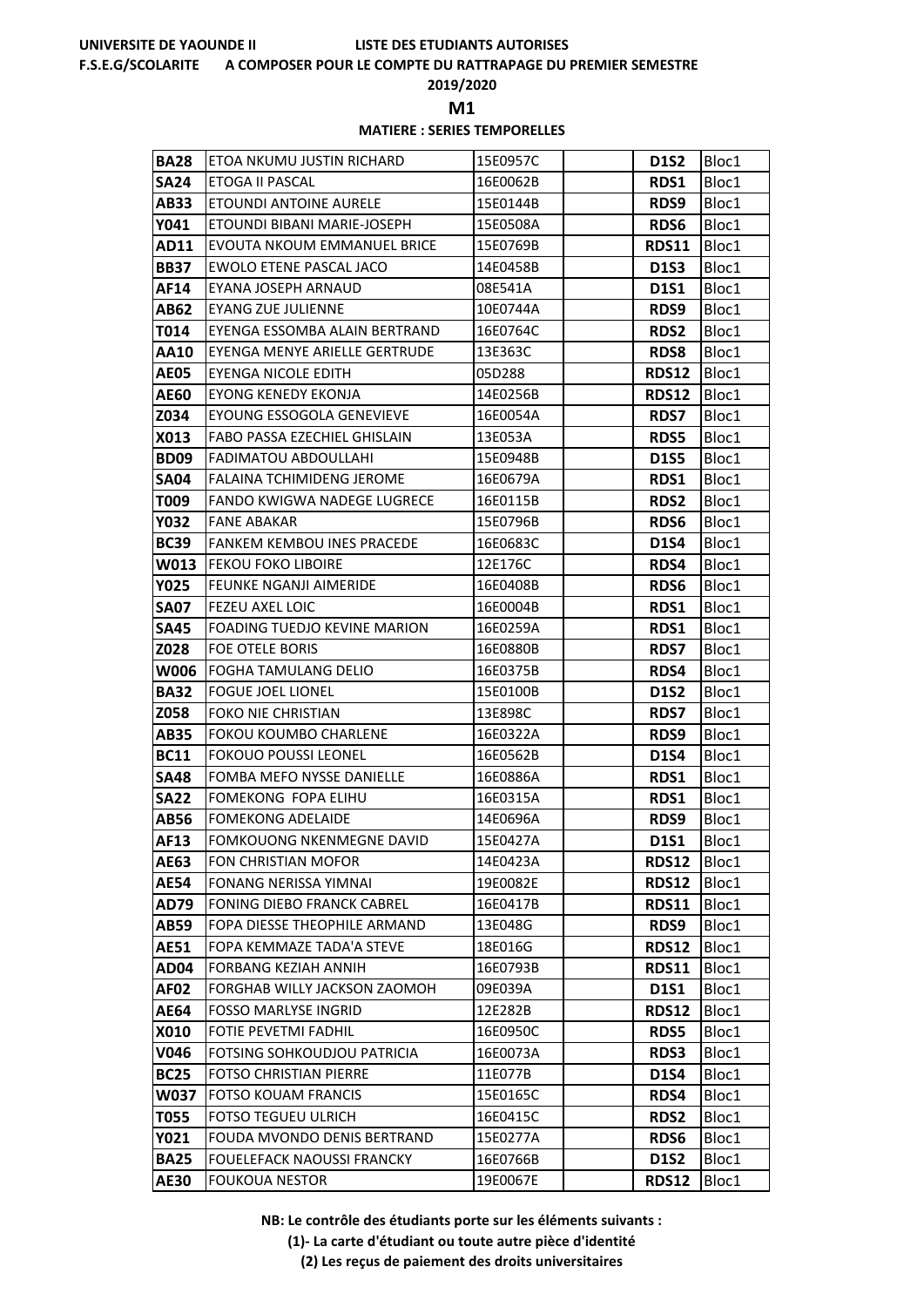#### **F.S.E.G/SCOLARITE A COMPOSER POUR LE COMPTE DU RATTRAPAGE DU PREMIER SEMESTRE**

**2019/2020**

**M1** 

## **MATIERE : SERIES TEMPORELLES**

| <b>AF18</b> | FOUMANE OYAMA HYACINTHE                 | 14E0015B | <b>D1S1</b>  | Bloc1 |
|-------------|-----------------------------------------|----------|--------------|-------|
| V015        | <b>FOUSSI DIYANI THERESE PRUDENCE</b>   | 15E1003B | <b>RDS3</b>  | Bloc1 |
| V036        | FRANCK ALPHONSE OYONO OWONO             | 14E0322C | <b>RDS3</b>  | Bloc1 |
| <b>V007</b> | <b>FUBEN DJATCHE MICHELLE FLORA</b>     | 19E0008E | <b>RDS3</b>  | Bloc1 |
| AA34        | <b>GANGOUM MIACHOUA WILFRIED BRICE</b>  | 16E0723C | <b>RDS8</b>  | Bloc1 |
| AC49        | <b>GANRANZOU KOUSSOUMBI</b>             | 19E0040E | <b>RDS10</b> | Bloc1 |
| <b>AB22</b> | <b>GLADYS NKENGAFAC MORFAW</b>          | 15E0248A | RDS9         | Bloc1 |
| <b>BA64</b> | <b>GOUNOU KAMDEM ORNELLA</b>            | 15E0402C | <b>D1S2</b>  | Bloc1 |
| <b>AA21</b> | GOUO DADJO ROMARIC DONALD               | 16E1024C | <b>RDS8</b>  | Bloc1 |
| <b>BD17</b> | <b>GUESSONG KENFACK EDOUARD CYRILLE</b> | 14E0142A | <b>D1S5</b>  | Bloc1 |
| <b>BC24</b> | <b>GUETSA SONTSA ARIANE FABIOLA</b>     | 16E0557A | <b>D1S4</b>  | Bloc1 |
| <b>BD19</b> | <b>GUIKA TSIASSE RUYTER RECHNER</b>     | 15E0460C | <b>D1S5</b>  | Bloc1 |
| <b>AA02</b> | <b>GUILEGNE GHISLAINE JUNIOR</b>        | 16E0621B | <b>RDS8</b>  | Bloc1 |
| <b>BB25</b> | <b>GUISWE ALEXIS</b>                    | 19E0052E | <b>D1S3</b>  | Bloc1 |
| <b>W023</b> | <b>HABIBA THE PRINCE</b>                | 16E0182B | RDS4         | Bloc1 |

**NB: Le contrôle des étudiants porte sur les éléments suivants : (1)- La carte d'étudiant ou toute autre pièce d'identité**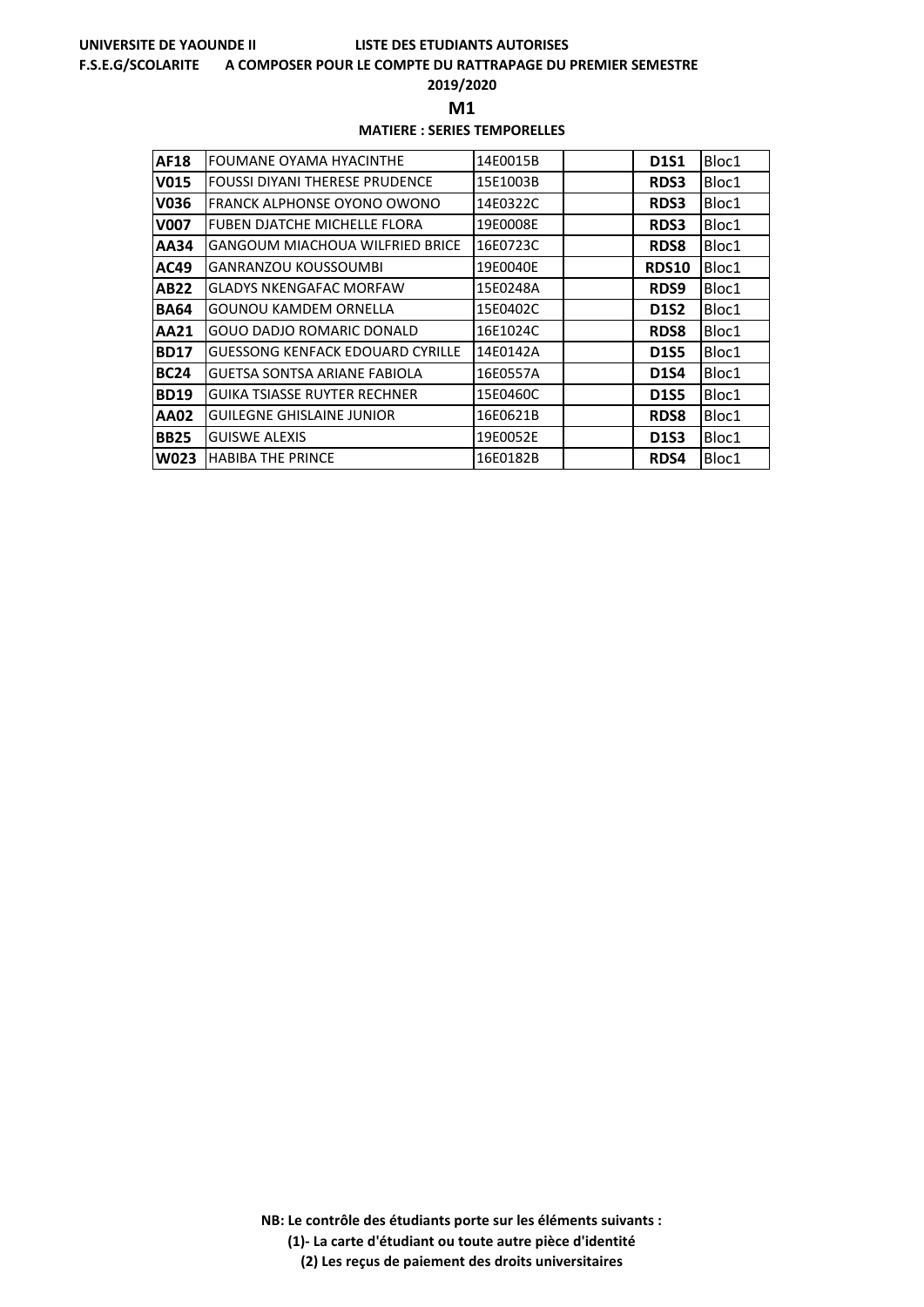#### **F.S.E.G/SCOLARITE A COMPOSER POUR LE COMPTE DU RATTRAPAGE DU PREMIER SEMESTRE**

**2019/2020**

**M1** 

## **MATIERE : SERIES TEMPORELLES**

| AC07         | HADJARA OUMAROU                                               | 15E0980C            | <b>RDS10</b> | Bloc1          |
|--------------|---------------------------------------------------------------|---------------------|--------------|----------------|
| <b>AC06</b>  | HAI-RIYA HABIBA                                               | 16E0554A            | <b>RDS10</b> | Bloc1          |
| <b>AD54</b>  | <b>HAIWE HERIC</b>                                            | 15E0658B            | <b>RDS11</b> | Bloc1          |
| AC29         | HALIMATOU OUSMANOU                                            | 15E0928A            | RDS10        | Bloc1          |
| T005         | HAMADOU AMINOU-SADOU SADOU                                    | 16E0236B            | <b>RDS2</b>  | Bloc1          |
| T044         | <b>HAMANE JEAN SIMPLIES</b>                                   | 14E0621C            | <b>RDS2</b>  | Bloc1          |
| <b>SA33</b>  | HAMMADOU                                                      | 17E11F              | RDS1         | Bloc1          |
| <b>BD10</b>  | <b>HAPSATOU ISSA</b>                                          | 16E0025C            | <b>D1S5</b>  | Bloc1          |
| Y013         | <b>HARDJOUN NAHOMIE</b>                                       | 16E1111A            | RDS6         | Bloc1          |
| AD09         | HAROUN EL-RACHID HAMID                                        | 12E639B             | <b>RDS11</b> | Bloc1          |
| AC33         | HASSAN ABAKAR MAHAMAT                                         | 19E0019E            | <b>RDS10</b> | Bloc1          |
| X025         | <b>HASSAN MAHAMAT</b>                                         | 10E0167C            | <b>RDS5</b>  | Bloc1          |
| <b>BA06</b>  | HASSAN SABRE HASSAN KHARACHI                                  | 15E0903C            | <b>D1S2</b>  | Bloc1          |
| <b>AC25</b>  | <b>HAWA ISSA</b>                                              | 12E312A             | <b>RDS10</b> | Bloc1          |
| AF36         | <b>HAWAOU BOBBO</b>                                           | 19E0052Z            | <b>D1S1</b>  | Bloc1          |
| W033         | HEGA ANNIE ERIKA RACHEL                                       | 16E0062C            | RDS4         | Bloc1          |
| <b>BB22</b>  | HENKE BANTHEU DAVID                                           | 16E0215A            | <b>D1S3</b>  | Bloc1          |
| <b>AD55</b>  | HINAMARI DEDE MANOU                                           | 16E1110B            | <b>RDS11</b> | Bloc1          |
| Z035         | HISSEIN LOL ALI                                               | 16E1187C            | <b>RDS7</b>  | Bloc1          |
| X044         | HONBA MEKA EMY MARINA                                         | 15E0442C            | <b>RDS5</b>  | Bloc1          |
| AD42         | <b>IBRAHIM ABDERAMAN NARAGOUN</b>                             | 19E0026E            | <b>RDS11</b> | Bloc1          |
| AE44         | IBRAHIMA                                                      | 09E055J             | <b>RDS12</b> | Bloc1          |
| AA60         | <b>IMBITH ESTELLE FLORE</b>                                   | 19E0059E            | <b>RDS8</b>  | Bloc1          |
| T053         | <b>IMELDA SADO YAMENI</b>                                     | 16E0331A            | <b>RDS2</b>  | Bloc1          |
| X029         | INDJAPA MIMBAHA FABIOLA ELIOSIE<br><b>IPEM VINCIANE LAURE</b> | 15E0922A<br>13E209A | <b>RDS5</b>  | Bloc1          |
| T023<br>W014 | ISMAEL MOHAMED EL-AMINE                                       | 16E0320C            | RDS2<br>RDS4 | Bloc1<br>Bloc1 |
| AA26         | <b>ISSA MAHAMAT</b>                                           | 12E053A             | <b>RDS8</b>  | Bloc1          |
| AA62         | <b>ITCHECKOU POUGEOL BRIALY</b>                               | 14E0206B            | <b>RDS8</b>  | Bloc1          |
| Y045         | JEUFACK CHARNELLE DORIANE                                     | 16E0194A            | <b>RDS6</b>  | Bloc1          |
| <b>AC22</b>  | JOMI COLLINS APONGSEH                                         | 16E0018A            | <b>RDS10</b> | Bloc1          |
| Z048         | JUNVADJO MARIE CHRISTELLE                                     | 15E0565C            | <b>RDS7</b>  | Bloc1          |
| <b>BD02</b>  | KABEYENE AMBELA GHISLAIN A                                    | 16E0731A            | <b>D1S5</b>  | Bloc1          |
| V035         | <b>KAGHO DIEUDONNE</b>                                        | 16E0278B            | <b>RDS3</b>  | Bloc1          |
| T011         | KAKEU NZOUWOUA DANIELE DIANE                                  | 16E0154A            | <b>RDS2</b>  | Bloc1          |
| AF16         | KAMDEM DEFO FRITZ BERNARD                                     | 14E0096B            | D1S1         | Bloc1          |
| T047         | KAMDJE SOUMEU FRANKY JAMES                                    | 16E0688B            | <b>RDS2</b>  | Bloc1          |
| AD15         | KAMGAING KAMDEM ALLISSON MYLENE                               | 16E1028C            | <b>RDS11</b> | Bloc1          |
| <b>BC35</b>  | KAMGANG NOUTONSI CLAUDE SANDRA                                | 15E0036A            | <b>D1S4</b>  | Bloc1          |
| AB14         | KAMMEGNE DJOUMOU ALVINE ESTELLE                               | 14E0929B            | RDS9         | Bloc1          |
| AD68         | KAMWA KAMDEM YVAN MACAIRE                                     | 16E0364A            | <b>RDS11</b> | Bloc1          |
| <b>AE16</b>  | KAMWA NOKAM HELENE                                            | 16E0710C            | <b>RDS12</b> | Bloc1          |
| W015         | KANA EBOA YANNICK FAUSTIN                                     | 18E060E             | RDS4         | Bloc1          |
| Z063         | KASSIA BEKA MARIE CLAIRE                                      | 16E0982C            | <b>RDS7</b>  | Bloc1          |
| AA27         | KEBDIBE DJELEME ROLAND DIDIER                                 | 19E0033E            | <b>RDS8</b>  | Bloc1          |
| <b>AE35</b>  | <b>KEDENG MAURICE PATRICK</b>                                 | 14E0703A            | <b>RDS12</b> | Bloc1          |
| <b>BC15</b>  | <b>KEMGANG CHOMFACK ALAIN</b>                                 | 16E0598A            | <b>D1S4</b>  | Bloc1          |
| Z038         | <b>KEMGANG KENMOE FRANK MIGUEL</b>                            | 16E0347B            | <b>RDS7</b>  | Bloc1          |
| AA11         | KEMGOU TANIKEU CARLOS                                         | 19E0088E            | <b>RDS8</b>  | Bloc1          |

**NB: Le contrôle des étudiants porte sur les éléments suivants :**

**(1)- La carte d'étudiant ou toute autre pièce d'identité**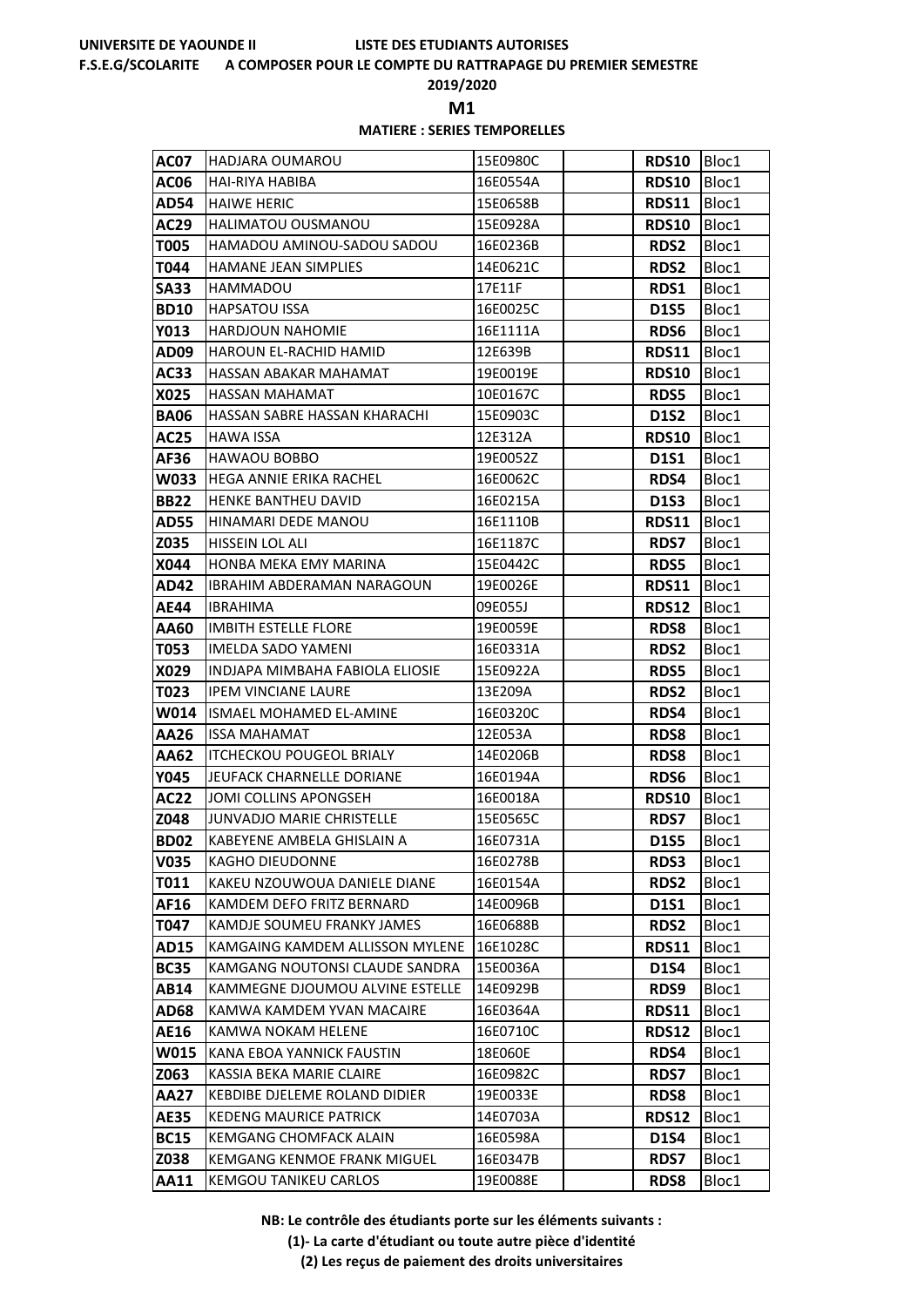#### **F.S.E.G/SCOLARITE A COMPOSER POUR LE COMPTE DU RATTRAPAGE DU PREMIER SEMESTRE**

**2019/2020**

**M1** 

## **MATIERE : SERIES TEMPORELLES**

| X021        | KEMTA ASONWA GILDAS GALLO         | 14E0182C | <b>RDS5</b>  | Bloc1 |
|-------------|-----------------------------------|----------|--------------|-------|
| X022        | <b>KENDO CYRILLE LEGRAND</b>      | 15E0840C | <b>RDS5</b>  | Bloc1 |
| <b>AE18</b> | <b>KENFACK NJONBI MATHIAS</b>     | 15E0208C | <b>RDS12</b> | Bloc1 |
| X043        | <b>KENGMENE HORNELA</b>           | 16E0376B | <b>RDS5</b>  | Bloc1 |
| AA19        | KENGNE DEFO RAISSA INESS          | 16E0884B | <b>RDS8</b>  | Bloc1 |
| Z032        | KENGNE FONGANG PRISCA KELLY       | 13E938C  | <b>RDS7</b>  | Bloc1 |
| X037        | KENGNE NOUNTCHIE JASMINE MARINA   | 16E0200B | <b>RDS5</b>  | Bloc1 |
| T016        | KENGNE NOUSSA ANICET STEVE        | 14E0166C | <b>RDS2</b>  | Bloc1 |
| <b>BD11</b> | KENMOE NGUEKI PRISCA MANUELA      | 15E0719A | <b>D1S5</b>  | Bloc1 |
| <b>Y027</b> | KENMOGNE SOH ETIENNE CAROLE       | 15E0058A | <b>RDS6</b>  | Bloc1 |
| <b>AA55</b> | <b>KENNE DOUNGMO ELVIS</b>        | 16E0331B | <b>RDS8</b>  | Bloc1 |
| W031        | KEOU CLAVERT SINCLAIRE            | 16E0078A | <b>RDS4</b>  | Bloc1 |
| V024        | <b>KEPMENI HONYEP KEVIN JODAL</b> | 15E0110A | <b>RDS3</b>  | Bloc1 |
| <b>AD65</b> | <b>KESSE MARIE CLAIRE</b>         | 01E0764  | <b>RDS11</b> | Bloc1 |
| <b>W042</b> | KHALIL GARBA ABOUBAKAR            | 16E1063A | <b>RDS4</b>  | Bloc1 |

**NB: Le contrôle des étudiants porte sur les éléments suivants : (1)- La carte d'étudiant ou toute autre pièce d'identité**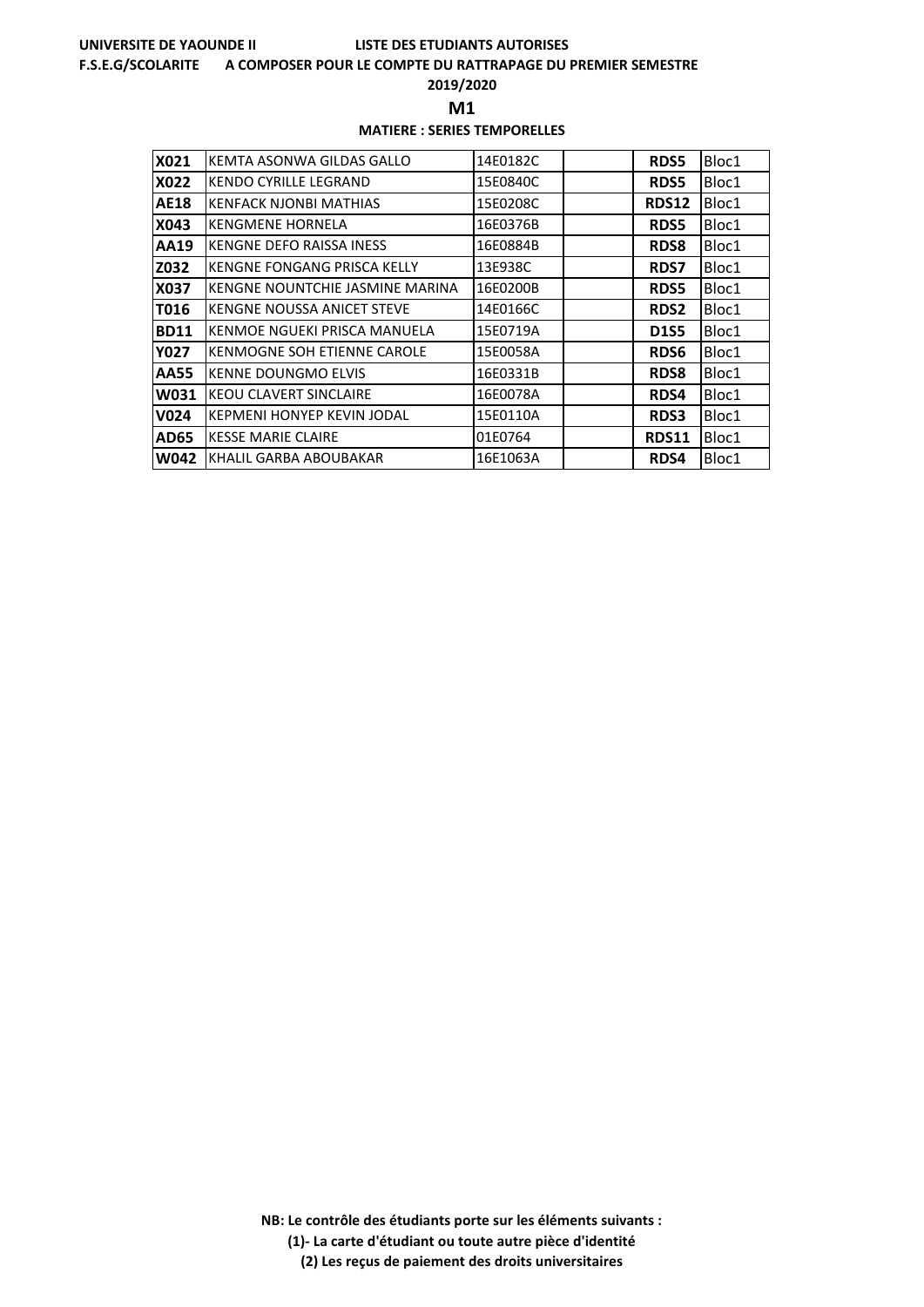#### **F.S.E.G/SCOLARITE A COMPOSER POUR LE COMPTE DU RATTRAPAGE DU PREMIER SEMESTRE**

**2019/2020**

**M1** 

## **MATIERE : SERIES TEMPORELLES**

| AF32                | KIANG BELLO YANICK                               | 16E0617C             | <b>D1S1</b>                 | Bloc1          |
|---------------------|--------------------------------------------------|----------------------|-----------------------------|----------------|
| AD13                | KILAR DORINA WAFOR                               | 16E1003B             | <b>RDS11</b>                | Bloc1          |
| V026                | KI-NJENGWES NTAMAG CHRISTELLE                    | 16E1027C             | <b>RDS3</b>                 | Bloc1          |
| <b>AE43</b>         | KITIO NGUEKEUNG BEBETO ANDERSON                  | 16E0599A             | RDS12                       | Bloc1          |
| <b>BB11</b>         | KOKO A BIDIAS RIGOBERTE CARINE                   | 16E0501B             | D1S3                        | Bloc1          |
| AC56                | KOLLO EDOUNG FRANCKY                             | 16E0564C             | <b>RDS10</b>                | Bloc1          |
| AD47                | KOLOKO DONFACK LEONEL SHILLER                    | 14E0668A             | <b>RDS11</b>                | Bloc1          |
| X003                | KONGEH KINYAM JOSEPH                             | 15E0231B             | <b>RDS5</b>                 | Bloc1          |
| Z054                | KONGNE NOLELE FRANCK DELORD                      | 15E0568A             | <b>RDS7</b>                 | Bloc1          |
| <b>Y023</b>         | KONGNYUY SUNJO LIONNEL                           | 19E0083E             | <b>RDS6</b>                 | Bloc1          |
| AA24                | KOTOUO RIBAYARD AUDREY SANDY                     | 16E0763A             | <b>RDS8</b>                 | Bloc1          |
| AC57                | KOUA NJONOU SANDRA MAGALIE                       | 14E0109B             | <b>RDS10</b>                | Bloc1          |
| T020                | KOUMADA MBOLE JEROME                             | 16E0715C             | <b>RDS2</b>                 | Bloc1          |
| AB47                | <b>KOUMTSAI PAUL</b>                             | 15E0722B             | RDS9                        | Bloc1          |
| Z064                | KOURABEI MAMOUGRE JEANNE                         | 15E0881B             | <b>RDS7</b>                 | Bloc1          |
| AB12                | KOUSEKOURA JOSUE                                 | 16E1116C             | RDS9                        | Bloc1          |
| W008                | <b>IKUIFEUDJIO VOUGMO RICKY</b>                  | 16E0503A             | <b>RDS4</b>                 | Bloc1          |
| <b>BB27</b>         | KWACHEU KWACHEU CEDRIC                           | 16E0699C             | <b>D1S3</b>                 | Bloc1          |
| AF34                | <b>KWESSI HORTENSE FLORE</b>                     | 13E002F              | <b>D1S1</b>                 | Bloc1          |
| Z004                | LABO OUETCHOUA CHANELLE LADOUCE                  | 16E0153B             | <b>RDS7</b>                 | Bloc1          |
| <b>AE67</b>         | LAKOUETENE PRINCE DE PIERRE                      | 19E0056Z             | <b>RDS12</b>                | Bloc1          |
| Z017                | LAURA NOUBATA REMADJI                            | 16E1102C             | <b>RDS7</b>                 | Bloc1          |
| AA46                | LEA KEEDI YOKONO                                 | 14E0453B             | <b>RDS8</b>                 | Bloc1          |
| <b>W028</b>         | <b>LEBGUE DERPENG SERGE</b>                      | 16E1086C             | <b>RDS4</b>                 | Bloc1          |
| X046                | LEKE DADEM ORIANE CLAUDIA<br>LEKE FUANYI DESMOND | 16E0267A             | <b>RDS5</b>                 | Bloc1          |
| BC04                | LEKE MBIEME JEANNE VICTOIRE                      | 15E0751C<br>16E0041A | <b>D1S4</b>                 | Bloc1          |
| X007<br><b>AD37</b> | LEKINI TSALA MARTIAL                             | 15E0571A             | <b>RDS5</b><br><b>RDS11</b> | Bloc1<br>Bloc1 |
| <b>BB34</b>         | LEKOUA NDONGO ETIENNE FERNAND                    | 16E0205A             | <b>D1S3</b>                 | Bloc1          |
| AC05                | LEMNEUR CLODINE                                  | 16E0178A             | <b>RDS10</b>                | Bloc1          |
| <b>AC42</b>         | LIEUMO BERLINE                                   | 16E0109B             | <b>RDS10</b>                | Bloc1          |
| <b>AB04</b>         | LIMADOUNA ABAKAR                                 | 18E022E              | RDS9                        | Bloc1          |
| <b>AE17</b>         | <b>LINDJECK ERIC LANDRY</b>                      | 16E0461C             | RDS12                       | Bloc1          |
| <b>BD12</b>         | <b>LOLE SILAS SIFON</b>                          | 19E0048E             | <b>D1S5</b>                 | Bloc1          |
| <b>AE26</b>         | LONTUM ALVIN NDZEWIYI                            | 15E0691C             | <b>RDS12</b>                | Bloc1          |
| AA05                | LOWE EYANGO KEVINE SINPHORIENNE                  | 16E0680C             | <b>RDS8</b>                 | Bloc1          |
| <b>SA35</b>         | MABAYA LOAMB FRANCKY LIONNEL                     | 16E0401C             | RDS1                        | Bloc1          |
| AA39                | MABOM MA BANINI                                  | 16E0404A             | <b>RDS8</b>                 | Bloc1          |
| T048                | MACKENDY IVAN GHISLAIN                           | 14E0851C             | RDS2                        | Bloc1          |
| <b>AD07</b>         | MADOMO JOHNY                                     | 16E0570C             | <b>RDS11</b>                | Bloc1          |
| <b>SA52</b>         | <b>MAFFOTIO TENE ARMEL</b>                       | 16E0873B             | RDS1                        | Bloc1          |
| Z016                | MAGLOIRE DEGUE MONHASSINGAR                      | 16E1096C             | <b>RDS7</b>                 | Bloc1          |
| AF41                | MAGNE DJONKO CARINE EDITH                        | 15E0530B             | D1S1                        | Bloc1          |
| W027                | MAGNE VANELLE ONDILE                             | 16E0596B             | RDS4                        | Bloc1          |
| AB52                | MAGUEYA KENGNE NESMINE                           | 13E704B              | RDS9                        | Bloc1          |
| X014                | MAGUIA ROSE STEPHANIE                            | 15E0110B             | <b>RDS5</b>                 | Bloc1          |
| <b>BA01</b>         | <b>MAGUIP CHRISTELLE COLETTE</b>                 | 11E379B              | <b>D1S2</b>                 | Bloc1          |
| <b>BA61</b>         | MAGUIRA MAHAMAT DIGUIA                           | 16E1068A             | <b>D1S2</b>                 | Bloc1          |
| <b>AB20</b>         | MAH NSANGOU DIDIER STEVE                         | 16E0591B             | RDS9                        | Bloc1          |

**NB: Le contrôle des étudiants porte sur les éléments suivants :**

**(1)- La carte d'étudiant ou toute autre pièce d'identité**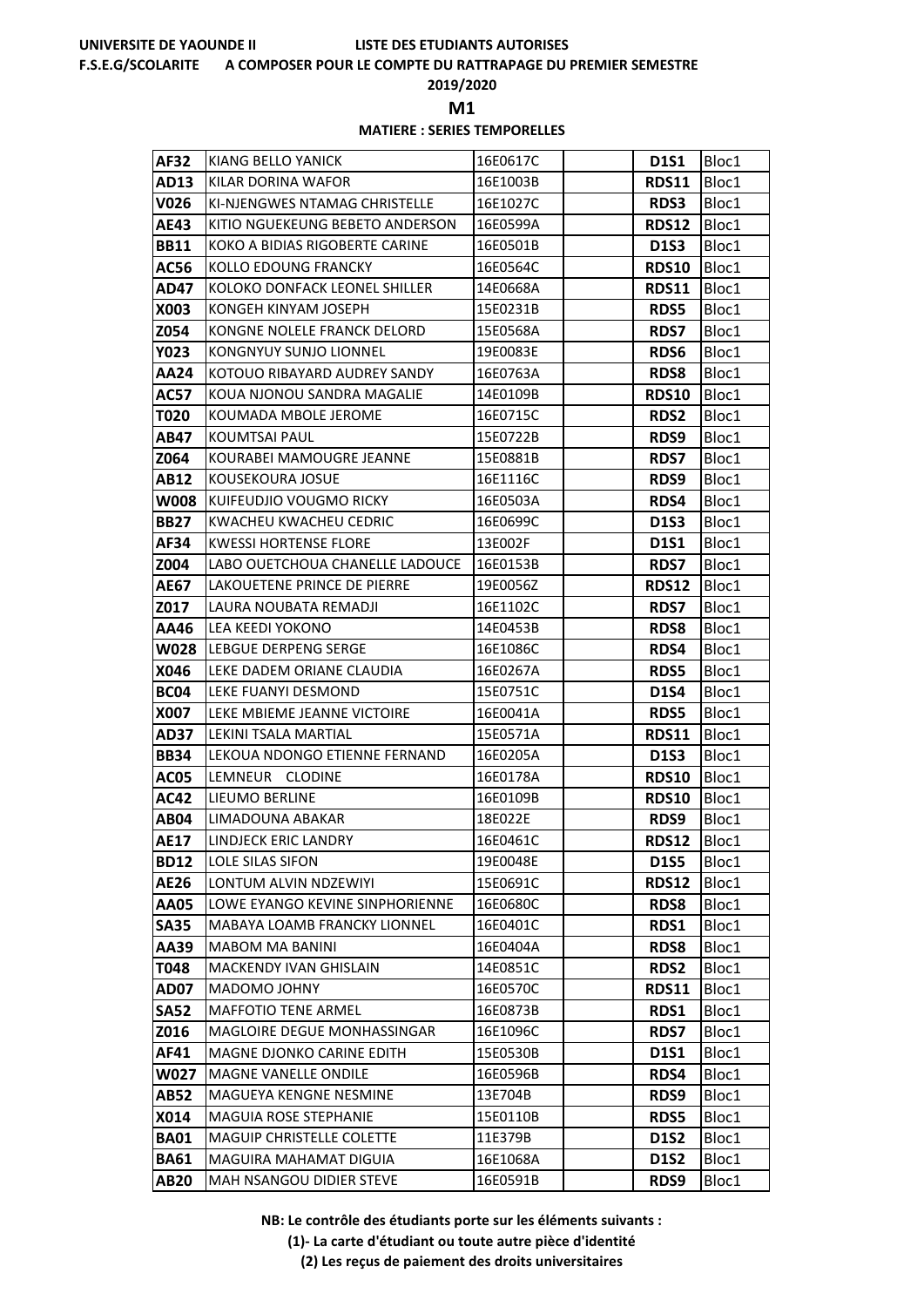#### **F.S.E.G/SCOLARITE A COMPOSER POUR LE COMPTE DU RATTRAPAGE DU PREMIER SEMESTRE**

**2019/2020**

**M1** 

## **MATIERE : SERIES TEMPORELLES**

| <b>AE11</b> | MAHAMAT ALI ARABI                       | 15E0909C | <b>RDS12</b> | Bloc1 |
|-------------|-----------------------------------------|----------|--------------|-------|
| T026        | MAHAMAT DJIDDA MAHAMAT                  | 15E0872B | <b>RDS2</b>  | Bloc1 |
| <b>AC03</b> | MAHAMAT HAIDAR                          | 19E0094E | <b>RDS10</b> | Bloc1 |
| <b>BB21</b> | <b>MAHI NDOUNG RODRIGUE</b>             | 16E0579C | <b>D1S3</b>  | Bloc1 |
| T017        | MAIRAMOU OUMAROU                        | 16E0718A | <b>RDS2</b>  | Bloc1 |
| <b>SA46</b> | <b>MAKAMDJO TAMO HYDRENNE REGINE</b>    | 16E0511B | <b>RDS1</b>  | Bloc1 |
| <b>BB28</b> | <b>MAKON RENE ABED NEGO</b>             | 14E0050B | <b>D1S3</b>  | Bloc1 |
| T046        | <b>MAKOUS KANI LILIANE</b>              | 16E0049B | <b>RDS2</b>  | Bloc1 |
| T010        | <b>MAKUETCHE BERLOTTE</b>               | 16E0517B | <b>RDS2</b>  | Bloc1 |
| AD76        | <b>MAKUI MOTCHEBONG PATRICIA CALINE</b> | 16E0147C | <b>RDS11</b> | Bloc1 |
| <b>AE59</b> | <b>MALAI SHANSLINE NABUIN</b>           | 14E1183B | <b>RDS12</b> | Bloc1 |
| <b>AC09</b> | <b>MALELE BERLINE GAELLE</b>            | 16E0104C | <b>RDS10</b> | Bloc1 |
| <b>BB39</b> | MALEUKAM KENMOUE ANNE FLORE             | 16E0568A | D1S3         | Bloc1 |
| <b>AE28</b> | <b>MALLOUM BRAHIM BOUKAR</b>            | 15E0157C | <b>RDS12</b> | Bloc1 |
| AF19        | <b>MALOUMA JASON CIRYL</b>              | 16E0070B | <b>D1S1</b>  | Bloc1 |

**NB: Le contrôle des étudiants porte sur les éléments suivants : (1)- La carte d'étudiant ou toute autre pièce d'identité**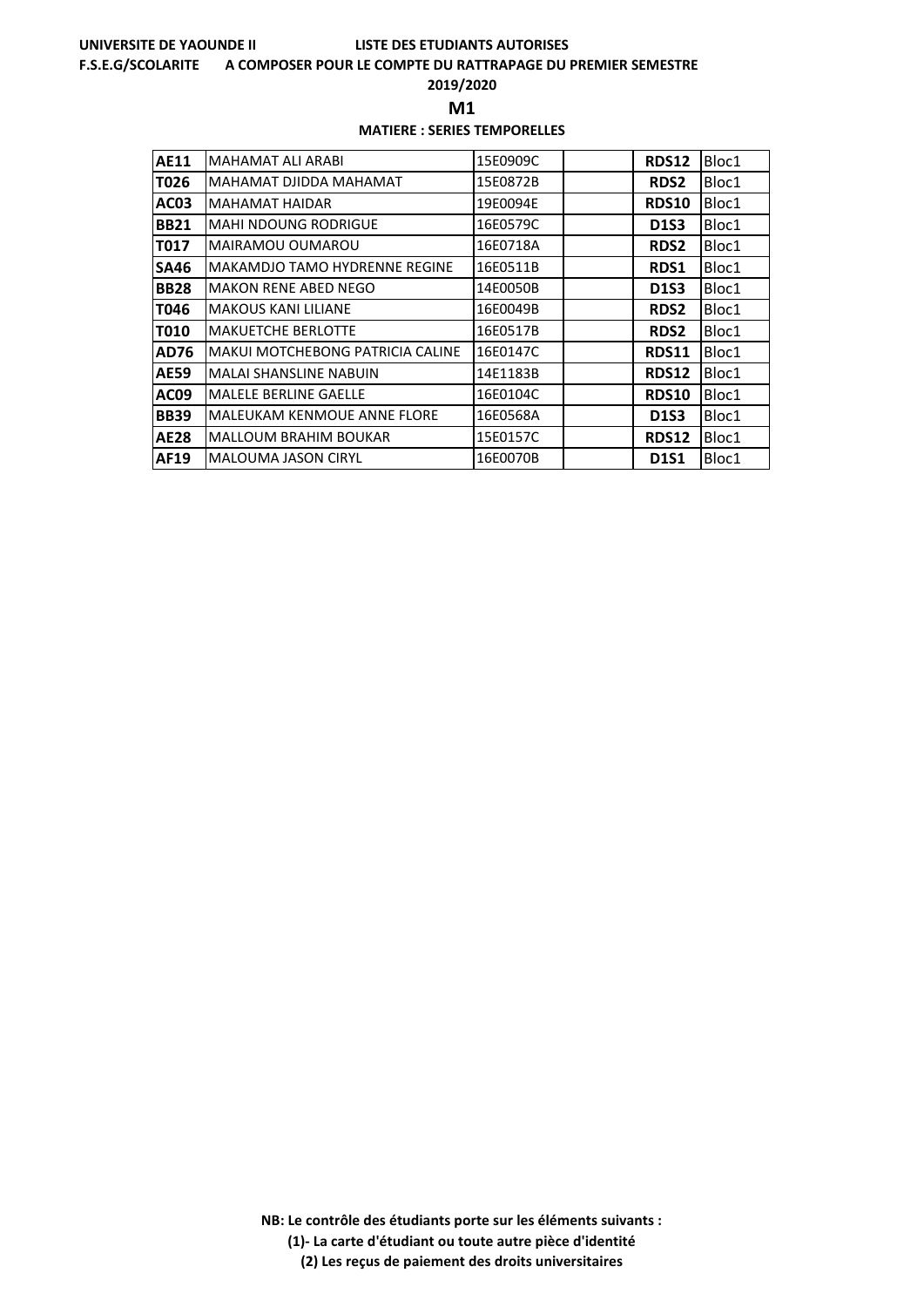#### **F.S.E.G/SCOLARITE A COMPOSER POUR LE COMPTE DU RATTRAPAGE DU PREMIER SEMESTRE**

**2019/2020**

**M1** 

## **MATIERE : SERIES TEMPORELLES**

| <b>AF25</b>  | MANDENG JEAN MARIE                                                | 16E0499C             | <b>D1S1</b>                | Bloc1          |
|--------------|-------------------------------------------------------------------|----------------------|----------------------------|----------------|
| AB44         | <b>MANDIO ABOMO MAGALI DUCHEL</b>                                 | 16E0203C             | RDS9                       | Bloc1          |
| <b>BB29</b>  | <b>MANFFO KEYANTI RAISSA</b>                                      | 15E0031A             | <b>D1S3</b>                | Bloc1          |
| AC47         | MANGA CHRISTELLE RAISSA                                           | 16E0371C             | <b>RDS10</b>               | Bloc1          |
| <b>BC16</b>  | <b>MANGDO OUAYAN</b>                                              | 19E0073E             | <b>D1S4</b>                | Bloc1          |
| <b>BC19</b>  | MANMVELE ONANA LEON                                               | 16E0368B             | <b>D1S4</b>                | Bloc1          |
| <b>BD06</b>  | <b>MARIAM BEN SAID</b>                                            | 14E0138A             | <b>D1S5</b>                | Bloc1          |
| AA44         | MARICRUZ OBONO NDONG NZANG                                        | 16E1062C             | <b>RDS8</b>                | Bloc1          |
| V003         | MASSING DINA DANIEL                                               | 16E0519A             | <b>RDS3</b>                | Bloc1          |
| <b>BA38</b>  | MATHOUEFOUET TCHIENJOU FALONNE                                    | 16E0779B             | <b>D1S2</b>                | Bloc1          |
| T002         | MBA EDOA MARIE GERARDINE                                          | 01E0902              | <b>RDS2</b>                | Bloc1          |
| AB07         | MBAINAISSEM MBERKOUBOU BENJAMIN 16E1140C                          |                      | RDS9                       | Bloc1          |
| <b>BD03</b>  | MBAKEU KWEFFO MAZARINE                                            | 15E0102B             | <b>D1S5</b>                | Bloc1          |
| Y014         | MBALLA APPOLONIE DANIELLE                                         | 15E0967B             | <b>RDS6</b>                | Bloc1          |
| Z036         | <b>MBALLA ATEBA ANTOINE BORIS</b>                                 | 14E0123A             | <b>RDS7</b>                | Bloc1          |
| <b>BC36</b>  | MBALLA MBIDA CHARLES JUNIOR                                       | 16E0141C             | <b>D1S4</b>                | Bloc1          |
| T056         | <b>MBALLA MVONDO MARIE FRANCE</b>                                 | 15E0149C             | <b>RDS2</b>                | Bloc1          |
| <b>BD23</b>  | MBALLA PAUL DESIRE                                                | 16E0783B             | <b>D1S5</b>                | Bloc1          |
| <b>BA42</b>  | MBAMA AMBONO ROSE AIMEE                                           | 05E435               | <b>D1S2</b>                | Bloc1          |
| Y044         | <b>MBAMI MBAMI YVAN VAREST</b>                                    | 15E0578B             | <b>RDS6</b>                | Bloc1          |
| <b>BA34</b>  | MBANA PIERRE AUDRIC MANON                                         | 16E0647B             | <b>D1S2</b>                | Bloc1          |
| <b>BA56</b>  | <b>MBANI LEOCADIE AUBIERGE FLORE</b>                              | 14E0210C             | <b>D1S2</b>                | Bloc1          |
| V048         | MBANZEU NGUEMNANG ANNE-FLORE                                      | 16E0460B             | <b>RDS3</b>                | Bloc1          |
| V019         | MBARGA ENYEGUE JOSEPH                                             | 16E0354C             | <b>RDS3</b>                | Bloc1          |
| <b>AE33</b>  | MBARGA PIERRE PAUL                                                | 15E0011C             | <b>RDS12</b>               | Bloc1          |
| T036         | MBARGA ZEE JEANNE KHAREL                                          | 16E0149A             | <b>RDS2</b>                | Bloc1          |
| <b>BA35</b>  | <b>MBASSI ABRAHAM JOSUE</b>                                       | 16E0795C             | <b>D1S2</b>                | Bloc1          |
| <b>SA50</b>  | <b>MBASSI NKE MARIE CLAUDE</b>                                    | 16E0574A             | <b>RDS1</b>                | Bloc1          |
| <b>AA01</b>  | <b>MBATA MARIE CAMELLE</b>                                        | 16E0257A             | <b>RDS8</b>                | Bloc1          |
| <b>BB23</b>  | MBATADOUM PAUL-DIEU-NE-DORT                                       | 13E553B              | <b>D1S3</b>                | Bloc1          |
| V004         | MBATOUMOU JEAN RODRIGUE                                           | 15E0566C             | <b>RDS3</b>                | Bloc1          |
| V042         | MBEGA BONIFACE ARMEL                                              | 15E0580B             | <b>RDS3</b>                | Bloc1          |
| <b>W018</b>  | MBELA MAME ALAIN GERARD                                           | 13E195C              | RDS4                       | Bloc1          |
| W022         | MBELLA BANGUE ERIC SIMONNET<br><b>MBELLA BOLAMO HUGUES EVRARD</b> | 19E0050E             | RDS4                       | Bloc1          |
| AA42<br>Z014 | MBEZELE ESSOMBA MARIE NADINE                                      | 14E0003C<br>15E0556A | <b>RDS8</b><br><b>RDS7</b> | Bloc1<br>Bloc1 |
| <b>BC12</b>  | MBEZELE EVINA ASTRIDE DORIANE                                     | 15E0395C             | <b>D1S4</b>                | Bloc1          |
| Z021         | MBEZELE MARIE THERESE ALICIA                                      | 14E0238B             | <b>RDS7</b>                | Bloc1          |
| <b>V027</b>  | <b>MBI TAYUI TERCY</b>                                            | 15E0358A             | <b>RDS3</b>                | Bloc1          |
| X019         | MBIA LINA ARMELLE                                                 | 14E0385C             | <b>RDS5</b>                | Bloc1          |
| <b>BC31</b>  | <b>MBIABALA JOSEPH- MARIE</b>                                     | 15E0154C             | <b>D1S4</b>                | Bloc1          |
| Z052         | MBIANKE WILFRIED ROBENI                                           | 16E0272A             | <b>RDS7</b>                | Bloc1          |
| AA64         | MBIDA MARILYN                                                     | 16E0728C             | <b>RDS8</b>                | Bloc1          |
| Z062         | MBIDA MEBARA FRANCINE                                             | 15E0483C             | <b>RDS7</b>                | Bloc1          |
| SA47         | MBILI MBILI CHRISTIANE NESTORINE                                  | 13E692A              | RDS1                       | Bloc1          |
| AA14         | MBOBDA YAMDJEU ARMELLE BARBARA                                    | 14E0242B             | <b>RDS8</b>                | Bloc1          |
| <b>BC01</b>  | MBOGOL ROSINE MAXANCE LAPLUME                                     | 15E0068B             | D1S4                       | Bloc1          |
| X040         | MBOHOU YOUGOUE OUSMANI FRANKLIN 12E047C                           |                      | <b>RDS5</b>                | Bloc1          |
| <b>AF45</b>  | MBOKA NYAMSI GEORGES BIENVENUE                                    | 18E019G              | D1S1                       | Bloc1          |

**NB: Le contrôle des étudiants porte sur les éléments suivants :**

**(1)- La carte d'étudiant ou toute autre pièce d'identité**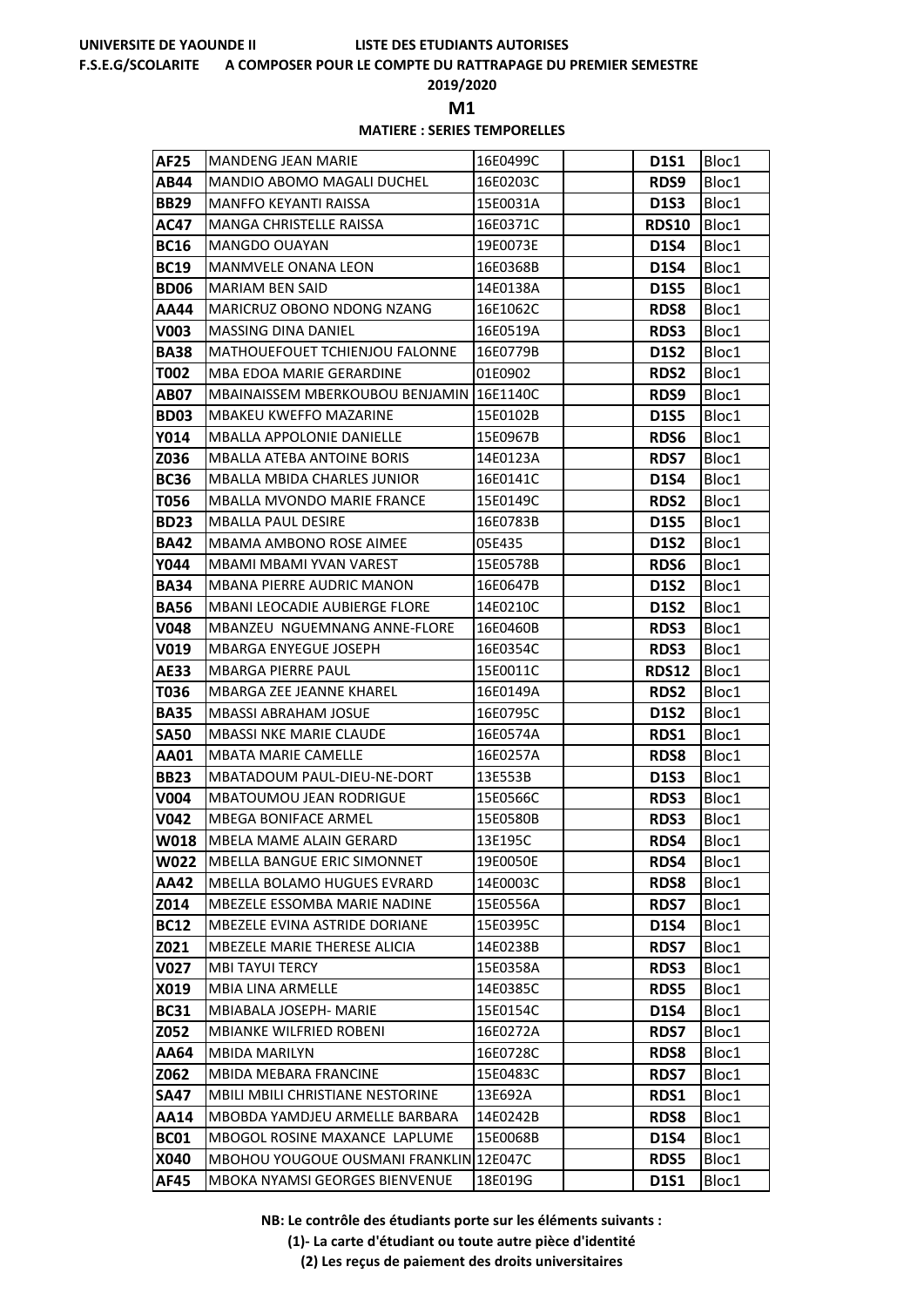#### **F.S.E.G/SCOLARITE A COMPOSER POUR LE COMPTE DU RATTRAPAGE DU PREMIER SEMESTRE**

**2019/2020**

**M1** 

## **MATIERE : SERIES TEMPORELLES**

| <b>Y008</b> | <b>MBOKISAN NKOYOG SERGE AUGUSTIN</b>    | 14E0828A | RDS6         | Bloc1 |
|-------------|------------------------------------------|----------|--------------|-------|
| <b>AA17</b> | <b>MBOM FRANCOIS 1er</b>                 | 12E427B  | <b>RDS8</b>  | Bloc1 |
| <b>AC58</b> | <b>MBOUGA CYNTIA PAMELA</b>              | 16E0881A | <b>RDS10</b> | Bloc1 |
| <b>Y009</b> | MBOUNDJA MOUKOKO JEANNE JENNIFER 12E313A |          | <b>RDS6</b>  | Bloc1 |
| <b>AE03</b> | <b>MBOUOMBOUO JACQUES</b>                | 12E182C  | <b>RDS12</b> | Bloc1 |
| X036        | <b>MBUWIR BERINYUY SHEROW</b>            | 14E0338C | <b>RDS5</b>  | Bloc1 |
| <b>AF52</b> | <b>MEBENGA STEPHANE PAUL- EVY</b>        | 15E0658A | <b>D1S1</b>  | Bloc1 |
| AD63        | <b>MECHEDJIO FOGANG CARELLE</b>          | 16E0159A | <b>RDS11</b> | Bloc1 |
| <b>SA42</b> | <b>MEDI AMINATOU</b>                     | 14E0983B | <b>RDS1</b>  | Bloc1 |
| <b>AB34</b> | <b>MEDOU AKONO ALFRED CASTANE</b>        | 09E184A  | RDS9         | Bloc1 |
| AD41        | MEFA OYONO CELINE SYLVIANE               | 16E0372A | <b>RDS11</b> | Bloc1 |
| <b>AC52</b> | MEFANG ME BIE MICHEL FREDDY              | 14E0771C | <b>RDS10</b> | Bloc1 |
| <b>BC33</b> | <b>MEFANYA THIERRY</b>                   | 16E0229A | <b>D1S4</b>  | Bloc1 |
| <b>AD75</b> | MEFAWBOU NGUEWOU LINDA FLAVIE            | 16E0015A | <b>RDS11</b> | Bloc1 |
| <b>AE25</b> | MEGUIA TCHONANG KAMNANG YACINTHI16E0476B |          | <b>RDS12</b> | Bloc1 |

**NB: Le contrôle des étudiants porte sur les éléments suivants : (1)- La carte d'étudiant ou toute autre pièce d'identité**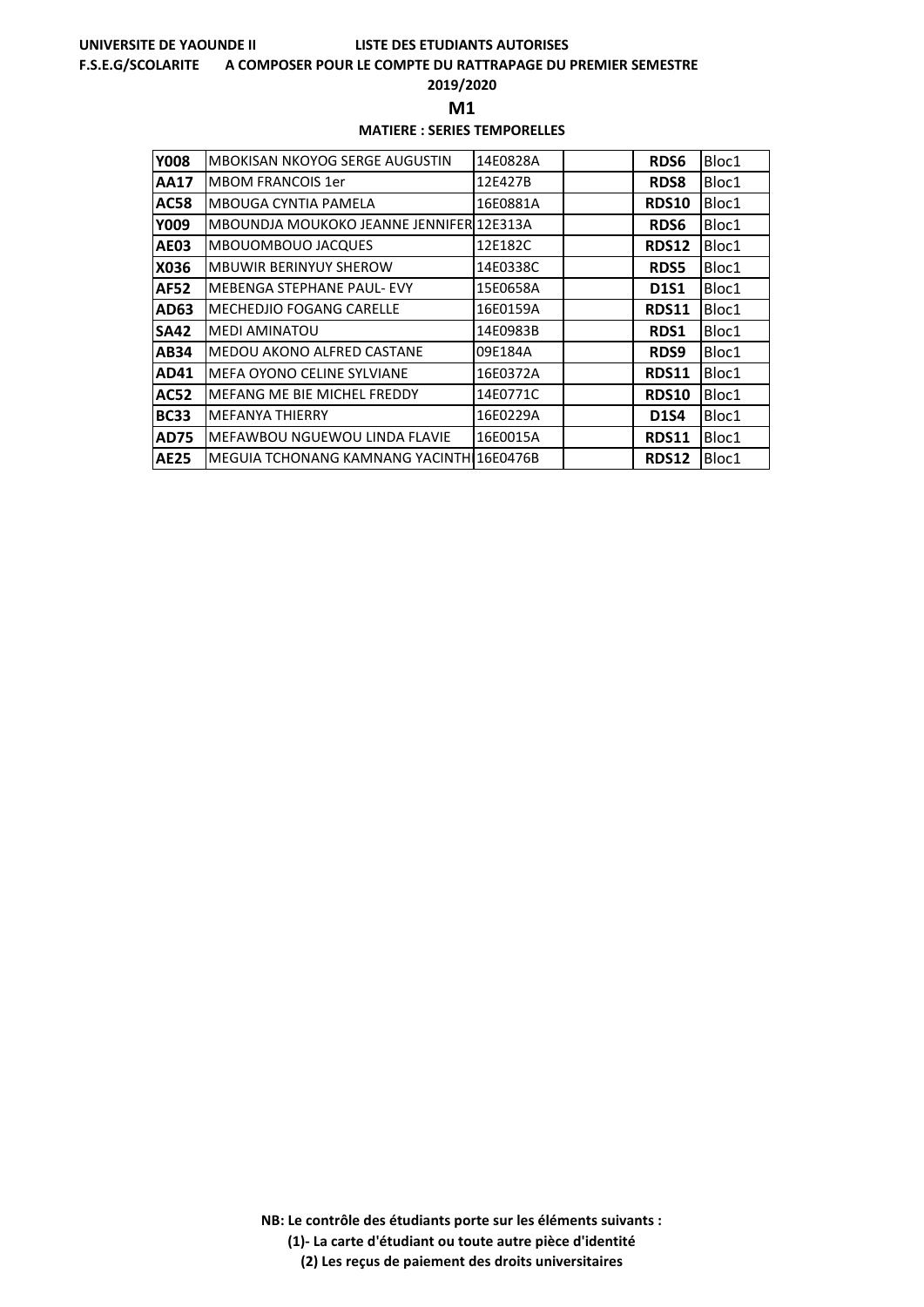#### **F.S.E.G/SCOLARITE A COMPOSER POUR LE COMPTE DU RATTRAPAGE DU PREMIER SEMESTRE**

**2019/2020**

**M1** 

## **MATIERE : SERIES TEMPORELLES**

| T051<br><b>MEKEM ETONGUE FRANCK LOIC</b><br>16E0055C<br>RDS2<br>Bloc1<br><b>AD10</b><br>15E0295A<br><b>RDS11</b><br>Bloc1<br><b>MEKEM PATRICK</b><br>MEKOULOU FRANCOIS ARSENE<br>14E1015C<br>V010<br><b>RDS3</b><br>Bloc1<br>AC19<br>MEKOULOU MEKOULOU FELISE AXELLE<br><b>RDS10</b><br>Bloc1<br>16E0243A<br><b>MELUI IRENE LEITITIA</b><br>15E0081A<br><b>BA45</b><br><b>D1S2</b><br>Bloc1<br><b>BB09</b><br>MENANGA ABENA AUBIN MICHEL<br>07E122A<br><b>D1S3</b><br>Bloc1<br>MENDO ME MVONDO MARCELLE GABY<br>19E0084E<br>AB27<br>RDS9<br>Bloc1<br>T027<br>MENDOUGA GERMAINE STELLA<br>16E0050A<br><b>RDS2</b><br>Bloc1<br>MENGUE MBATSOGO MICHELLE LAURE<br>W043<br>09E961A<br>RDS4<br>Bloc1<br><b>BD08</b><br>MENGUE NDONG CEDRIC ARISTIDE<br>14E0687B<br>Bloc1<br><b>D1S5</b><br>MENGUE NKOUMA JEANNE BRUNETTE<br>15E0924A<br>Bloc1<br>AD25<br><b>RDS11</b><br>AE69<br>MENGUE OMBALA GAELLE MIREILLE<br>16E0449A<br><b>RDS12</b><br>Bloc1<br>MESOALA AMOUGOU MARCELLIN<br>14E0589A<br><b>RDS11</b><br>Bloc1<br>AD24<br>AB18<br>RDS9<br>Bloc1<br>MESSANGA ZANGA IVAN DONALD<br>16E0741A<br>MESSINA TSIMI HERMINE INES<br>16E0069C<br><b>BB47</b><br><b>D1S3</b><br>Bloc1<br>AB45<br><b>METAGNE MOUAFO TATIANA</b><br>12E181D<br><b>RDS9</b><br>Bloc1<br>METIE ME GBALENE FREDINE YOLANDE<br>16E0292C<br>T052<br><b>RDS2</b><br>Bloc1<br>X012<br><b>MEVIAN BIDJO EUNICE DORCAS</b><br>16E0442A<br><b>RDS5</b><br>Bloc1<br>12E172D<br>AA49<br>MEVO TSANGA ANNE GHISLAINE<br><b>RDS8</b><br>Bloc1<br>03F1164<br>Bloc1<br>AD31<br><b>MFENG MARIE GEORGES</b><br><b>RDS11</b><br>AA58<br>MFOPOU PANGUETNA ABDOU KARIM<br>16E0567B<br><b>RDS8</b><br>Bloc1<br><b>BA63</b><br><b>D1S2</b><br>Bloc1<br>MFOULA MFOULA BENJAMIN LEDOUX<br>15E0129C<br><b>MFOUM NGONO LUCIE ARLETTE</b><br>16E0523B<br>AB11<br>RDS9<br>Bloc1<br>T049<br>MGBWA PIERRE CLAVER<br>14E0248A<br><b>RDS2</b><br>Bloc1<br>MIEMTCHOP TCHAMKO YANNIK HERMAN 16E0458A<br>Bloc1<br><b>BB20</b><br><b>D1S3</b><br>MILLANGO EDIMO CHARLOTTE<br>15E0654A<br><b>RDS8</b><br>Bloc1<br>AA59<br>MINDIMON KANGUE FELICIEN<br>Bloc1<br>AB63<br>16E1005A<br>RDS9<br>AB21<br><b>MINLO BEKONO GHISLAIN LUCIEN</b><br>14E0375A<br>Bloc1<br><b>RDS9</b><br>X027<br>MINSI KALEDJE CELINE MYRICE<br>16E0839A<br><b>RDS5</b><br>Bloc1<br><b>AF11</b><br><b>MINTYA CHARLY</b><br>12E683D<br><b>D1S1</b><br>Bloc1<br>MINYEM ROLAND CYRILLE<br>15E0795A<br>Bloc1<br><b>AD67</b><br><b>RDS11</b><br>16E0425B<br><b>RDS8</b><br>Bloc1<br><b>AA08</b><br><b>MINYEMECK FREDERIC MAURICE</b><br>MIRANDA MBONG WUNG<br>19E0079E<br>Bloc1<br><b>BA09</b><br><b>D1S2</b><br><b>AE52</b><br>MISSA MESSINA CAROLINE<br><b>RDS12</b><br>Bloc1<br>12E294D<br>MOABAMBE MEKOG RICHARD<br>15E0752B<br>V040<br><b>RDS3</b><br>Bloc1<br><b>RDS11</b><br>AD61<br>Bloc1<br><b>MOAMA REINE MARCELLE</b><br>16E0079B<br><b>BC45</b><br><b>MOAMEBIACK ULRICH</b><br>16E0366C<br><b>D1S4</b><br>Bloc1<br><b>RDS11</b><br>Bloc1<br>AD28<br>MOBOU FOTSO SANDRINE LINDA<br>14E0611B<br>AC37<br><b>MOCHIE FALLONNE</b><br>16E0577B<br><b>RDS10</b><br>Bloc1<br>AB54<br>MOCK MPOULI DANIELLE RENEE<br>19E0172E<br>RDS9<br>Bloc1<br>MOFFO TAPAPZO GALESTINE<br>15E0261A<br>T001<br>RDS2<br>Bloc1<br>Y002<br>MOHAMADOU BASSIROU BAKARI<br>15E0027C<br>Bloc1<br><b>RDS6</b><br>16E092E<br><b>BA22</b><br>MOHAMADOU FAYCAL<br><b>D1S2</b><br>Bloc1<br>W044<br>MOHAMADOU HAMIDOU<br>14E0074B<br>RDS4<br>Bloc1<br>AB49<br><b>MOHAMED NOURDINE MOKTAR</b><br>16E0041C<br>Bloc1<br>RDS9<br>AE24<br>MOLO NDEDI PAOLA MARCELLINE<br><b>RDS12</b><br>Bloc1<br>12E508A<br>MOMENDENG DAVY CHRISTOPHE<br>14E0829C<br>X015<br><b>RDS5</b><br>Bloc1 | AA23 | MEKA M'ONDO MEKA JEAN CHRIS | 15E0620C | <b>RDS8</b> | Bloc1 |
|---------------------------------------------------------------------------------------------------------------------------------------------------------------------------------------------------------------------------------------------------------------------------------------------------------------------------------------------------------------------------------------------------------------------------------------------------------------------------------------------------------------------------------------------------------------------------------------------------------------------------------------------------------------------------------------------------------------------------------------------------------------------------------------------------------------------------------------------------------------------------------------------------------------------------------------------------------------------------------------------------------------------------------------------------------------------------------------------------------------------------------------------------------------------------------------------------------------------------------------------------------------------------------------------------------------------------------------------------------------------------------------------------------------------------------------------------------------------------------------------------------------------------------------------------------------------------------------------------------------------------------------------------------------------------------------------------------------------------------------------------------------------------------------------------------------------------------------------------------------------------------------------------------------------------------------------------------------------------------------------------------------------------------------------------------------------------------------------------------------------------------------------------------------------------------------------------------------------------------------------------------------------------------------------------------------------------------------------------------------------------------------------------------------------------------------------------------------------------------------------------------------------------------------------------------------------------------------------------------------------------------------------------------------------------------------------------------------------------------------------------------------------------------------------------------------------------------------------------------------------------------------------------------------------------------------------------------------------------------------------------------------------------------------------------------------------------------------------------------------------------------------------------------------------------------------------------------------------------------------------------------------------------------------------------------------------------------------------------------------------------------------------------------------------------------------------------------------------------------------------------------------------------------------------------------------------------------------------------------------------------------------------------|------|-----------------------------|----------|-------------|-------|
|                                                                                                                                                                                                                                                                                                                                                                                                                                                                                                                                                                                                                                                                                                                                                                                                                                                                                                                                                                                                                                                                                                                                                                                                                                                                                                                                                                                                                                                                                                                                                                                                                                                                                                                                                                                                                                                                                                                                                                                                                                                                                                                                                                                                                                                                                                                                                                                                                                                                                                                                                                                                                                                                                                                                                                                                                                                                                                                                                                                                                                                                                                                                                                                                                                                                                                                                                                                                                                                                                                                                                                                                                                                   |      |                             |          |             |       |
|                                                                                                                                                                                                                                                                                                                                                                                                                                                                                                                                                                                                                                                                                                                                                                                                                                                                                                                                                                                                                                                                                                                                                                                                                                                                                                                                                                                                                                                                                                                                                                                                                                                                                                                                                                                                                                                                                                                                                                                                                                                                                                                                                                                                                                                                                                                                                                                                                                                                                                                                                                                                                                                                                                                                                                                                                                                                                                                                                                                                                                                                                                                                                                                                                                                                                                                                                                                                                                                                                                                                                                                                                                                   |      |                             |          |             |       |
|                                                                                                                                                                                                                                                                                                                                                                                                                                                                                                                                                                                                                                                                                                                                                                                                                                                                                                                                                                                                                                                                                                                                                                                                                                                                                                                                                                                                                                                                                                                                                                                                                                                                                                                                                                                                                                                                                                                                                                                                                                                                                                                                                                                                                                                                                                                                                                                                                                                                                                                                                                                                                                                                                                                                                                                                                                                                                                                                                                                                                                                                                                                                                                                                                                                                                                                                                                                                                                                                                                                                                                                                                                                   |      |                             |          |             |       |
|                                                                                                                                                                                                                                                                                                                                                                                                                                                                                                                                                                                                                                                                                                                                                                                                                                                                                                                                                                                                                                                                                                                                                                                                                                                                                                                                                                                                                                                                                                                                                                                                                                                                                                                                                                                                                                                                                                                                                                                                                                                                                                                                                                                                                                                                                                                                                                                                                                                                                                                                                                                                                                                                                                                                                                                                                                                                                                                                                                                                                                                                                                                                                                                                                                                                                                                                                                                                                                                                                                                                                                                                                                                   |      |                             |          |             |       |
|                                                                                                                                                                                                                                                                                                                                                                                                                                                                                                                                                                                                                                                                                                                                                                                                                                                                                                                                                                                                                                                                                                                                                                                                                                                                                                                                                                                                                                                                                                                                                                                                                                                                                                                                                                                                                                                                                                                                                                                                                                                                                                                                                                                                                                                                                                                                                                                                                                                                                                                                                                                                                                                                                                                                                                                                                                                                                                                                                                                                                                                                                                                                                                                                                                                                                                                                                                                                                                                                                                                                                                                                                                                   |      |                             |          |             |       |
|                                                                                                                                                                                                                                                                                                                                                                                                                                                                                                                                                                                                                                                                                                                                                                                                                                                                                                                                                                                                                                                                                                                                                                                                                                                                                                                                                                                                                                                                                                                                                                                                                                                                                                                                                                                                                                                                                                                                                                                                                                                                                                                                                                                                                                                                                                                                                                                                                                                                                                                                                                                                                                                                                                                                                                                                                                                                                                                                                                                                                                                                                                                                                                                                                                                                                                                                                                                                                                                                                                                                                                                                                                                   |      |                             |          |             |       |
|                                                                                                                                                                                                                                                                                                                                                                                                                                                                                                                                                                                                                                                                                                                                                                                                                                                                                                                                                                                                                                                                                                                                                                                                                                                                                                                                                                                                                                                                                                                                                                                                                                                                                                                                                                                                                                                                                                                                                                                                                                                                                                                                                                                                                                                                                                                                                                                                                                                                                                                                                                                                                                                                                                                                                                                                                                                                                                                                                                                                                                                                                                                                                                                                                                                                                                                                                                                                                                                                                                                                                                                                                                                   |      |                             |          |             |       |
|                                                                                                                                                                                                                                                                                                                                                                                                                                                                                                                                                                                                                                                                                                                                                                                                                                                                                                                                                                                                                                                                                                                                                                                                                                                                                                                                                                                                                                                                                                                                                                                                                                                                                                                                                                                                                                                                                                                                                                                                                                                                                                                                                                                                                                                                                                                                                                                                                                                                                                                                                                                                                                                                                                                                                                                                                                                                                                                                                                                                                                                                                                                                                                                                                                                                                                                                                                                                                                                                                                                                                                                                                                                   |      |                             |          |             |       |
|                                                                                                                                                                                                                                                                                                                                                                                                                                                                                                                                                                                                                                                                                                                                                                                                                                                                                                                                                                                                                                                                                                                                                                                                                                                                                                                                                                                                                                                                                                                                                                                                                                                                                                                                                                                                                                                                                                                                                                                                                                                                                                                                                                                                                                                                                                                                                                                                                                                                                                                                                                                                                                                                                                                                                                                                                                                                                                                                                                                                                                                                                                                                                                                                                                                                                                                                                                                                                                                                                                                                                                                                                                                   |      |                             |          |             |       |
|                                                                                                                                                                                                                                                                                                                                                                                                                                                                                                                                                                                                                                                                                                                                                                                                                                                                                                                                                                                                                                                                                                                                                                                                                                                                                                                                                                                                                                                                                                                                                                                                                                                                                                                                                                                                                                                                                                                                                                                                                                                                                                                                                                                                                                                                                                                                                                                                                                                                                                                                                                                                                                                                                                                                                                                                                                                                                                                                                                                                                                                                                                                                                                                                                                                                                                                                                                                                                                                                                                                                                                                                                                                   |      |                             |          |             |       |
|                                                                                                                                                                                                                                                                                                                                                                                                                                                                                                                                                                                                                                                                                                                                                                                                                                                                                                                                                                                                                                                                                                                                                                                                                                                                                                                                                                                                                                                                                                                                                                                                                                                                                                                                                                                                                                                                                                                                                                                                                                                                                                                                                                                                                                                                                                                                                                                                                                                                                                                                                                                                                                                                                                                                                                                                                                                                                                                                                                                                                                                                                                                                                                                                                                                                                                                                                                                                                                                                                                                                                                                                                                                   |      |                             |          |             |       |
|                                                                                                                                                                                                                                                                                                                                                                                                                                                                                                                                                                                                                                                                                                                                                                                                                                                                                                                                                                                                                                                                                                                                                                                                                                                                                                                                                                                                                                                                                                                                                                                                                                                                                                                                                                                                                                                                                                                                                                                                                                                                                                                                                                                                                                                                                                                                                                                                                                                                                                                                                                                                                                                                                                                                                                                                                                                                                                                                                                                                                                                                                                                                                                                                                                                                                                                                                                                                                                                                                                                                                                                                                                                   |      |                             |          |             |       |
|                                                                                                                                                                                                                                                                                                                                                                                                                                                                                                                                                                                                                                                                                                                                                                                                                                                                                                                                                                                                                                                                                                                                                                                                                                                                                                                                                                                                                                                                                                                                                                                                                                                                                                                                                                                                                                                                                                                                                                                                                                                                                                                                                                                                                                                                                                                                                                                                                                                                                                                                                                                                                                                                                                                                                                                                                                                                                                                                                                                                                                                                                                                                                                                                                                                                                                                                                                                                                                                                                                                                                                                                                                                   |      |                             |          |             |       |
|                                                                                                                                                                                                                                                                                                                                                                                                                                                                                                                                                                                                                                                                                                                                                                                                                                                                                                                                                                                                                                                                                                                                                                                                                                                                                                                                                                                                                                                                                                                                                                                                                                                                                                                                                                                                                                                                                                                                                                                                                                                                                                                                                                                                                                                                                                                                                                                                                                                                                                                                                                                                                                                                                                                                                                                                                                                                                                                                                                                                                                                                                                                                                                                                                                                                                                                                                                                                                                                                                                                                                                                                                                                   |      |                             |          |             |       |
|                                                                                                                                                                                                                                                                                                                                                                                                                                                                                                                                                                                                                                                                                                                                                                                                                                                                                                                                                                                                                                                                                                                                                                                                                                                                                                                                                                                                                                                                                                                                                                                                                                                                                                                                                                                                                                                                                                                                                                                                                                                                                                                                                                                                                                                                                                                                                                                                                                                                                                                                                                                                                                                                                                                                                                                                                                                                                                                                                                                                                                                                                                                                                                                                                                                                                                                                                                                                                                                                                                                                                                                                                                                   |      |                             |          |             |       |
|                                                                                                                                                                                                                                                                                                                                                                                                                                                                                                                                                                                                                                                                                                                                                                                                                                                                                                                                                                                                                                                                                                                                                                                                                                                                                                                                                                                                                                                                                                                                                                                                                                                                                                                                                                                                                                                                                                                                                                                                                                                                                                                                                                                                                                                                                                                                                                                                                                                                                                                                                                                                                                                                                                                                                                                                                                                                                                                                                                                                                                                                                                                                                                                                                                                                                                                                                                                                                                                                                                                                                                                                                                                   |      |                             |          |             |       |
|                                                                                                                                                                                                                                                                                                                                                                                                                                                                                                                                                                                                                                                                                                                                                                                                                                                                                                                                                                                                                                                                                                                                                                                                                                                                                                                                                                                                                                                                                                                                                                                                                                                                                                                                                                                                                                                                                                                                                                                                                                                                                                                                                                                                                                                                                                                                                                                                                                                                                                                                                                                                                                                                                                                                                                                                                                                                                                                                                                                                                                                                                                                                                                                                                                                                                                                                                                                                                                                                                                                                                                                                                                                   |      |                             |          |             |       |
|                                                                                                                                                                                                                                                                                                                                                                                                                                                                                                                                                                                                                                                                                                                                                                                                                                                                                                                                                                                                                                                                                                                                                                                                                                                                                                                                                                                                                                                                                                                                                                                                                                                                                                                                                                                                                                                                                                                                                                                                                                                                                                                                                                                                                                                                                                                                                                                                                                                                                                                                                                                                                                                                                                                                                                                                                                                                                                                                                                                                                                                                                                                                                                                                                                                                                                                                                                                                                                                                                                                                                                                                                                                   |      |                             |          |             |       |
|                                                                                                                                                                                                                                                                                                                                                                                                                                                                                                                                                                                                                                                                                                                                                                                                                                                                                                                                                                                                                                                                                                                                                                                                                                                                                                                                                                                                                                                                                                                                                                                                                                                                                                                                                                                                                                                                                                                                                                                                                                                                                                                                                                                                                                                                                                                                                                                                                                                                                                                                                                                                                                                                                                                                                                                                                                                                                                                                                                                                                                                                                                                                                                                                                                                                                                                                                                                                                                                                                                                                                                                                                                                   |      |                             |          |             |       |
|                                                                                                                                                                                                                                                                                                                                                                                                                                                                                                                                                                                                                                                                                                                                                                                                                                                                                                                                                                                                                                                                                                                                                                                                                                                                                                                                                                                                                                                                                                                                                                                                                                                                                                                                                                                                                                                                                                                                                                                                                                                                                                                                                                                                                                                                                                                                                                                                                                                                                                                                                                                                                                                                                                                                                                                                                                                                                                                                                                                                                                                                                                                                                                                                                                                                                                                                                                                                                                                                                                                                                                                                                                                   |      |                             |          |             |       |
|                                                                                                                                                                                                                                                                                                                                                                                                                                                                                                                                                                                                                                                                                                                                                                                                                                                                                                                                                                                                                                                                                                                                                                                                                                                                                                                                                                                                                                                                                                                                                                                                                                                                                                                                                                                                                                                                                                                                                                                                                                                                                                                                                                                                                                                                                                                                                                                                                                                                                                                                                                                                                                                                                                                                                                                                                                                                                                                                                                                                                                                                                                                                                                                                                                                                                                                                                                                                                                                                                                                                                                                                                                                   |      |                             |          |             |       |
|                                                                                                                                                                                                                                                                                                                                                                                                                                                                                                                                                                                                                                                                                                                                                                                                                                                                                                                                                                                                                                                                                                                                                                                                                                                                                                                                                                                                                                                                                                                                                                                                                                                                                                                                                                                                                                                                                                                                                                                                                                                                                                                                                                                                                                                                                                                                                                                                                                                                                                                                                                                                                                                                                                                                                                                                                                                                                                                                                                                                                                                                                                                                                                                                                                                                                                                                                                                                                                                                                                                                                                                                                                                   |      |                             |          |             |       |
|                                                                                                                                                                                                                                                                                                                                                                                                                                                                                                                                                                                                                                                                                                                                                                                                                                                                                                                                                                                                                                                                                                                                                                                                                                                                                                                                                                                                                                                                                                                                                                                                                                                                                                                                                                                                                                                                                                                                                                                                                                                                                                                                                                                                                                                                                                                                                                                                                                                                                                                                                                                                                                                                                                                                                                                                                                                                                                                                                                                                                                                                                                                                                                                                                                                                                                                                                                                                                                                                                                                                                                                                                                                   |      |                             |          |             |       |
|                                                                                                                                                                                                                                                                                                                                                                                                                                                                                                                                                                                                                                                                                                                                                                                                                                                                                                                                                                                                                                                                                                                                                                                                                                                                                                                                                                                                                                                                                                                                                                                                                                                                                                                                                                                                                                                                                                                                                                                                                                                                                                                                                                                                                                                                                                                                                                                                                                                                                                                                                                                                                                                                                                                                                                                                                                                                                                                                                                                                                                                                                                                                                                                                                                                                                                                                                                                                                                                                                                                                                                                                                                                   |      |                             |          |             |       |
|                                                                                                                                                                                                                                                                                                                                                                                                                                                                                                                                                                                                                                                                                                                                                                                                                                                                                                                                                                                                                                                                                                                                                                                                                                                                                                                                                                                                                                                                                                                                                                                                                                                                                                                                                                                                                                                                                                                                                                                                                                                                                                                                                                                                                                                                                                                                                                                                                                                                                                                                                                                                                                                                                                                                                                                                                                                                                                                                                                                                                                                                                                                                                                                                                                                                                                                                                                                                                                                                                                                                                                                                                                                   |      |                             |          |             |       |
|                                                                                                                                                                                                                                                                                                                                                                                                                                                                                                                                                                                                                                                                                                                                                                                                                                                                                                                                                                                                                                                                                                                                                                                                                                                                                                                                                                                                                                                                                                                                                                                                                                                                                                                                                                                                                                                                                                                                                                                                                                                                                                                                                                                                                                                                                                                                                                                                                                                                                                                                                                                                                                                                                                                                                                                                                                                                                                                                                                                                                                                                                                                                                                                                                                                                                                                                                                                                                                                                                                                                                                                                                                                   |      |                             |          |             |       |
|                                                                                                                                                                                                                                                                                                                                                                                                                                                                                                                                                                                                                                                                                                                                                                                                                                                                                                                                                                                                                                                                                                                                                                                                                                                                                                                                                                                                                                                                                                                                                                                                                                                                                                                                                                                                                                                                                                                                                                                                                                                                                                                                                                                                                                                                                                                                                                                                                                                                                                                                                                                                                                                                                                                                                                                                                                                                                                                                                                                                                                                                                                                                                                                                                                                                                                                                                                                                                                                                                                                                                                                                                                                   |      |                             |          |             |       |
|                                                                                                                                                                                                                                                                                                                                                                                                                                                                                                                                                                                                                                                                                                                                                                                                                                                                                                                                                                                                                                                                                                                                                                                                                                                                                                                                                                                                                                                                                                                                                                                                                                                                                                                                                                                                                                                                                                                                                                                                                                                                                                                                                                                                                                                                                                                                                                                                                                                                                                                                                                                                                                                                                                                                                                                                                                                                                                                                                                                                                                                                                                                                                                                                                                                                                                                                                                                                                                                                                                                                                                                                                                                   |      |                             |          |             |       |
|                                                                                                                                                                                                                                                                                                                                                                                                                                                                                                                                                                                                                                                                                                                                                                                                                                                                                                                                                                                                                                                                                                                                                                                                                                                                                                                                                                                                                                                                                                                                                                                                                                                                                                                                                                                                                                                                                                                                                                                                                                                                                                                                                                                                                                                                                                                                                                                                                                                                                                                                                                                                                                                                                                                                                                                                                                                                                                                                                                                                                                                                                                                                                                                                                                                                                                                                                                                                                                                                                                                                                                                                                                                   |      |                             |          |             |       |
|                                                                                                                                                                                                                                                                                                                                                                                                                                                                                                                                                                                                                                                                                                                                                                                                                                                                                                                                                                                                                                                                                                                                                                                                                                                                                                                                                                                                                                                                                                                                                                                                                                                                                                                                                                                                                                                                                                                                                                                                                                                                                                                                                                                                                                                                                                                                                                                                                                                                                                                                                                                                                                                                                                                                                                                                                                                                                                                                                                                                                                                                                                                                                                                                                                                                                                                                                                                                                                                                                                                                                                                                                                                   |      |                             |          |             |       |
|                                                                                                                                                                                                                                                                                                                                                                                                                                                                                                                                                                                                                                                                                                                                                                                                                                                                                                                                                                                                                                                                                                                                                                                                                                                                                                                                                                                                                                                                                                                                                                                                                                                                                                                                                                                                                                                                                                                                                                                                                                                                                                                                                                                                                                                                                                                                                                                                                                                                                                                                                                                                                                                                                                                                                                                                                                                                                                                                                                                                                                                                                                                                                                                                                                                                                                                                                                                                                                                                                                                                                                                                                                                   |      |                             |          |             |       |
|                                                                                                                                                                                                                                                                                                                                                                                                                                                                                                                                                                                                                                                                                                                                                                                                                                                                                                                                                                                                                                                                                                                                                                                                                                                                                                                                                                                                                                                                                                                                                                                                                                                                                                                                                                                                                                                                                                                                                                                                                                                                                                                                                                                                                                                                                                                                                                                                                                                                                                                                                                                                                                                                                                                                                                                                                                                                                                                                                                                                                                                                                                                                                                                                                                                                                                                                                                                                                                                                                                                                                                                                                                                   |      |                             |          |             |       |
|                                                                                                                                                                                                                                                                                                                                                                                                                                                                                                                                                                                                                                                                                                                                                                                                                                                                                                                                                                                                                                                                                                                                                                                                                                                                                                                                                                                                                                                                                                                                                                                                                                                                                                                                                                                                                                                                                                                                                                                                                                                                                                                                                                                                                                                                                                                                                                                                                                                                                                                                                                                                                                                                                                                                                                                                                                                                                                                                                                                                                                                                                                                                                                                                                                                                                                                                                                                                                                                                                                                                                                                                                                                   |      |                             |          |             |       |
|                                                                                                                                                                                                                                                                                                                                                                                                                                                                                                                                                                                                                                                                                                                                                                                                                                                                                                                                                                                                                                                                                                                                                                                                                                                                                                                                                                                                                                                                                                                                                                                                                                                                                                                                                                                                                                                                                                                                                                                                                                                                                                                                                                                                                                                                                                                                                                                                                                                                                                                                                                                                                                                                                                                                                                                                                                                                                                                                                                                                                                                                                                                                                                                                                                                                                                                                                                                                                                                                                                                                                                                                                                                   |      |                             |          |             |       |
|                                                                                                                                                                                                                                                                                                                                                                                                                                                                                                                                                                                                                                                                                                                                                                                                                                                                                                                                                                                                                                                                                                                                                                                                                                                                                                                                                                                                                                                                                                                                                                                                                                                                                                                                                                                                                                                                                                                                                                                                                                                                                                                                                                                                                                                                                                                                                                                                                                                                                                                                                                                                                                                                                                                                                                                                                                                                                                                                                                                                                                                                                                                                                                                                                                                                                                                                                                                                                                                                                                                                                                                                                                                   |      |                             |          |             |       |
|                                                                                                                                                                                                                                                                                                                                                                                                                                                                                                                                                                                                                                                                                                                                                                                                                                                                                                                                                                                                                                                                                                                                                                                                                                                                                                                                                                                                                                                                                                                                                                                                                                                                                                                                                                                                                                                                                                                                                                                                                                                                                                                                                                                                                                                                                                                                                                                                                                                                                                                                                                                                                                                                                                                                                                                                                                                                                                                                                                                                                                                                                                                                                                                                                                                                                                                                                                                                                                                                                                                                                                                                                                                   |      |                             |          |             |       |
|                                                                                                                                                                                                                                                                                                                                                                                                                                                                                                                                                                                                                                                                                                                                                                                                                                                                                                                                                                                                                                                                                                                                                                                                                                                                                                                                                                                                                                                                                                                                                                                                                                                                                                                                                                                                                                                                                                                                                                                                                                                                                                                                                                                                                                                                                                                                                                                                                                                                                                                                                                                                                                                                                                                                                                                                                                                                                                                                                                                                                                                                                                                                                                                                                                                                                                                                                                                                                                                                                                                                                                                                                                                   |      |                             |          |             |       |
|                                                                                                                                                                                                                                                                                                                                                                                                                                                                                                                                                                                                                                                                                                                                                                                                                                                                                                                                                                                                                                                                                                                                                                                                                                                                                                                                                                                                                                                                                                                                                                                                                                                                                                                                                                                                                                                                                                                                                                                                                                                                                                                                                                                                                                                                                                                                                                                                                                                                                                                                                                                                                                                                                                                                                                                                                                                                                                                                                                                                                                                                                                                                                                                                                                                                                                                                                                                                                                                                                                                                                                                                                                                   |      |                             |          |             |       |
|                                                                                                                                                                                                                                                                                                                                                                                                                                                                                                                                                                                                                                                                                                                                                                                                                                                                                                                                                                                                                                                                                                                                                                                                                                                                                                                                                                                                                                                                                                                                                                                                                                                                                                                                                                                                                                                                                                                                                                                                                                                                                                                                                                                                                                                                                                                                                                                                                                                                                                                                                                                                                                                                                                                                                                                                                                                                                                                                                                                                                                                                                                                                                                                                                                                                                                                                                                                                                                                                                                                                                                                                                                                   |      |                             |          |             |       |
|                                                                                                                                                                                                                                                                                                                                                                                                                                                                                                                                                                                                                                                                                                                                                                                                                                                                                                                                                                                                                                                                                                                                                                                                                                                                                                                                                                                                                                                                                                                                                                                                                                                                                                                                                                                                                                                                                                                                                                                                                                                                                                                                                                                                                                                                                                                                                                                                                                                                                                                                                                                                                                                                                                                                                                                                                                                                                                                                                                                                                                                                                                                                                                                                                                                                                                                                                                                                                                                                                                                                                                                                                                                   |      |                             |          |             |       |
|                                                                                                                                                                                                                                                                                                                                                                                                                                                                                                                                                                                                                                                                                                                                                                                                                                                                                                                                                                                                                                                                                                                                                                                                                                                                                                                                                                                                                                                                                                                                                                                                                                                                                                                                                                                                                                                                                                                                                                                                                                                                                                                                                                                                                                                                                                                                                                                                                                                                                                                                                                                                                                                                                                                                                                                                                                                                                                                                                                                                                                                                                                                                                                                                                                                                                                                                                                                                                                                                                                                                                                                                                                                   |      |                             |          |             |       |
|                                                                                                                                                                                                                                                                                                                                                                                                                                                                                                                                                                                                                                                                                                                                                                                                                                                                                                                                                                                                                                                                                                                                                                                                                                                                                                                                                                                                                                                                                                                                                                                                                                                                                                                                                                                                                                                                                                                                                                                                                                                                                                                                                                                                                                                                                                                                                                                                                                                                                                                                                                                                                                                                                                                                                                                                                                                                                                                                                                                                                                                                                                                                                                                                                                                                                                                                                                                                                                                                                                                                                                                                                                                   |      |                             |          |             |       |
|                                                                                                                                                                                                                                                                                                                                                                                                                                                                                                                                                                                                                                                                                                                                                                                                                                                                                                                                                                                                                                                                                                                                                                                                                                                                                                                                                                                                                                                                                                                                                                                                                                                                                                                                                                                                                                                                                                                                                                                                                                                                                                                                                                                                                                                                                                                                                                                                                                                                                                                                                                                                                                                                                                                                                                                                                                                                                                                                                                                                                                                                                                                                                                                                                                                                                                                                                                                                                                                                                                                                                                                                                                                   |      |                             |          |             |       |
|                                                                                                                                                                                                                                                                                                                                                                                                                                                                                                                                                                                                                                                                                                                                                                                                                                                                                                                                                                                                                                                                                                                                                                                                                                                                                                                                                                                                                                                                                                                                                                                                                                                                                                                                                                                                                                                                                                                                                                                                                                                                                                                                                                                                                                                                                                                                                                                                                                                                                                                                                                                                                                                                                                                                                                                                                                                                                                                                                                                                                                                                                                                                                                                                                                                                                                                                                                                                                                                                                                                                                                                                                                                   |      |                             |          |             |       |
|                                                                                                                                                                                                                                                                                                                                                                                                                                                                                                                                                                                                                                                                                                                                                                                                                                                                                                                                                                                                                                                                                                                                                                                                                                                                                                                                                                                                                                                                                                                                                                                                                                                                                                                                                                                                                                                                                                                                                                                                                                                                                                                                                                                                                                                                                                                                                                                                                                                                                                                                                                                                                                                                                                                                                                                                                                                                                                                                                                                                                                                                                                                                                                                                                                                                                                                                                                                                                                                                                                                                                                                                                                                   |      |                             |          |             |       |
|                                                                                                                                                                                                                                                                                                                                                                                                                                                                                                                                                                                                                                                                                                                                                                                                                                                                                                                                                                                                                                                                                                                                                                                                                                                                                                                                                                                                                                                                                                                                                                                                                                                                                                                                                                                                                                                                                                                                                                                                                                                                                                                                                                                                                                                                                                                                                                                                                                                                                                                                                                                                                                                                                                                                                                                                                                                                                                                                                                                                                                                                                                                                                                                                                                                                                                                                                                                                                                                                                                                                                                                                                                                   |      |                             |          |             |       |
|                                                                                                                                                                                                                                                                                                                                                                                                                                                                                                                                                                                                                                                                                                                                                                                                                                                                                                                                                                                                                                                                                                                                                                                                                                                                                                                                                                                                                                                                                                                                                                                                                                                                                                                                                                                                                                                                                                                                                                                                                                                                                                                                                                                                                                                                                                                                                                                                                                                                                                                                                                                                                                                                                                                                                                                                                                                                                                                                                                                                                                                                                                                                                                                                                                                                                                                                                                                                                                                                                                                                                                                                                                                   | Y024 | MOMO STEVE HERMANN          | 18E012G  | RDS6        | Bloc1 |

**NB: Le contrôle des étudiants porte sur les éléments suivants :**

**(1)- La carte d'étudiant ou toute autre pièce d'identité**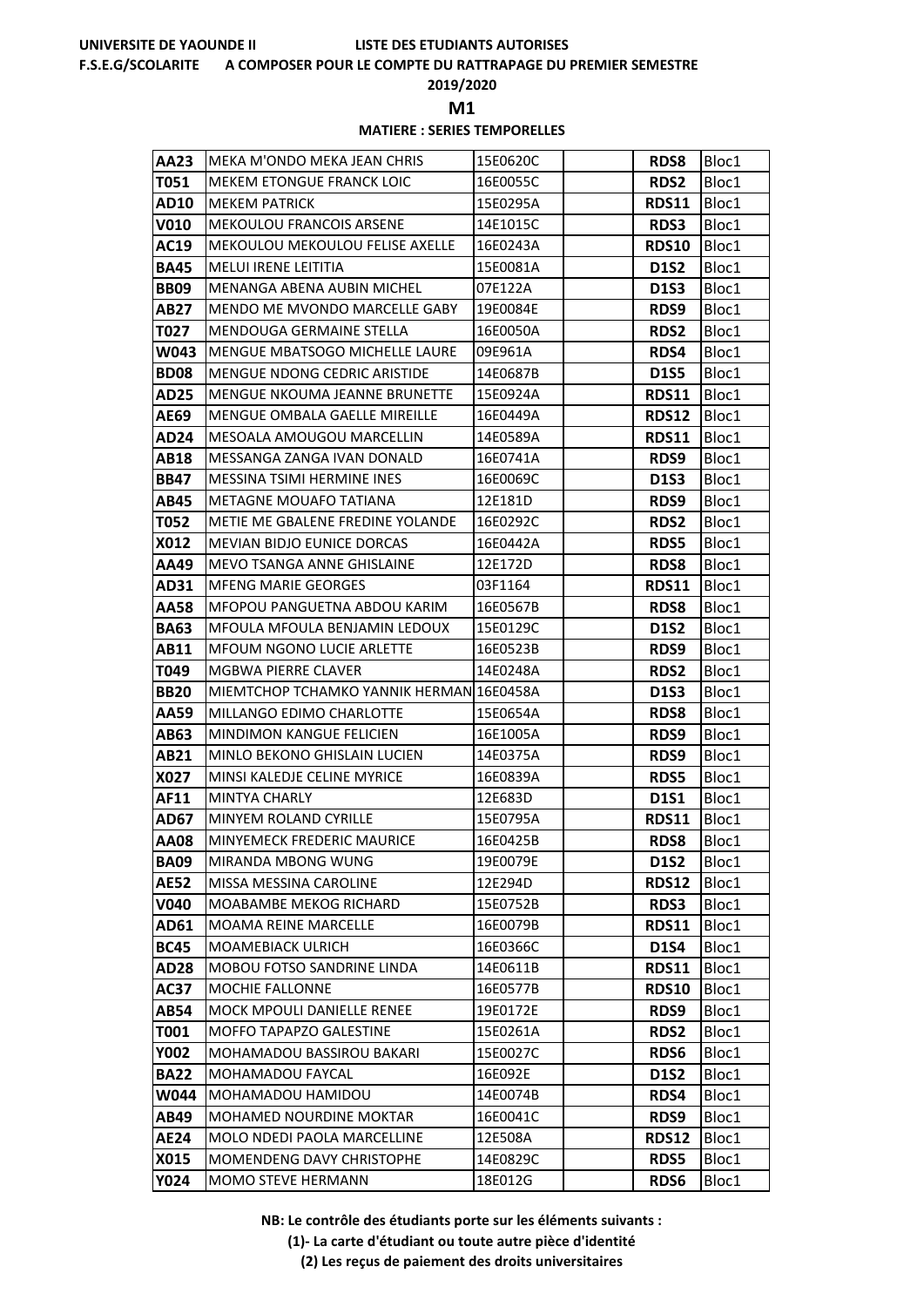#### **F.S.E.G/SCOLARITE A COMPOSER POUR LE COMPTE DU RATTRAPAGE DU PREMIER SEMESTRE**

## **2019/2020**

**M1** 

## **MATIERE : SERIES TEMPORELLES**

| <b>BC20</b> | <b>MONEYEBAE PAUL JANVIER</b>         | 16E0584A | <b>D1S4</b>  | Bloc1 |
|-------------|---------------------------------------|----------|--------------|-------|
| <b>AC12</b> | <b>MONO DJIODIO LINE TATIANA</b>      | 16E0743A | <b>RDS10</b> | Bloc1 |
| <b>AC02</b> | MOSSOUMOLA-GUINE YANNICK GRE          | 19E0030E | <b>RDS10</b> | Bloc1 |
| <b>AD02</b> | MOUDEMISSI BAGNOLOK DIEUDONNE         | 16E0095B | <b>RDS11</b> | Bloc1 |
| <b>AF50</b> | <b>MOUDIO BOYOMO PRUDENCE</b>         | 16E0332B | <b>D1S1</b>  | Bloc1 |
| <b>AD32</b> | <b>MOUGA TCHANTE GILLES AURELIEN</b>  | 15E0147C | <b>RDS11</b> | Bloc1 |
| AF40        | MOUKHTAR ABDOULAYE DJIDO              | 16E1127A | <b>D1S1</b>  | Bloc1 |
| <b>W010</b> | MOULOKE MARINA FLORIANE CHANEL        | 16E0406B | RDS4         | Bloc1 |
| <b>BA03</b> | MOUME JEAN DIEUDONNE                  | 15E0535B | <b>D1S2</b>  | Bloc1 |
| T012        | MOUNCHINGAM MOHAMED NOURDINE          | 14E0904C | RDS2         | Bloc1 |
| <b>SA19</b> | <b>MOUNG GBA CASIMIR</b>              | 16E0446B | RDS1         | Bloc1 |
| <b>Y003</b> | MOUNIRA ABAKAR ABDOULAYE              | 16E0958A | <b>RDS6</b>  | Bloc1 |
| <b>AE29</b> | MOUSTAPHA MOHAMMED                    | 15E0490B | <b>RDS12</b> | Bloc1 |
| <b>BD32</b> | <b>MPAKO NGOUNGOU BERLINE FLORE</b>   | 16E0348B | <b>D1S5</b>  | Bloc1 |
| X026        | MPESSE SIDOINE SANDRINE               | 15E0631A | <b>RDS5</b>  | Bloc1 |
| <b>BB42</b> | <b>MPFOULI SASKYA PATRICIA</b>        | 16E0166C | <b>D1S3</b>  | Bloc1 |
| AC62        | MPINDA BEBE ULRICH MICHEL             | 16E0375C | <b>RDS10</b> | Bloc1 |
| <b>AE37</b> | <b>MTCHOUANBEU MALONE ELISE DIANE</b> | 16E0065A | <b>RDS12</b> | Bloc1 |
| Z007        | <b>MUA DENIS NDZE</b>                 | 08E597D  | <b>RDS7</b>  | Bloc1 |
| <b>BB32</b> | <b>MUKORO AGWA SUBIROUS</b>           | 15E0960C | <b>D1S3</b>  | Bloc1 |
| <b>AD22</b> | <b>MVOGO AWOSSA MARIE CONCEPTION</b>  | 12E054C  | <b>RDS11</b> | Bloc1 |
| <b>AC24</b> | <b>MVOGO CLAUDE KAROL</b>             | 16E0380A | <b>RDS10</b> | Bloc1 |
| <b>AE68</b> | MVOGO MVOGO LEON GERRY                | 16E0692C | <b>RDS12</b> | Bloc1 |
| <b>AC04</b> | MVOMO FOUMENA OLIVIER                 | 16E0724B | <b>RDS10</b> | Bloc1 |
| Y034        | <b>MVOMO MVOMO BRICE</b>              | 14E0864B | RDS6         | Bloc1 |
| AB38        | MVONDO ONDOUA CHARLES KEVIN           | 11E465A  | RDS9         | Bloc1 |
| T024        | <b>MVONDO TAMEU PATRICK</b>           | 16E0593A | <b>RDS2</b>  | Bloc1 |
| AA36        | <b>MVONDO YVES SOCRATE</b>            | 16E0013A | <b>RDS8</b>  | Bloc1 |
| <b>AE15</b> | MVOUMA MANA JEAN VIDAL                | 15E0164C | <b>RDS12</b> | Bloc1 |
| Z043        | NABO MOIMO MINETTE CECILE             | 15E0693B | <b>RDS7</b>  | Bloc1 |
| AF46        | <b>NADINNOEL BIJEMIA</b>              | 14E1029A | <b>D1S1</b>  | Bloc1 |

**NB: Le contrôle des étudiants porte sur les éléments suivants :**

**(1)- La carte d'étudiant ou toute autre pièce d'identité**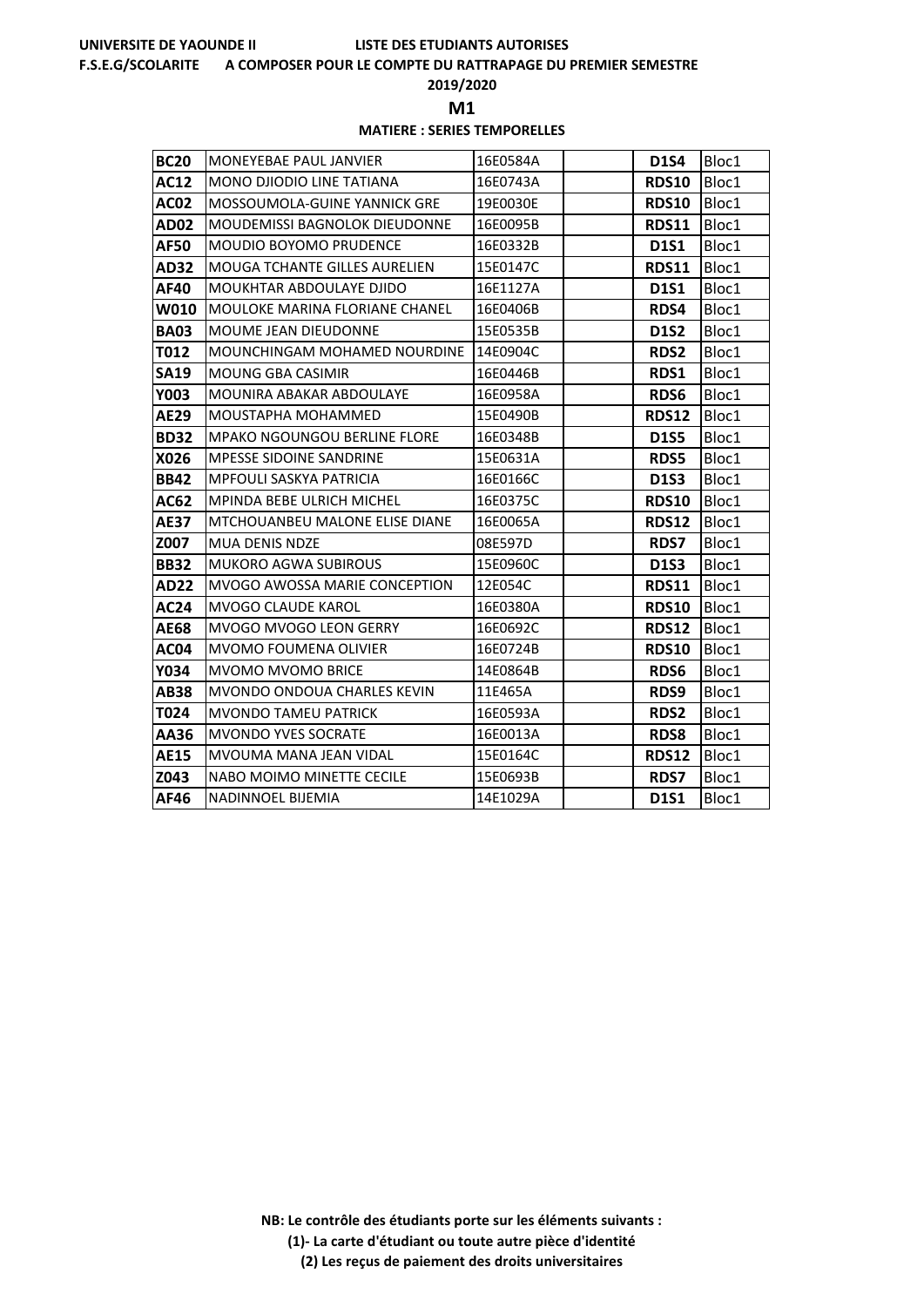#### **F.S.E.G/SCOLARITE A COMPOSER POUR LE COMPTE DU RATTRAPAGE DU PREMIER SEMESTRE**

## **2019/2020**

**M1** 

## **MATIERE : SERIES TEMPORELLES**

| <b>BD24</b>         | <b>NAIMOU FLEURIS HILAIRE</b>                | 19E0011E             | <b>D1S5</b>                | Bloc1          |
|---------------------|----------------------------------------------|----------------------|----------------------------|----------------|
| V044                | <b>NANGIM NANGIM MARC LOIC</b>               | 15E0091B             | RDS3                       | Bloc1          |
| <b>AE62</b>         | NANMEGNI TCHAKOUTE ALEX                      | 15E0377A             | <b>RDS12</b>               | Bloc1          |
| AA09                | NANWO'O ABBO FRESLAINE SORELA                | 16E0239B             | <b>RDS8</b>                | Bloc1          |
| AF22                | NANYI EKOA WYCLIFF                           | 16E0734A             | <b>D1S1</b>                | Bloc1          |
| <b>Y030</b>         | NASSIROU OUSMANOU                            | 14E0216B             | RDS6                       | Bloc1          |
| AA20                | NAYM FAUSTIN WULFRAN                         | 15E0364C             | <b>RDS8</b>                | Bloc1          |
| <b>BA60</b>         | NCHANKOU MOHAMED FADIL JUNIOR                | 16E0648B             | <b>D1S2</b>                | Bloc1          |
| AE41                | <b>NDADAH BOUTCHOUANG JEANNE</b>             | 15E0512C             | <b>RDS12</b>               | Bloc1          |
| <b>SA01</b>         | NDAGHA CARLSON NDEH                          | 14E0403A             | RDS1                       | Bloc1          |
| Z003                | NDARATA ALAIN DE-PHILIAS                     | 19E0031E             | <b>RDS7</b>                | Bloc1          |
| AD52                | NDAWUNDA TEMINI LAWRENCE                     | 16E0975A             | <b>RDS11</b>               | Bloc1          |
| <b>BA49</b>         | NDAYA ARNOLD TITA                            | 13E455A              | <b>D1S2</b>                | Bloc1          |
| AF37                | NDEMANO LAURENCE EMMANUEL                    | 19E0089E             | <b>D1S1</b>                | Bloc1          |
| <b>BA44</b>         | NDEME AMOUGOU DERBOISE                       | 16E0675A             | <b>D1S2</b>                | Bloc1          |
| AF12                | NDIBABONGA EVA MERELENE                      | 16E0986A             | <b>D1S1</b>                | Bloc1          |
| <b>W024</b>         | NDJIKI NDJIKI EMMANUEL                       | 13E243C              | RDS4                       | Bloc1          |
| <b>BA43</b>         | NDJIMI NDJIKE CHRISTIAN                      | 14E0421B             | <b>D1S2</b>                | Bloc1          |
| AF05                | NDJOCK BITCHONG EMMANUEL                     | 16E0326B             | <b>D1S1</b>                | Bloc1          |
| AC46                | NDJOCK MODESTE ROMEO                         | 16E0508C             | <b>RDS10</b>               | Bloc1          |
| W038                | NDJOL MELAINE ROMEO<br>NDJOU'OU BORIS PAULIN | 14E0100B<br>16E0055A | <b>RDS4</b>                | Bloc1          |
| <b>BA27</b><br>Y019 | <b>NDOFA LOUIS LOIC</b>                      | 18E009E              | <b>D1S2</b><br><b>RDS6</b> | Bloc1<br>Bloc1 |
| <b>AE34</b>         | NDONG MICHELE FRANCINE                       | 04F1119              | <b>RDS12</b>               | Bloc1          |
| Z061                | NDONGO ABANA JEAN BERNARD                    | 14E0889B             | <b>RDS7</b>                | Bloc1          |
| <b>BC40</b>         | NDONGO FRANCOIS JOSEPH STEVE                 | 15E0226B             | <b>D1S4</b>                | Bloc1          |
| W020                | NDOUGA NGA ERIC WULLY                        | 16E0338C             | RDS4                       | Bloc1          |
| <b>BD30</b>         | NDOUMI NGASSAM OUSSEINI                      | 15E0968A             | <b>D1S5</b>                | Bloc1          |
| T039                | NDZANA ENGOULOU ARNAULD FREDY                | 16E0224A             | <b>RDS2</b>                | Bloc1          |
| T040                | NDZENGUE EKASSI MARION TRESOR                | 13E892B              | <b>RDS2</b>                | Bloc1          |
| <b>Y006</b>         | NDZEYDZEE COLETTE MOVENE                     | 14E0641B             | <b>RDS6</b>                | Bloc1          |
| AD23                | NDZOMEGA GOTTLIEB ARISTIDE KEVIN             | 16E0736C             | <b>RDS11</b>               | Bloc1          |
| <b>X009</b>         | NDZOULI THOMAS CONSTY                        | 16E0371A             | <b>RDS5</b>                | Bloc1          |
| AB61                | NENKAM NDASSI DONALD CABREL                  | 15E0254C             | RDS9                       | Bloc1          |
| <b>SA53</b>         | <b>NGA BIYONGO VERONIQUE</b>                 | 16E0183A             | RDS1                       | Bloc1          |
| <b>BD13</b>         | NGA ESSOMBA BARBARA CHANCELINE               | 15E0021A             | <b>D1S5</b>                | Bloc1          |
| Z044                | NGA EYEBE NADEGE LILIE                       | 15E0873C             | <b>RDS7</b>                | Bloc1          |
| <b>BD01</b>         | NGA MESSI AGRIPPINE                          | 13E466B              | <b>D1S5</b>                | Bloc1          |
| <b>BB48</b>         | NGABA NDALI CHYLIANE DOLIE                   | 15E0041C             | <b>D1S3</b>                | Bloc1          |
| <b>BA40</b>         | NGAH MELANIE SYLVIE                          | 09E689B              | D1S2                       | Bloc1          |
| W003                | NGAH NDZANA MELANIE                          | 16E1097B             | RDS4                       | Bloc1          |
| <b>BA13</b>         | NGAH NGAKO VALERY                            | 14E0166A             | <b>D1S2</b>                | Bloc1          |
| AC60                | NGAH ZO'O MARIE ANNE                         | 10E0483A             | <b>RDS10</b>               | Bloc1          |
| AD77                | NGALE TCHOKOMENY ANGE PATRICIA               | 15E0334A             | <b>RDS11</b>               | Bloc1          |
| <b>AD78</b>         | NGAM ANABEL DANIEL                           | 16E0598C             | <b>RDS11</b>               | Bloc1          |
| <b>V018</b>         | NGAPNA IBRAHIMA ALIL JIMMY CLIEF             | 15E0682A             | RDS3                       | Bloc1          |
| AD64                | <b>NGATSOUBAI MARKOS</b>                     | 15E0637C             | <b>RDS11</b>               | Bloc1          |
| Y018                | NGEN SODONG PAKI CHRISTIAN TOBIE             | 14E0651B             | <b>RDS6</b>                | Bloc1          |
| <b>Y047</b>         | NGO BATA JEANNETTE LINDA                     | 14E0215A             | RDS6                       | Bloc1          |

**NB: Le contrôle des étudiants porte sur les éléments suivants :**

**(1)- La carte d'étudiant ou toute autre pièce d'identité**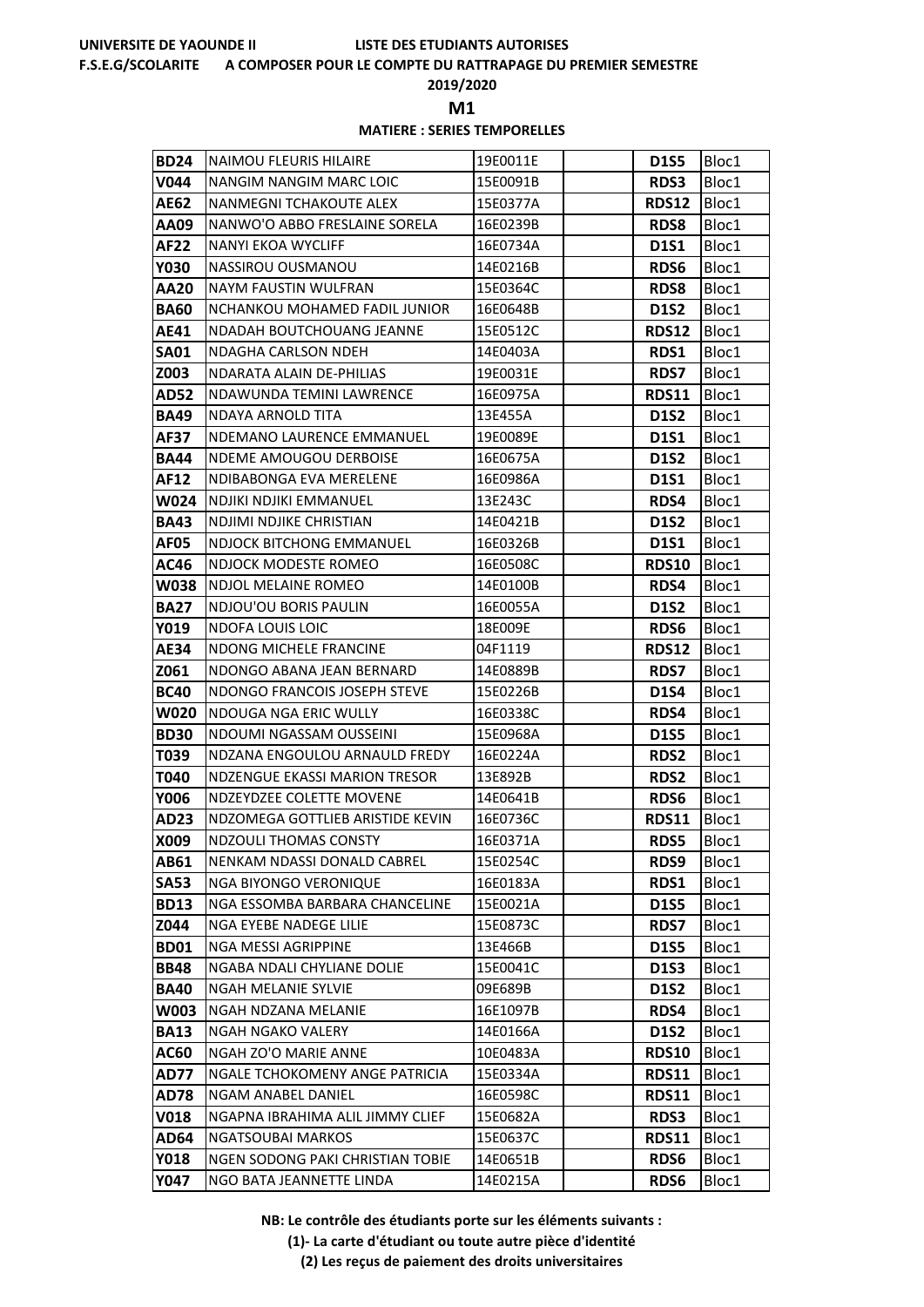#### **F.S.E.G/SCOLARITE A COMPOSER POUR LE COMPTE DU RATTRAPAGE DU PREMIER SEMESTRE**

## **2019/2020**

**M1** 

## **MATIERE : SERIES TEMPORELLES**

| V039             | <b>NGO BIKOK PAULINE FLORE</b>         | 17E002G  | <b>RDS3</b>  | Bloc1 |
|------------------|----------------------------------------|----------|--------------|-------|
| Y010             | NGO ILOUGA FLORA FORTUNE               | 15E0422C | RDS6         | Bloc1 |
| <b>AB06</b>      | NGO LISSOM MARIE THERESE BLANCHE       | 14E0432C | RDS9         | Bloc1 |
| <b>BB38</b>      | NGO NGENE MONIQUE LILIANE              | 12E237D  | <b>D1S3</b>  | Bloc1 |
| <b>BA11</b>      | NGO NGUINDJEL MISPA CHRISTINA          | 12E497C  | <b>D1S2</b>  | Bloc1 |
| <b>BD21</b>      | NGO NGWE GEORGETTE PRISCILLE           | 15E0246A | <b>D1S5</b>  | Bloc1 |
| <b>Y017</b>      | NGO NKEN VERONIQUE ORNELLA             | 16E0462A | RDS6         | Bloc1 |
| <b>Y022</b>      | NGO NLEND JEANNE ADELAIDE              | 14E0353B | RDS6         | Bloc1 |
| <b>BB04</b>      | <b>NGOA LUC TONY</b>                   | 16E0340A | <b>D1S3</b>  | Bloc1 |
| <b>SA14</b>      | NGOAMBI BARBINE ALEXIS                 | 16E0008A | RDS1         | Bloc1 |
| W011             | NGOFFO KOUNAPTE TSOUGO AUDREY          | 16E0709B | RDS4         | Bloc1 |
| V <sub>025</sub> | NGOMOSSE VICKY MARINO                  | 13E886A  | RDS3         | Bloc1 |
| V012             | NGONO OBAME JEANNE GABRIELLE           | 15E0929A | RDS3         | Bloc1 |
| <b>AE21</b>      | NGONO OMGBA VICTOR ARLAIN              | 11E568B  | <b>RDS12</b> | Bloc1 |
| <b>BB13</b>      | NGONO SERGE GABIN                      | 17E150E  | <b>D1S3</b>  | Bloc1 |
| <b>AF15</b>      | NGONYOM NAGUERIM SYLVIE                | 16E1220C | <b>D1S1</b>  | Bloc1 |
| AD06             | <b>NGOUA GASTON FRANK</b>              | 16E0017A | <b>RDS11</b> | Bloc1 |
| AD36             | NGOUEKAM CARINE                        | 14E0312A | <b>RDS11</b> | Bloc1 |
| <b>BC07</b>      | <b>NGOUGUE JOYCE BELLE</b>             | 15E0510A | <b>D1S4</b>  | Bloc1 |
| <b>SA41</b>      | <b>NGOUNOU FOGUE GILLES ROBERT</b>     | 16E0576B | RDS1         | Bloc1 |
| <b>AD08</b>      | NGOUNOU LARISSA                        | 16E0078B | <b>RDS11</b> | Bloc1 |
| T030             | NGOUTANE MBOUOMBOUO FADIMATOU 16E0008B |          | <b>RDS2</b>  | Bloc1 |
| X001             | <b>NGUEFACK TSAMO MERVEILLE</b>        | 15E0878A | <b>RDS5</b>  | Bloc1 |

**NB: Le contrôle des étudiants porte sur les éléments suivants : (1)- La carte d'étudiant ou toute autre pièce d'identité**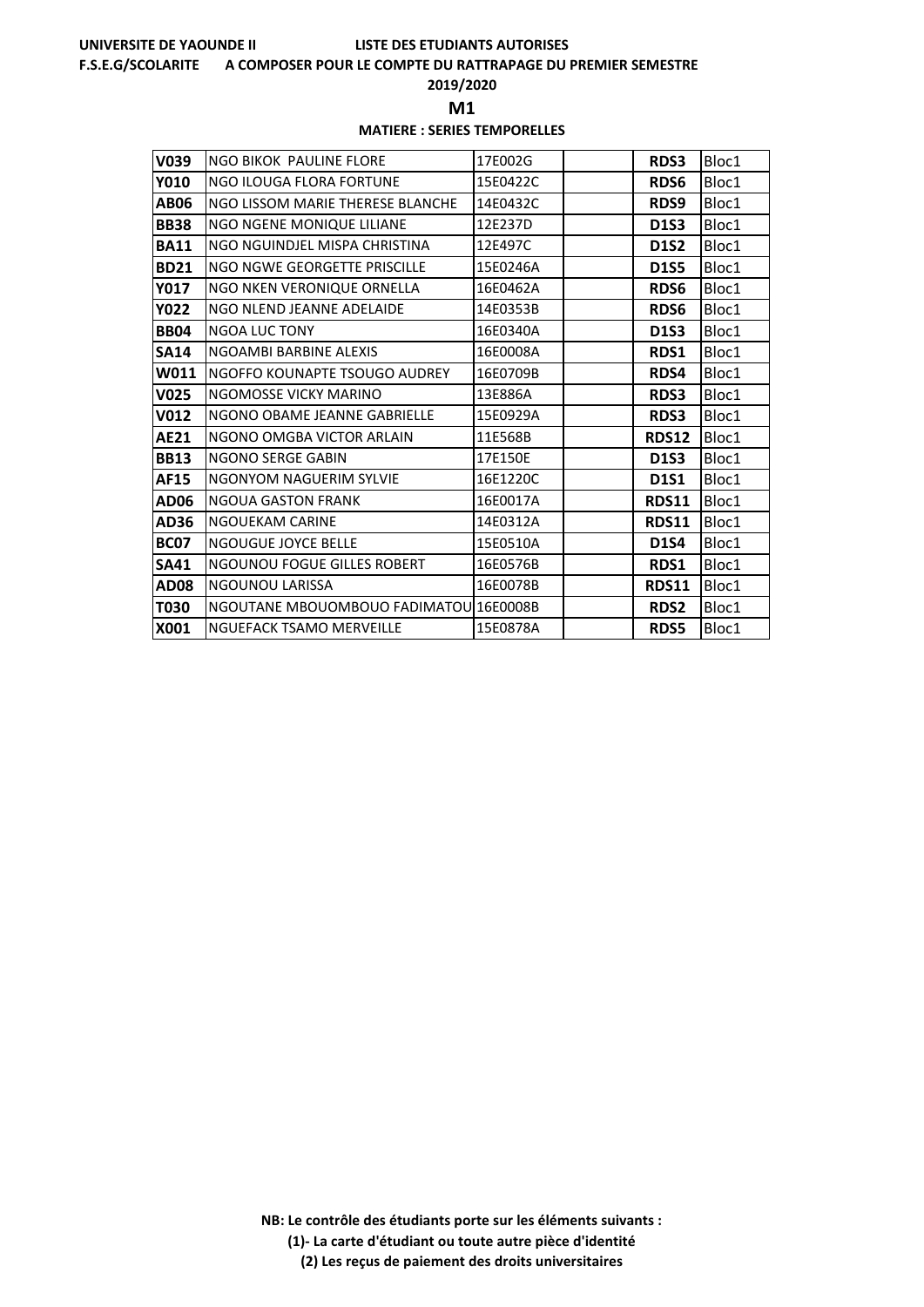#### **F.S.E.G/SCOLARITE A COMPOSER POUR LE COMPTE DU RATTRAPAGE DU PREMIER SEMESTRE**

**2019/2020**

**M1** 

## **MATIERE : SERIES TEMPORELLES**

| AF38                | NGUEGNI NJOYA LAURETTE MELISSA                              | 16E0579A             | <b>D1S1</b>                 | Bloc1          |
|---------------------|-------------------------------------------------------------|----------------------|-----------------------------|----------------|
| <b>BC27</b>         | NGUEKAM WAPPI FRANK RICHARD                                 | 15E0961A             | <b>D1S4</b>                 | Bloc1          |
| <b>BB19</b>         | NGUELE MABIA MARIE PASCALE LAETITIA 116E0105C               |                      | <b>D1S3</b>                 | Bloc1          |
| V009                | NGUELE OTELE LUCIE RAISSA                                   | 17E061E              | <b>RDS3</b>                 | Bloc1          |
| <b>AE06</b>         | <b>NGUELLE ISAAC LIONEL</b>                                 | 16E0189A             | <b>RDS12</b>                | Bloc1          |
| <b>BA14</b>         | NGUEMCHE TATIANA                                            | 15E0351A             | <b>D1S2</b>                 | Bloc1          |
| <b>BA66</b>         | <b>NGUEND LUC IVAN</b>                                      | 14E0462B             | <b>D1S2</b>                 | Bloc1          |
| AF20                | NGUETCHOUAN KENGMEI THEODORE C,                             | 14E0445A             | <b>D1S1</b>                 | Bloc1          |
| T013                | NGUEYAP NJOSSEU LESLINE ORNELLA                             | 16E0040A             | <b>RDS2</b>                 | Bloc1          |
| <b>BD16</b>         | NGUEYAP YACINE BENICHOU                                     | 16E0213B             | <b>D1S5</b>                 | Bloc1          |
| <b>AB37</b>         | NGUIDJOI NGUIDJOI ABEL AIME                                 | 18E036E              | RDS9                        | Bloc1          |
| <b>BC48</b>         | <b>NGUIESSEU JUNIOR CYRILLE</b>                             | 15E0049B             | <b>D1S4</b>                 | Bloc1          |
| <b>AF54</b>         | NINA MABUMA MUSI                                            | 12E416D              | <b>D1S1</b>                 | Bloc1          |
| AD29                | NINGA-OYOUM ARSENE                                          | 15E0107B             | <b>RDS11</b>                | Bloc1          |
| T019                | <b>NIWANG MALIK</b>                                         | 16E1081A             | RDS2                        | Bloc1          |
| AA33                | NJAMUTOH LAURA NCHANG                                       | 14E0362C             | <b>RDS8</b>                 | Bloc1          |
| AD19                | NJIKE BOWEN GEORGES MAXIME                                  | 14E0513A             | <b>RDS11</b>                | Bloc1          |
| T033                | NJIOMOU LAMI MARINETTE                                      | 16E0600A             | <b>RDS2</b>                 | Bloc1          |
| W009                | NJITONE NGWANE LESLIE                                       | 15E0177B             | RDS4                        | Bloc1          |
| AB29                | NJOKI SAKE INACK VIANNEY ULRICH                             | 16E0255B             | RDS9                        | Bloc1          |
| Y043                | NJUH FANNY MBUOH                                            | 16E0228C             | <b>RDS6</b>                 | Bloc1          |
| <b>W005</b>         | NKATCHE MOUTCHEU PAULE MURIEL                               | 15E0188B             | RDS4                        | Bloc1          |
| AC40                | NKE ONANA MARCELLIN                                         | 15E0189C             | <b>RDS10</b>                | Bloc1          |
| <b>BA50</b>         | NKEN KOTTOCK GIBERT CLAVER                                  | 15E0344C             | <b>D1S2</b>                 | Bloc1          |
| T043                | NKEN SAMNICK                                                | 16E0242B             | <b>RDS2</b>                 | Bloc1          |
| AE70                | NKIEUDEM DONFOUET NOELLA                                    | 15E0486B             | <b>RDS12</b>                | Bloc1          |
| <b>BB01</b>         | NKOLO ABEGA DANIEL                                          | 13E821B              | <b>D1S3</b>                 | Bloc1          |
| <b>W034</b>         | NKOLO YVES LEOPOLD                                          | 13E105B              | <b>RDS4</b>                 | Bloc1          |
| AD53                | NKOMNGOG PAUL GAEL ULRICH                                   | 13E419B              | <b>RDS11</b>                | Bloc1          |
| V047                | <b>NKONO LAVENIR</b>                                        | 13E838B              | <b>RDS3</b>                 | Bloc1          |
| Z050                | NKOU DIANE PASCALINE                                        | 16E0078C             | <b>RDS7</b>                 | Bloc1          |
| Z010                | NKOUDOU NOAH CLAUDE CEDRICK<br>NKOUM LIPENDA PAULIN JEREMIE | 16E0285B<br>16E0344C | <b>RDS7</b>                 | Bloc1          |
| <b>AD60</b>         | NKOUSSEUGUE MARC TATIANA                                    | 16E0835B             | <b>RDS11</b>                | Bloc1          |
| AD38<br><b>SA54</b> | NNANGA GRACE CLAIRE                                         | 12E029B              | <b>RDS11</b><br>RDS1        | Bloc1<br>Bloc1 |
| <b>BA46</b>         | NOA ONANA NICOLAS GILLES                                    | 16E0880C             | <b>D1S2</b>                 | Bloc1          |
| <b>SA13</b>         | NOAH MBALLA DIEUDONNE                                       | 12E201B              | RDS1                        | Bloc1          |
| Z047                | NOCHE NOUMSI CHRISTINE                                      | 15E0476C             | <b>RDS7</b>                 | Bloc1          |
| AD46                | NOCHI PHILIPPE GAEL                                         | 16E0370C             | <b>RDS11</b>                | Bloc1          |
| AC55                | NODJITO YOHDRKEMNA PROGRES                                  | 19E0093E             | <b>RDS10</b>                | Bloc1          |
| AC36                | <b>NONO POUEMI MELISSA</b>                                  | 14E0083C             | <b>RDS10</b>                | Bloc1          |
| V002                | NOUBAISSEM DAVID NDEINGARA                                  | 19E0036E             | <b>RDS3</b>                 | Bloc1          |
| Y033                | <b>NOUBI SIMO CLAUDE ARTHUR</b>                             | 16E0299C             | RDS6                        | Bloc1          |
|                     | <b>NOUBISSI SUZANNE RAISSA</b>                              | 14E0053A             | <b>RDS10</b>                | Bloc1          |
|                     |                                                             |                      |                             |                |
| AC10<br>V037        | <b>NOUDJEU WILLIAM BRICE</b>                                | 14E0043B             | <b>RDS3</b>                 |                |
| X039                | <b>NOUGUI BINYAMB ERIC CARLOS</b>                           | 14E0575B             |                             | Bloc1          |
| AC39                | <b>NOUKEU SERAPHINE</b>                                     | 05E600               | <b>RDS5</b><br><b>RDS10</b> | Bloc1<br>Bloc1 |
| X048                | NOULONYAH FELICITE DINGA                                    | 16E0796A             | <b>RDS5</b>                 | Bloc1          |

**NB: Le contrôle des étudiants porte sur les éléments suivants :**

**(1)- La carte d'étudiant ou toute autre pièce d'identité**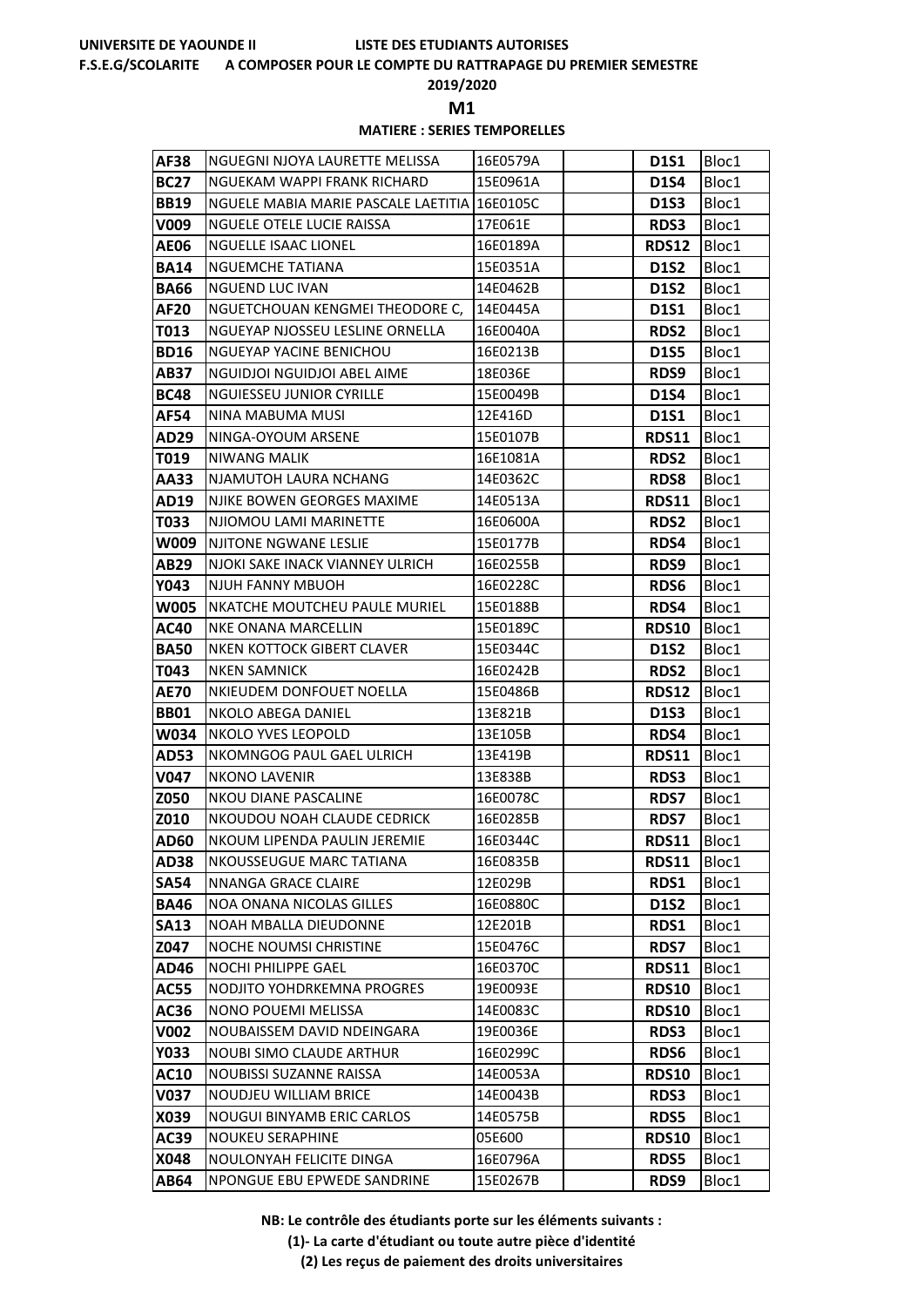#### **F.S.E.G/SCOLARITE A COMPOSER POUR LE COMPTE DU RATTRAPAGE DU PREMIER SEMESTRE**

**2019/2020**

**M1** 

## **MATIERE : SERIES TEMPORELLES**

| <b>AA47</b> | <b>INSALI EHODE CHRISTELLE LAROUSSE</b>     | 16E0656C  | <b>RDS8</b> | Bloc1 |
|-------------|---------------------------------------------|-----------|-------------|-------|
| <b>BD34</b> | <b>INSENGUE LAURENT BRICE</b>               | I11E539B  | <b>D1S5</b> | Bloc1 |
| <b>BA47</b> | INTA ERIC STEPHAN                           | I10E0366A | <b>D1S2</b> | Bloc1 |
| <b>SA10</b> | <b>INTAMACK BERNADETTE CALIXTE</b>          | I16E0457A | <b>RDS1</b> | Bloc1 |
| IBC47       | INTAMACK NDZIE GLAWDYS MARIE FLEUR 16E0966C |           | <b>D1S4</b> | Bloc1 |

**NB: Le contrôle des étudiants porte sur les éléments suivants :**

**(1)- La carte d'étudiant ou toute autre pièce d'identité**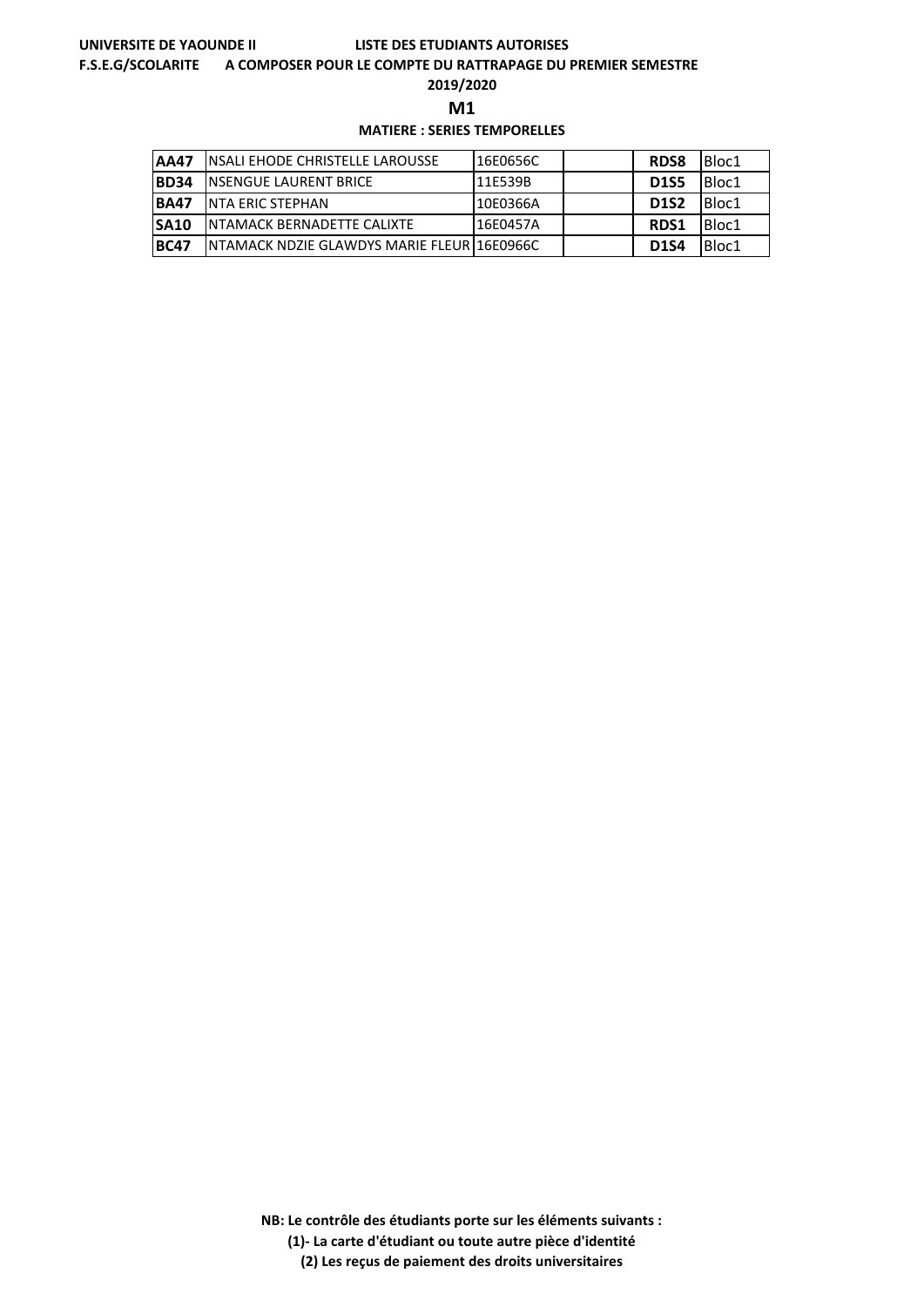#### **F.S.E.G/SCOLARITE A COMPOSER POUR LE COMPTE DU RATTRAPAGE DU PREMIER SEMESTRE**

**2019/2020**

**M1** 

## **MATIERE : SERIES TEMPORELLES**

| T015         | NTCHANA SIMONE NELLY                        | 15E0201C             | <b>RDS2</b>          | Bloc1          |
|--------------|---------------------------------------------|----------------------|----------------------|----------------|
| <b>AE27</b>  | NTCHANTCHOU MOUKO ELSA MARLENE              | 16E0168C             | <b>RDS12</b>         | Bloc1          |
| X042         | NTEDE NKATCHE SERGE WILLIAM                 | 14E0048C             | <b>RDS5</b>          | Bloc1          |
| AF42         | NTELE MOAMITOUNG SANDRA                     | 15E0282A             | <b>D1S1</b>          | Bloc1          |
| AA52         | NTOLO MEMANG IRENE JENIPHER                 | 16E1010B             | <b>RDS8</b>          | Bloc1          |
| <b>BD07</b>  | NTOLO VANESSA MARILISE                      | 12E067C              | <b>D1S5</b>          | Bloc1          |
| AF07         | NTONMI KAGNIA GUY                           | 15E0030A             | <b>D1S1</b>          | Bloc1          |
| AA04         | NTOUBIA NGAPMEN LARISSA                     | 17E012G              | <b>RDS8</b>          | Bloc1          |
| <b>BB03</b>  | NTSAMA MBELE MARIKA GHISLAIN DOLY 18E121E   |                      | <b>D1S3</b>          | Bloc1          |
| Z033         | NTSAMA NGO'O NATACHA                        | 15E0107C             | <b>RDS7</b>          | Bloc1          |
| <b>AC15</b>  | NTSAMA OWONO GEORGE ARMEL                   | 12E450D              | <b>RDS10</b>         | Bloc1          |
| <b>BC30</b>  | NTSAMO ZEH GUILLAUME HERVE                  | 16E0013B             | <b>D1S4</b>          | Bloc1          |
| <b>AB55</b>  | <b>NWATCHOCK STEVE ALAIN RODRIGUE</b>       | 15E0658C             | RDS9                 | Bloc1          |
| AE49         | NYA MANUELLA RACHELLE                       | 15E0740A             | <b>RDS12</b>         | Bloc1          |
| AF47         | NYABEYEU NANA BRENDA                        | 15E0821A             | <b>D1S1</b>          | Bloc1          |
| Y016         | NYAMENGO ESSO NICKITA FRANCHISCA            | 15E0574A             | <b>RDS6</b>          | Bloc1          |
| AA45         | NYAONDO MEKOULOU MARIE PAULE                | 15E0304B             | <b>RDS8</b>          | Bloc1          |
| <b>BA05</b>  | NYAT MENGUE CYRILLE                         | 15E0707C             | <b>D1S2</b>          | Bloc1          |
| AC14         | NYAYI NKOGUE MANUELA YVANA                  | 16E0747B             | <b>RDS10</b>         | Bloc1          |
| <b>BA48</b>  | NYEBE NEME HONORINE ROSALIE                 | 16E0378C             | <b>D1S2</b>          | Bloc1          |
| T028         | NYOM NYOM JULES KISITO                      | 16E0618A             | <b>RDS2</b>          | Bloc1          |
| <b>BA21</b>  | NYOUMA JEAN PIERRE                          | 99E1304R             | <b>D1S2</b>          | Bloc1          |
| AA28         | NZEGANG NGANANG MATURIN-GABY                | 15E0700C             | <b>RDS8</b>          | Bloc1          |
| Z026         | N'ZER CHRISTIAN GUY-BAROFF                  | 19E0060E             | <b>RDS7</b>          | Bloc1          |
| AA07         | NZESSEU DJOMEGNI LEONELLE                   | 10E0425B<br>14E0695A | <b>RDS8</b>          | Bloc1          |
| AB28<br>AD56 | NZIE OBAMA CHRISTOPHE<br><b>OBAM FREDDY</b> | 09E737D              | RDS9<br><b>RDS11</b> | Bloc1<br>Bloc1 |
| AA35         | OBAMA JOSEPH GERBEAU                        | 15E0373A             | <b>RDS8</b>          | Bloc1          |
| <b>T050</b>  | OBAMA NATHALIE PRUDENCE                     | 16E0254A             | <b>RDS2</b>          | Bloc1          |
| <b>SA25</b>  | OBAME MFOUMOU YVES OLIVIER                  | 16E0089C             | RDS1                 | Bloc1          |
| <b>Y020</b>  | <b>OBEKOP ESTELLE</b>                       | 11E690B              | <b>RDS6</b>          | Bloc1          |
| W019         | <b>OBONO TABI GUY RODRIGUE</b>              | 14E0617B             | RDS4                 | Bloc1          |
| <b>BA20</b>  | OHONONG ZITA PAMELA                         | 13E702B              | D1S2                 | Bloc1          |
| AE39         | OKOMO MBA LYDIANE CHRISTELLE                | 16E0938A             | <b>RDS12</b>         | Bloc1          |
| W001         | OKONOH LUCIEN                               | 15E0840F             | RDS4                 | Bloc1          |
| <b>BD26</b>  | OLINGA NGBWA JUNIOR ALEX                    | 15E0816B             | <b>D1S5</b>          | Bloc1          |
| <b>SA02</b>  | OLIVER MOTALE NANJE                         | 19E0046E             | RDS1                 | Bloc1          |
| AA31         | OLOUA MVONDO ROMUALD XAVIER                 | 14E0311B             | RDS8                 | Bloc1          |
| AB51         | OMGBA ASSEMBE SERGE ELIE                    | 19E0102E             | RDS9                 | Bloc1          |
| <b>BA54</b>  | OMGBA LEKINA LAURENT                        | 16E0889A             | <b>D1S2</b>          | Bloc1          |
| <b>AC38</b>  | OMGBA RAPHAEL CEDRIC BERLIN                 | 15E0048B             | <b>RDS10</b>         | Bloc1          |
| <b>SA40</b>  | ONAMBELE CYPRIEN                            | 06E594               | RDS1                 | Bloc1          |
| T022         | ONANA FOE BENJAMIN CHOQUET                  | 13E778B              | <b>RDS2</b>          | Bloc1          |
| AC35         | ONANA JUSTIN                                | 16E0012A             | <b>RDS10</b>         | Bloc1          |
| W030         | ONANA MBARGA ENGELBERT                      | 16E0930C             | RDS4                 | Bloc1          |
| <b>AE72</b>  | ONANENA AMANA FRANCK OSE                    | 10E0337B             | <b>RDS12</b>         | Bloc1          |
| V011         | ONDOA MENYENG KELLIE ANTOINETTE             | 19E041E              | RDS3                 | Bloc1          |
| <b>BC14</b>  | ONGONE JEAN GABRIEL                         | 15E0887C             | D1S4                 | Bloc1          |
| <b>BB07</b>  | ONGUENE ESSIMI THOMAS                       | 16E0620B             | D1S3                 | Bloc1          |

**NB: Le contrôle des étudiants porte sur les éléments suivants :**

**(1)- La carte d'étudiant ou toute autre pièce d'identité**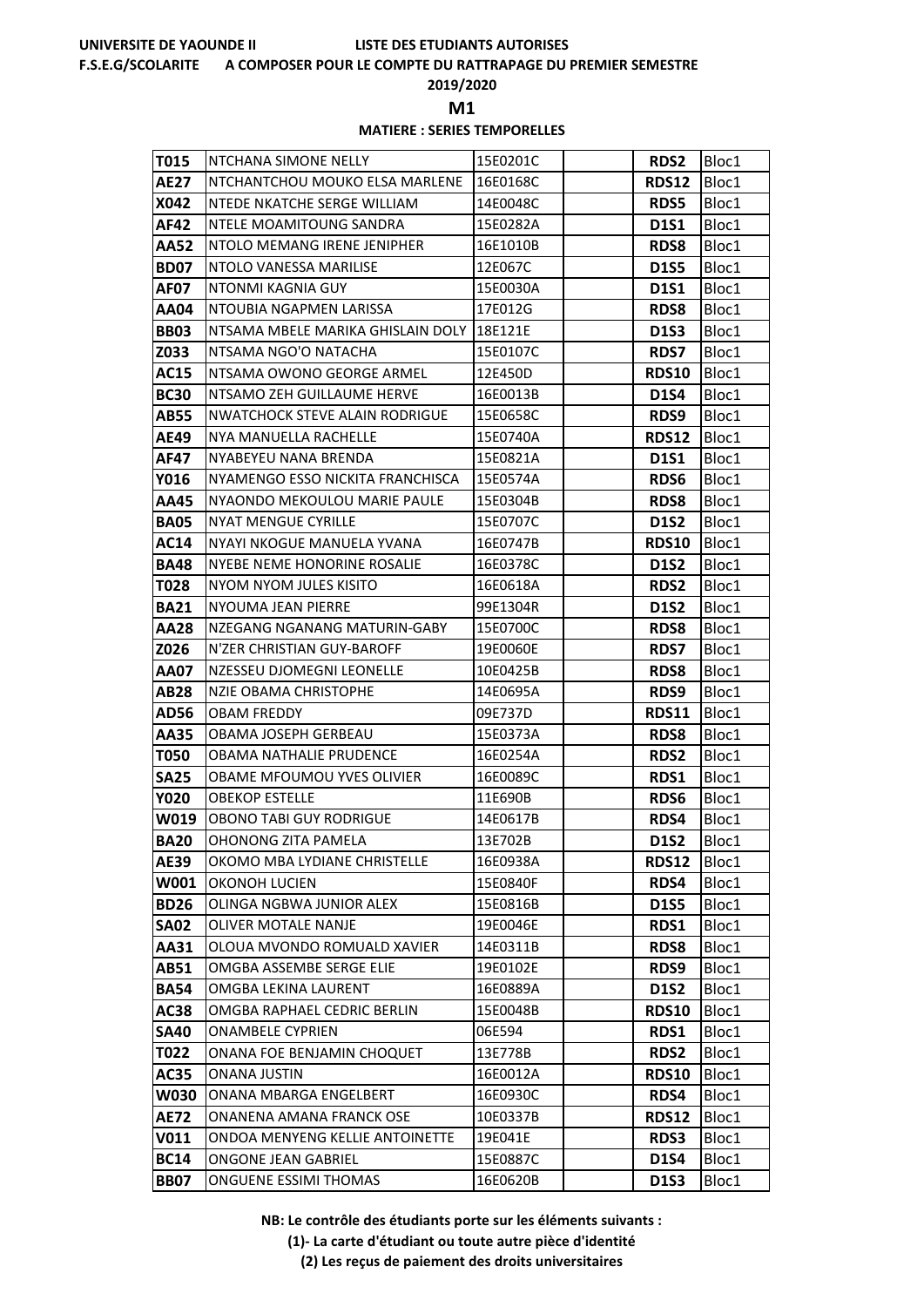#### **F.S.E.G/SCOLARITE A COMPOSER POUR LE COMPTE DU RATTRAPAGE DU PREMIER SEMESTRE**

**2019/2020**

**M1** 

## **MATIERE : SERIES TEMPORELLES**

| T025        | ONGUENE MBAZOA CYRILLE ANDREA   | 19E0058Z | <b>RDS2</b>  | Bloc1 |
|-------------|---------------------------------|----------|--------------|-------|
| <b>BC46</b> | ONJA'A FELICITE ERIKA           | 15E0159B | <b>D1S4</b>  | Bloc1 |
| T057        | OTAM BERTHILLE PATRICIA         | 16E0522C | <b>RDS2</b>  | Bloc1 |
| <b>AD45</b> | OTTOU SUZANNE CHRISTINE         | 19E0077E | RDS11        | Bloc1 |
| V001        | <b>OUDAL KAIBINDE</b>           | 17E08F   | <b>RDS3</b>  | Bloc1 |
| <b>AB01</b> | <b>OUEFIO SONIA BENEDICTE</b>   | 19E0068E | RDS9         | Bloc1 |
| Z059        | OUMAR TOM                       | 15E0023B | <b>RDS7</b>  | Bloc1 |
| <b>BC37</b> | OUMAROU AMINOU                  | 19E0044E | <b>D1S4</b>  | Bloc1 |
| AF30        | <b>OUMAROU MAHAMA</b>           | 10E0419C | D1S1         | Bloc1 |
| <b>AD17</b> | OUMAROU NANA HAMADOU            | 18E112E  | <b>RDS11</b> | Bloc1 |
| AC21        | <b>OUMENGUELE JOSEPH ANICET</b> | 13E847C  | <b>RDS10</b> | Bloc1 |
| <b>BA24</b> | <b>OUSMANOU ALKALI</b>          | 16E0646C | <b>D1S2</b>  | Bloc1 |
| <b>SA43</b> | OUSSOUMANOU ALHADJI BABA        | 15E0705A | <b>RDS1</b>  | Bloc1 |
| <b>SA06</b> | <b>OYIE OMGBA LUC VIVIEN</b>    | 14E0499C | <b>RDS1</b>  | Bloc1 |
| T035        | OYONO ETOA THEODORE FLEURY      | 16E0098B | <b>RDS2</b>  | Bloc1 |
| <b>W025</b> | PELAGHO BIYA ANNICK             | 16E0471B | <b>RDS4</b>  | Bloc1 |
| V013        | PIMBONG FLORIBERT               | 16E0522A | <b>RDS3</b>  | Bloc1 |

**NB: Le contrôle des étudiants porte sur les éléments suivants : (1)- La carte d'étudiant ou toute autre pièce d'identité**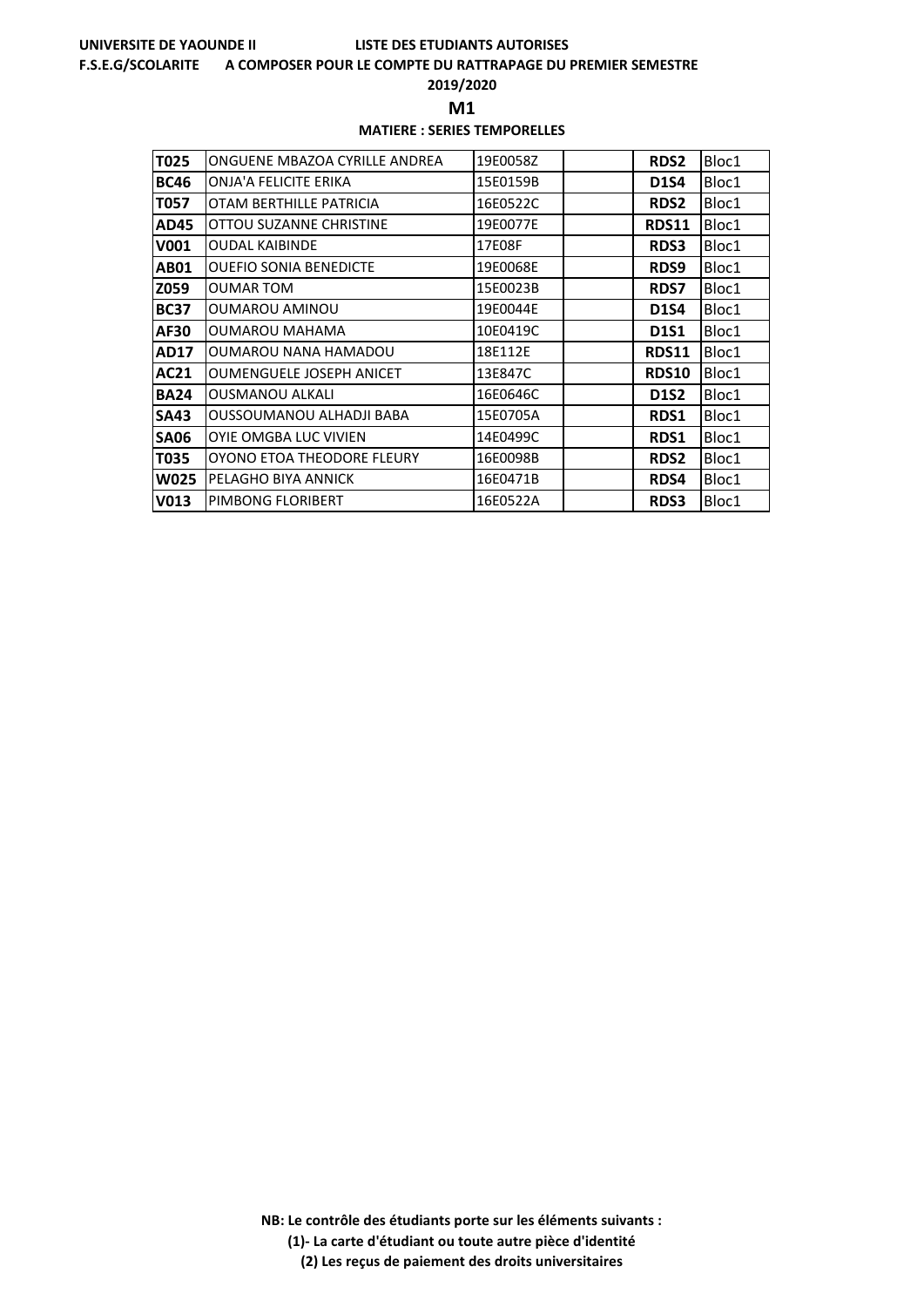#### **F.S.E.G/SCOLARITE A COMPOSER POUR LE COMPTE DU RATTRAPAGE DU PREMIER SEMESTRE**

**2019/2020**

**M1** 

## **MATIERE : SERIES TEMPORELLES**

| AB24        | PITROS MAZOUKING                        | 16E0577A | RDS9         | Bloc1 |
|-------------|-----------------------------------------|----------|--------------|-------|
| AA12        | POUHE MBONDO JACQUES ISIDORE            | 01E1660  | <b>RDS8</b>  | Bloc1 |
| AB46        | REMADJI SIDONIE                         | 16E1078A | RDS9         | Bloc1 |
| Y011        | RICARDO OSA ELA ADA                     | 16E1101C | <b>RDS6</b>  | Bloc1 |
| SA05        | SABOUR YOUSSOUF BORGOU                  | 16E1119B | RDS1         | Bloc1 |
| X031        | SAFIYATOU GOGGO                         | 14E0989C | <b>RDS5</b>  | Bloc1 |
| <b>BC41</b> | SALEH DJIDDI TOLLI                      | 19E0020E | <b>D1S4</b>  | Bloc1 |
| <b>BC03</b> | SALMA SHAMSYIAH MOHAMED KONTCHA19E0047E |          | <b>D1S4</b>  | Bloc1 |
| AA15        | SALUTARIO OYONO ESONO NCHAMA            | 16E1061C | <b>RDS8</b>  | Bloc1 |
| Z019        | SAME SELLE JEANNETTE ROSINE             | 16E0607B | <b>RDS7</b>  | Bloc1 |
| <b>SA16</b> | SEDINAH RENGOU AMZA                     | 14E0645A | <b>RDS1</b>  | Bloc1 |
| AA54        | SEINGUI ADOUKSOUMA                      | 16E1161C | <b>RDS8</b>  | Bloc1 |
| Z006        | SEKE CYRILLE JUNIOR                     | 16E0185A | <b>RDS7</b>  | Bloc1 |
| V014        | SEME GEORGES MAGLOIRE                   | 16E0282C | RDS3         | Bloc1 |
| AD69        | SENDZE VANILLA TOMLA                    | 19E0005E | <b>RDS11</b> | Bloc1 |
| AC23        | SEUKEP MOUNGANG TATIANA                 | 16E0558B | <b>RDS10</b> | Bloc1 |
| T054        | SEYDI MAMADOU OKERE OUMAR               | 19E0057Z | <b>RDS2</b>  | Bloc1 |
| AA29        | SIAKE YTEMBEN BRANDON                   | 16E0244C | <b>RDS8</b>  | Bloc1 |
| AF01        | SIDIANG AMSEITOU                        | 15E0878C | <b>D1S1</b>  | Bloc1 |
| <b>BA07</b> | <b>SIEWE ESAIE</b>                      | 16E0251A | <b>D1S2</b>  | Bloc1 |
| V022        | SIEWE MARILYSE                          | 15E0178C | <b>RDS3</b>  | Bloc1 |
| Z029        | SILIDJE NGANGO CASANDRA                 | 16E0604A | <b>RDS7</b>  | Bloc1 |
| AE32        | SIMO DJOKO FAIKA CARELLE                | 15E0248B | <b>RDS12</b> | Bloc1 |
| <b>BB33</b> | SIMO KENMOGNE HORLANE                   | 16E0109A | <b>D1S3</b>  | Bloc1 |
| AC61        | SIMO WAFO YVONE CLAIRE                  | 14E0569C | <b>RDS10</b> | Bloc1 |
| <b>BD20</b> | SINGAG XAVERIE MIMOSETTE                | 16E0581C | <b>D1S5</b>  | Bloc1 |
| <b>BD14</b> | SOLKEM NATACHA NADJINABE KIMTO          | 18E030E  | <b>D1S5</b>  | Bloc1 |
| Z049        | SONGOLI-NGBEMOU FRED IDEBERT            | 19E0029E | <b>RDS7</b>  | Bloc1 |
| <b>BA55</b> | SOPPI EPANDA CECILE                     | 11E265C  | <b>D1S2</b>  | Bloc1 |
| AC28        | SOUADATOU OUMAROU                       | 15E0044A | <b>RDS10</b> | Bloc1 |
| V031        | SOULEIMANE MAZOU                        | 15E0529B | <b>RDS3</b>  | Bloc1 |
| T045        | SOULEMANOU MOUSTAPHA                    | 19E0006E | <b>RDS2</b>  | Bloc1 |
| <b>AE71</b> | SOULEYMANOU LAWANE                      | 14E0857B | <b>RDS12</b> | Bloc1 |
| AC54        | STEVE MOSES SAKEU NJEWEL WILLY          | 15E0868A | <b>RDS10</b> | Bloc1 |
| V033        | <b>SUFFO ROBERT CILVIN</b>              | 12E094H  | <b>RDS3</b>  | Bloc1 |
| AE04        | TABI MEWOLI FRANCOIS DONALD             | 14E0179B | <b>RDS12</b> | Bloc1 |
| AC41        | <b>TACHANG CYRIANE TAFON</b>            | 19E0010E | <b>RDS10</b> | Bloc1 |
| Y001        | TADECK PITOL YVANA MARLYSE              | 13E616B  | <b>RDS6</b>  | Bloc1 |
| T008        | <b>TADOUM LAUREL THIERRY</b>            | 16E0662B | RDS2         | Bloc1 |
| <b>BB02</b> | TAGOCDJEU SILIENOU SYBILE HONELA        | 16E0197C | D1S3         | Bloc1 |
| <b>BA08</b> | TAKU MERVEILLE MAYAH                    | 19E0016E | <b>D1S2</b>  | Bloc1 |
| Z024        | TALBA MAHAMAT                           | 19E0051E | <b>RDS7</b>  | Bloc1 |
| X028        | TAM BAONGUE GUY PATRICK                 | 16E0261C | <b>RDS5</b>  | Bloc1 |
| W040        | TAMANJONG RANSOM SEYNTIEH               | 15E0066B | RDS4         | Bloc1 |
| AD33        | TAMBA KOUDJOU VIVIEN                    | 16E0336B | <b>RDS11</b> | Bloc1 |
| <b>AE01</b> | TANG NGUENE JEAN JACQUES                | 04F2606  | <b>RDS12</b> | Bloc1 |
| Z008        | TANGA TONYE MAC RAOUL                   | 19E0007E | <b>RDS7</b>  | Bloc1 |
| <b>BD31</b> | TANGWA NKAM JUNIOR BODRIGUE             | 16E0314B | <b>D1S5</b>  | Bloc1 |

**NB: Le contrôle des étudiants porte sur les éléments suivants :**

**(1)- La carte d'étudiant ou toute autre pièce d'identité**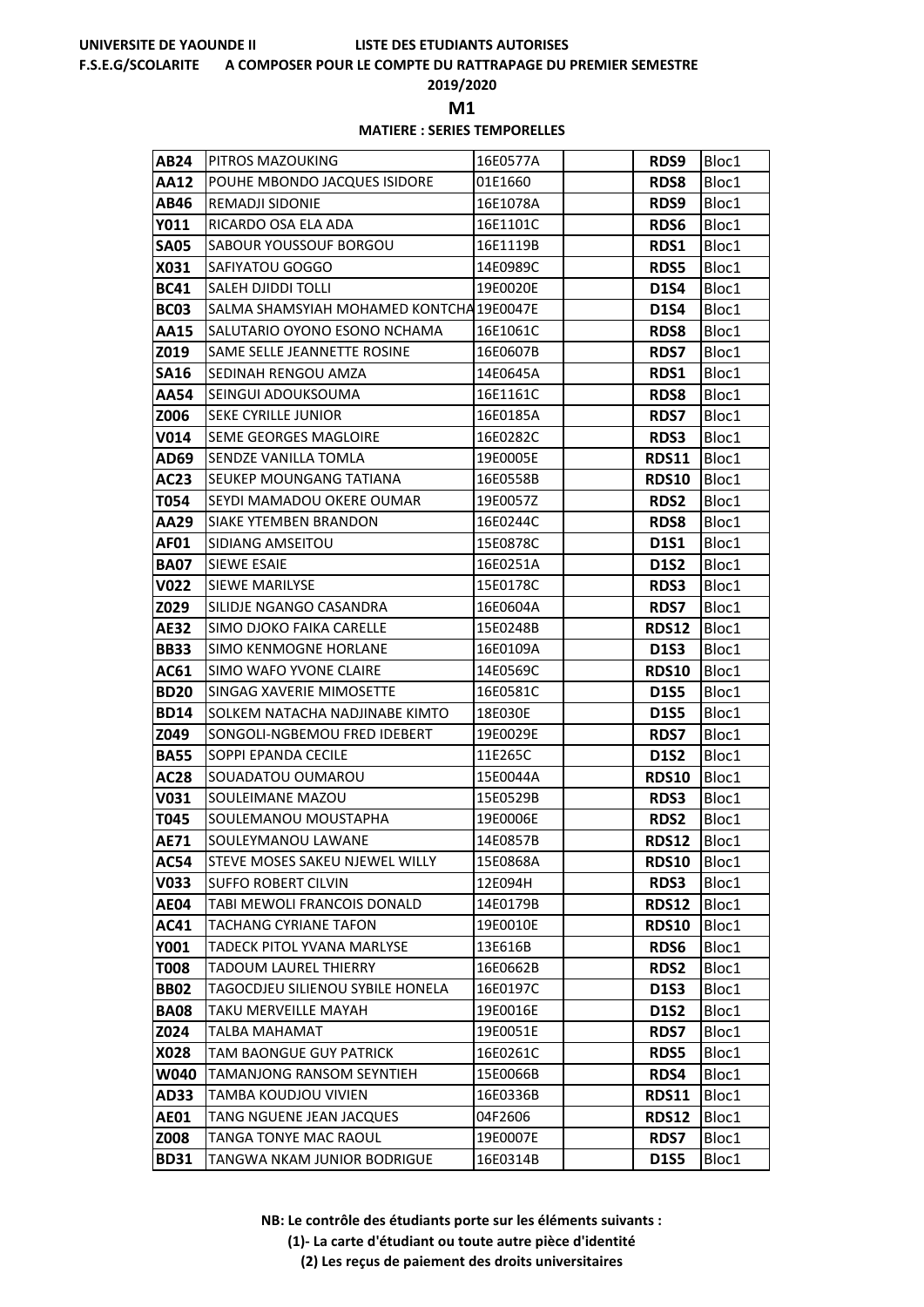#### **F.S.E.G/SCOLARITE A COMPOSER POUR LE COMPTE DU RATTRAPAGE DU PREMIER SEMESTRE**

**2019/2020**

**M1** 

## **MATIERE : SERIES TEMPORELLES**

| <b>SA08</b> | TANYEM MAFFO MARIE                          | 16E0811A | RDS1         | Bloc1 |
|-------------|---------------------------------------------|----------|--------------|-------|
| V041        | TARASSOUM MARIAM BATOBE MBAIKOR 16E1177C    |          | <b>RDS3</b>  | Bloc1 |
| AA06        | <b>TATANG DONGMO NIKY DARELE</b>            | 16E0414A | <b>RDS8</b>  | Bloc1 |
| <b>SA36</b> | TCHAPCHET TCHAPDA ROSE ODILE                | 16E0894C | RDS1         | Bloc1 |
| AA32        | <b>TCHOFFO BORIS JUNIOR</b>                 | 16E0553C | <b>RDS8</b>  | Bloc1 |
| <b>V005</b> | TCHOUAN NJIKE PASCAL SANDRA                 | 15E0516C | RDS3         | Bloc1 |
| AF26        | TCHOUANGUEM BRYAN ROXEL                     | 16E0635B | <b>D1S1</b>  | Bloc1 |
| <b>BA29</b> | TCHOUSSA NGAPOUONJI FANIE                   | 16E1085B | <b>D1S2</b>  | Bloc1 |
| Y015        | TCHOUWA JULES LANDRY                        | 14E0536B | <b>RDS6</b>  | Bloc1 |
| <b>BB14</b> | TCHUENKAM NOUDJALE ETIENNE DYLAN   14E0414A |          | <b>D1S3</b>  | Bloc1 |
| <b>SA18</b> | TEBIT BLENDINE ENDAM                        | 19E0075E | <b>RDS1</b>  | Bloc1 |
| <b>BD04</b> | TEDONGMO BOUYA CHARLIE                      | 15E0705C | <b>D1S5</b>  | Bloc1 |
| X017        | <b>TEGHA HEDWIG MBONG</b>                   | 19E0066E | <b>RDS5</b>  | Bloc1 |
| T021        | TEHNA BOUMSONG MELAINE VIVIEN               | 12E558B  | <b>RDS2</b>  | Bloc1 |
| <b>BB18</b> | TEKOCK NOELLA TIFUH                         | 15E0563A | D1S3         | Bloc1 |
| AD35        | <b>TELEN EDWIN FORPEZANG</b>                | 15E0253B | <b>RDS11</b> | Bloc1 |
| <b>BA59</b> | <b>TEPONE BRENDA</b>                        | 16E1029C | <b>D1S2</b>  | Bloc1 |
| <b>BD15</b> | TESSEMO AUDREY PERRIN                       | 16E0629C | <b>D1S5</b>  | Bloc1 |
| T004        | TETEH NAH BLESSING                          | 14E0434C | <b>RDS2</b>  | Bloc1 |
| AC44        | THEMASON KAMESON LOIC MAGLOIRE              | 16E0010C | <b>RDS10</b> | Bloc1 |
| Z012        | THEOPHILE BENJIKA                           | 13E569C  | <b>RDS7</b>  | Bloc1 |
| AB50        | TIAM METSE GWLADYS                          | 15E0490A | RDS9         | Bloc1 |
| Z025        | TINGO NDOUMBE VALANTINE                     | 16E0289C | <b>RDS7</b>  | Bloc1 |
| Y007        | TIOPI MOSSA FRANCKLINE CHUYEH               | 14E0481C | <b>RDS6</b>  | Bloc1 |
| AA56        | TJABAG STOCKLI MARGRIT ROSALIE              | 15E0837C | <b>RDS8</b>  | Bloc1 |
| Y012        | TOGYANOUBA BARINGAYE                        | 16E1072A | <b>RDS6</b>  | Bloc1 |
| AF44        | <b>TONGA DESIREE SYLVIE</b>                 | 16E0943C | D1S1         | Bloc1 |
| Z042        | <b>TORALTA OTOINGAR</b>                     | 15E0916C | <b>RDS7</b>  | Bloc1 |
| AD66        | TOUMEUGNI NGOUNOU CHRISTIANE                | 16E0232A | <b>RDS11</b> | Bloc1 |
| <b>BB17</b> | <b>TRABOUN MOUSSA</b>                       | 19E0099E | <b>D1S3</b>  | Bloc1 |
| W036        | TSADJEU NKUIATCHE REINE MARIE               | 16E0325A | RDS4         | Bloc1 |
| Y042        | <b>TSANGA JEAN RAOUL</b>                    | 15E0838B | RDS6         | Bloc1 |
| <b>T018</b> | TSANGA ZOGO IVANNA NICOLE                   | 15E0702A | RDS2         | Bloc1 |
| T003        | TSIMI AYMAR LAFORTUNE                       | 16E0236A | <b>RDS2</b>  | Bloc1 |
| T042        | TSINDA MAKAM GERESTINE MARIANE              | 14E0298A | <b>RDS2</b>  | Bloc1 |
| W004        | TSOPMO AZEMFACK ESTELLE VIANNEY             | 16E0704B | RDS4         | Bloc1 |
| AF43        | TUEKAM KENGNE JACKY BIONELLE                | 16E0027C | D1S1         | Bloc1 |
| AA40        | <b>VERNYUY BONAVENTURE</b>                  | 14E0914A | <b>RDS8</b>  | Bloc1 |
| AE45        | VONGA NWANAG STEPHANIE BRINDA               | 16E0441C | <b>RDS12</b> | Bloc1 |
| AC31        | WACHE FANKAM AUDRINE DORIANE                | 16E0038C | <b>RDS10</b> | Bloc1 |
| V043        | WADJI KWANDJEU ALINE                        | 14E0430B | <b>RDS3</b>  | Bloc1 |
| V030        | WAMASSA FRANCETTE CARRET                    | 16E0212A | <b>RDS3</b>  | Bloc1 |
| AC59        | WANG DAGOBERT                               | 16E0311C | RDS10        | Bloc1 |
| AB25        | <b>WANKO FRANCINE VANELLE</b>               | 15E0047C | RDS9         | Bloc1 |
| AD73        | WANSI NDIFFO CATHY SEPHORA                  | 15E0366C | <b>RDS11</b> | Bloc1 |
| <b>AE13</b> | <b>WARA BRONO NGUFOR</b>                    | 19E0151E | <b>RDS12</b> | Bloc1 |
| AB23        | WATSOP DJOUSSE WILLIAM                      | 15E0084C | RDS9         | Bloc1 |
| AA18        | WEBNJOH BLESS WEBNGONG                      | 14E0602C | <b>RDS8</b>  | Bloc1 |

**NB: Le contrôle des étudiants porte sur les éléments suivants :**

**(1)- La carte d'étudiant ou toute autre pièce d'identité**